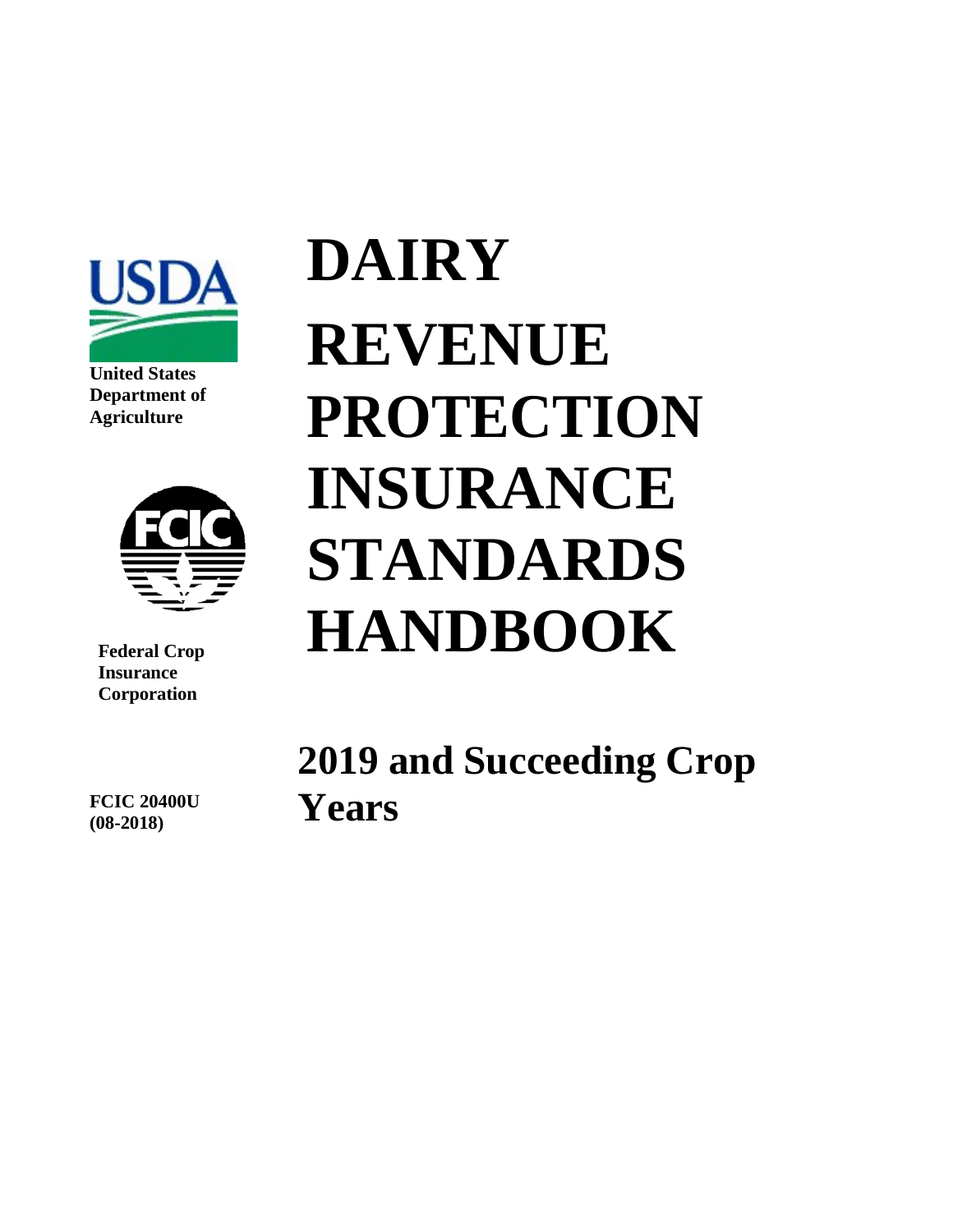# **UNITED STATES DEPARTMENT OF AGRICULTURE WASHINGTON, D.C. 20250**

| <b>TITLE: DAIRY REVENUE</b><br><b>PROTECTION INSURANCE</b><br><b>STANDARDS HANDBOOK</b> | <b>NUMBER: FCIC-20400U</b>                                            |
|-----------------------------------------------------------------------------------------|-----------------------------------------------------------------------|
| <b>EFFECTIVE DATE: 2019 and Succeeding</b><br><b>Crop Years</b>                         | <b>ISSUE DATE:</b> August 08, 2018                                    |
| <b>SUBJECT:</b>                                                                         | <b>OPI: Product Administration &amp;</b><br><b>Standards Division</b> |
| Provides the procedures and instructions<br>for administering the Dairy Revenue         | <b>APPROVED:</b>                                                      |
| <b>Protection Plan of Insurance</b>                                                     | /s/ Richard Flournoy                                                  |
|                                                                                         | <b>Deputy Administrator for Product</b><br><b>Management</b>          |

# **Reason for Issuance**

This handbook is being issued to provide procedures and instructions for administering the Dairy Revenue Protection Plan of Insurance for the 2019 and succeeding crop years.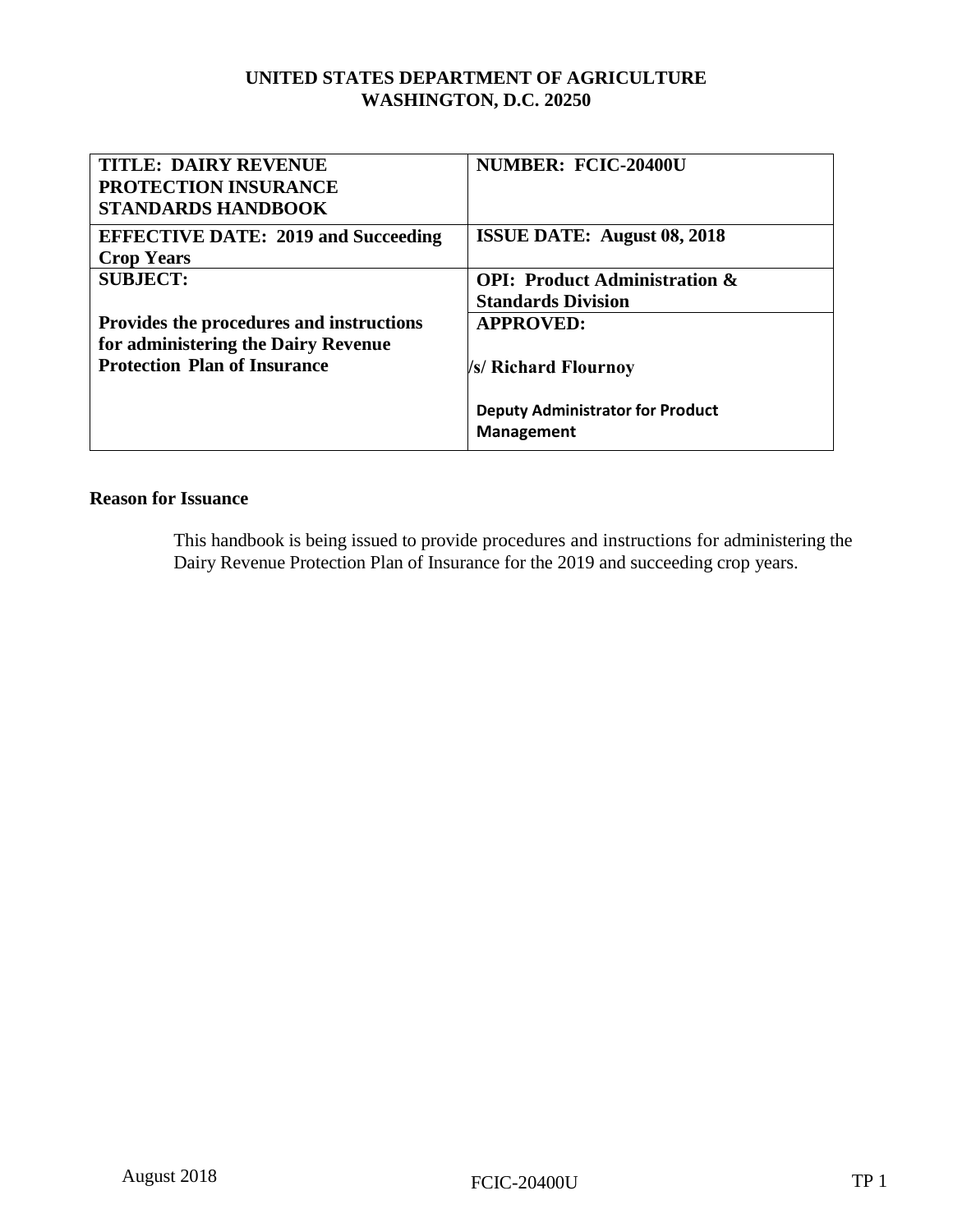# **DAIRY REVENUE PROTECTION INSURANCE STANDARDS HANDBOOK**

# **CONTROL CHART**

| <b>Control Chart For: Dairy Revenue Protection Insurance Standards Handbook</b> |                        |         |          |                |         |                      |           |
|---------------------------------------------------------------------------------|------------------------|---------|----------|----------------|---------|----------------------|-----------|
|                                                                                 | TP                     | TC      | Text     | Exhibit        | Exhibit | Date                 | Directive |
|                                                                                 | Page(s)                | Page(s) | Page(s)  | <b>Numbers</b> | Page(s) |                      | Number    |
| Insert                                                                          | <b>Entire Handbook</b> |         |          |                |         |                      |           |
| Current<br>Index                                                                | $1 - 2$                | $1 - 2$ | $1 - 13$ | $1 - 10$       | 14-46   | August-2018   20400U |           |

# **FILING INSTRUCTIONS**

This handbook is effective for the 2019 and succeeding crop years.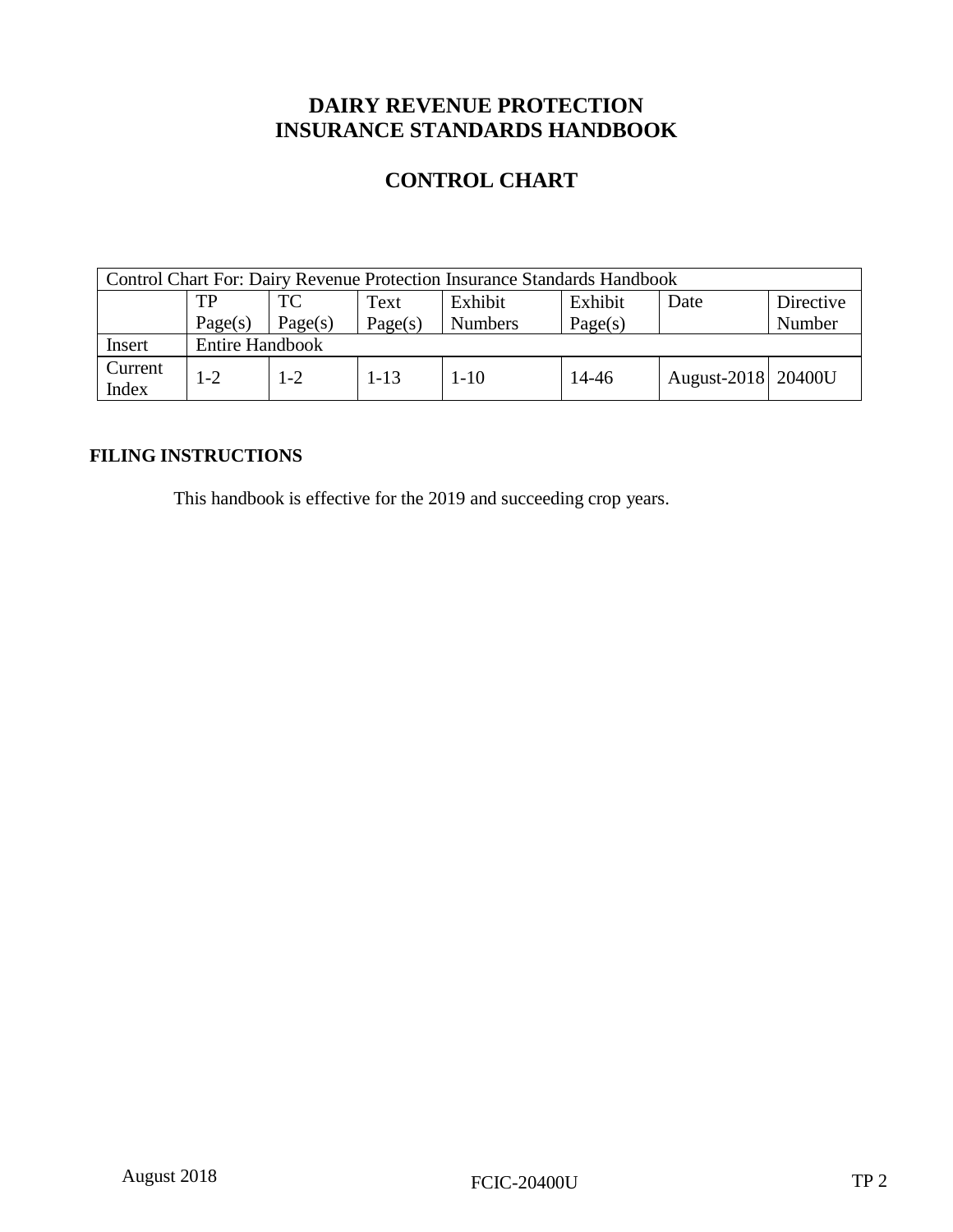# DAIRY REVENUE PROTECTION STANDARDS HANDBOOK **TABLE OF CONTENTS**

PAGE NO.

# PART 1 GENERAL INFORMATION AND RESPONSIBILITIES

| 1              |                                                   |
|----------------|---------------------------------------------------|
| $\overline{2}$ |                                                   |
|                |                                                   |
|                | <b>PART 2 INSURABILITY</b>                        |
| 21             |                                                   |
| 22             |                                                   |
| 23             |                                                   |
| 24             |                                                   |
| 25             |                                                   |
| 26             |                                                   |
| 27             |                                                   |
| 28             |                                                   |
|                |                                                   |
|                | PART 3 APPLICABILITY OF HANDBOOKS                 |
|                | $\sim$ $\sim$ $\sim$ $\sim$ $\sim$<br>$1^{\circ}$ |

| 01 UP UP THE THE VALUE OVER THE RESEARCH TO LATE TO LATE THE RELATION OF THE RELATION OF THE RELATION OF THE R |  |
|----------------------------------------------------------------------------------------------------------------|--|
|                                                                                                                |  |
|                                                                                                                |  |
|                                                                                                                |  |
|                                                                                                                |  |
|                                                                                                                |  |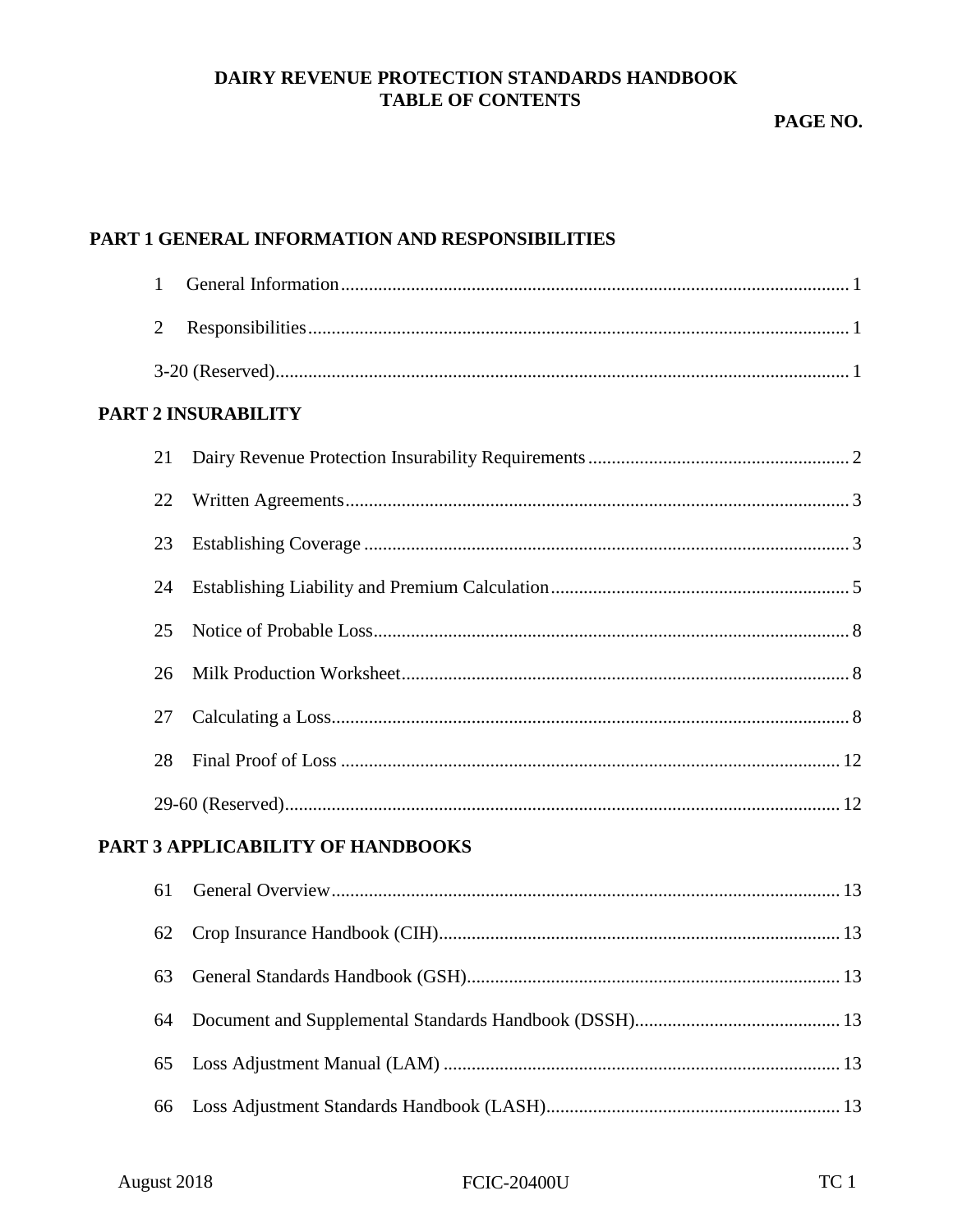# **DAIRY REVENUE PROTECTION STANDARDS HANDBOOK TABLE OF CONTENTS**

# **PAGE NO.**

| <b>EXHIBITS</b> |                         |  |
|-----------------|-------------------------|--|
|                 | $\mathbf{1}$            |  |
|                 | $\overline{2}$          |  |
|                 | 3                       |  |
|                 | $\overline{\mathbf{4}}$ |  |
|                 | 5                       |  |
|                 | 6                       |  |
|                 | 7                       |  |
|                 | 8                       |  |
|                 | 9                       |  |
|                 | 10                      |  |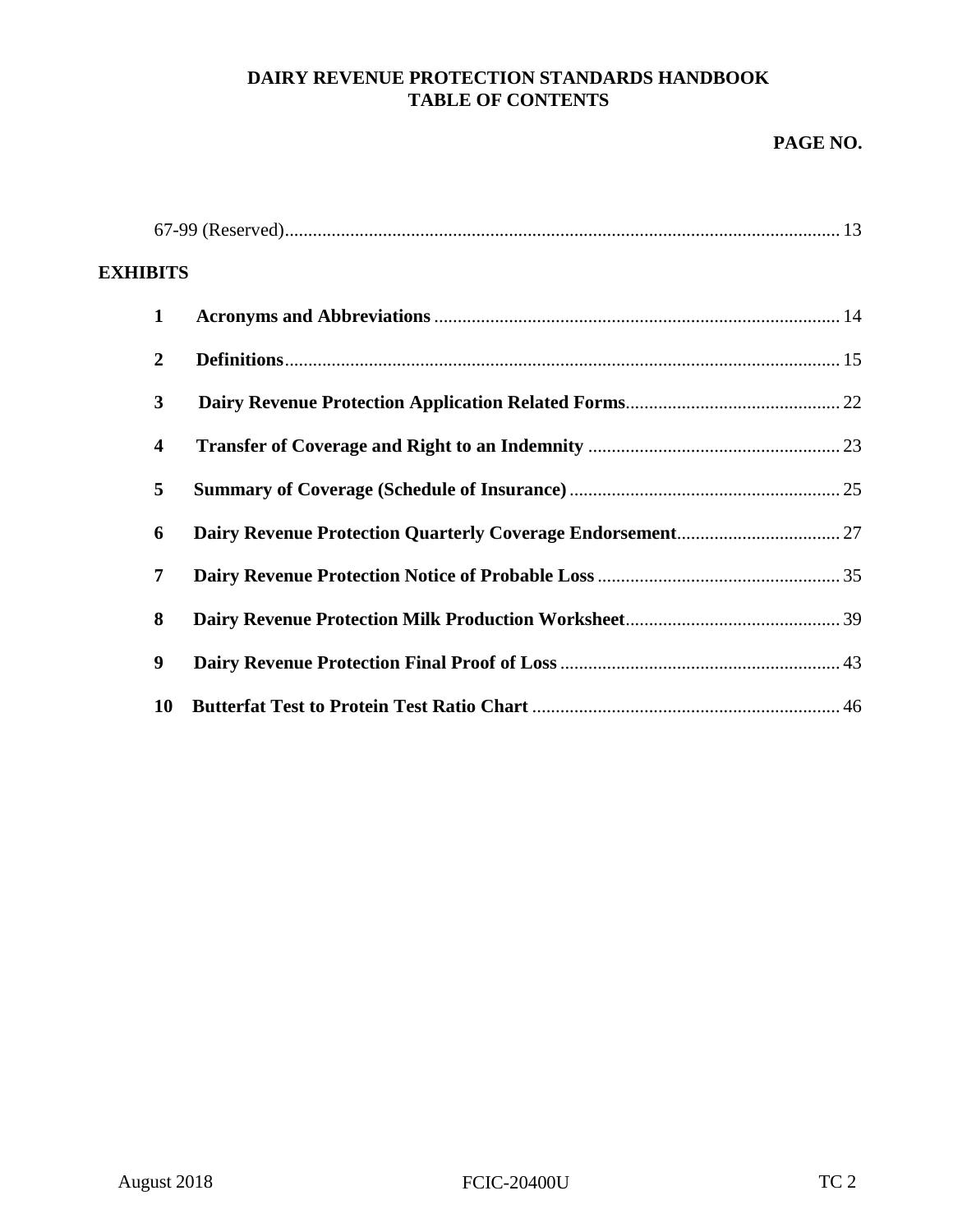# <span id="page-5-0"></span>**1 General Information**

# **A. Purpose**

This handbook provides procedures for administering the Dairy Revenue Protection plan of insurance in accordance with the Dairy Revenue Protection Insurance Policy.

If there is a conflict between this handbook and the GSH or other FCIC approved handbook, this handbook controls. If there is a conflict between this handbook and the policy, the policy controls.

# **B. Source of Authority**

The Dairy Revenue Protection is a privately-developed product submitted and approved by the FCIC Board of Directors in accordance with section 508(h) of the Federal Crop Insurance Act (the Act).

# **C. Program Duration**

Dairy Revenue Protection is available beginning with the 2019 crop year.

# **D. Approved Insurance Provider (AIP) Option to Offer**

In accordance with Section II. (a) (3) of the Livestock Price Reinsurance Agreement (LPRA), AIPs are not required to offer Dairy Revenue Protection to producers. Accordingly, each AIP must determine whether it will offer the Dairy Revenue Protection in the approved pilot area. AIPs that elect to offer the Dairy Revenue Protection must offer it to all eligible producers in the approved pilot area, and must administer the program according to the policies approved and issued by FCIC, procedures in this handbook and the provisions of Section II. (a) (3) of the LPRA.

## <span id="page-5-1"></span>**2 Responsibilities\_\_\_\_\_\_\_\_\_\_\_\_\_\_\_\_\_\_\_\_\_\_\_\_\_\_\_\_\_\_\_\_\_\_\_\_\_\_\_\_\_\_\_\_\_\_\_\_\_\_\_\_\_\_\_\_\_\_\_\_\_\_\_\_**

# **A. AIP's Responsibilities**

AIPs must use standards, procedures, methods and instructions as authorized by FCIC in the sale and service of crop insurance contracts. Each AIP is responsible for using RMA approved procedure. AIPs should report any program issues or concerns to the Product Administration and Standards Division (PASD) of RMA.

## **B. Insured's Responsibilities**

To be eligible for Dairy Revenue Protection, the insured must comply with all terms and conditions of the Dairy Revenue Protection policy.

## <span id="page-5-2"></span>**3-20 (Reserved)\_\_\_\_\_\_\_\_\_\_\_\_\_\_\_\_\_\_\_\_\_\_\_\_\_\_\_\_\_\_\_\_\_\_\_\_\_\_\_\_\_\_\_\_\_\_\_\_\_\_\_\_\_\_\_\_\_\_\_\_\_\_\_\_\_\_\_\_\_**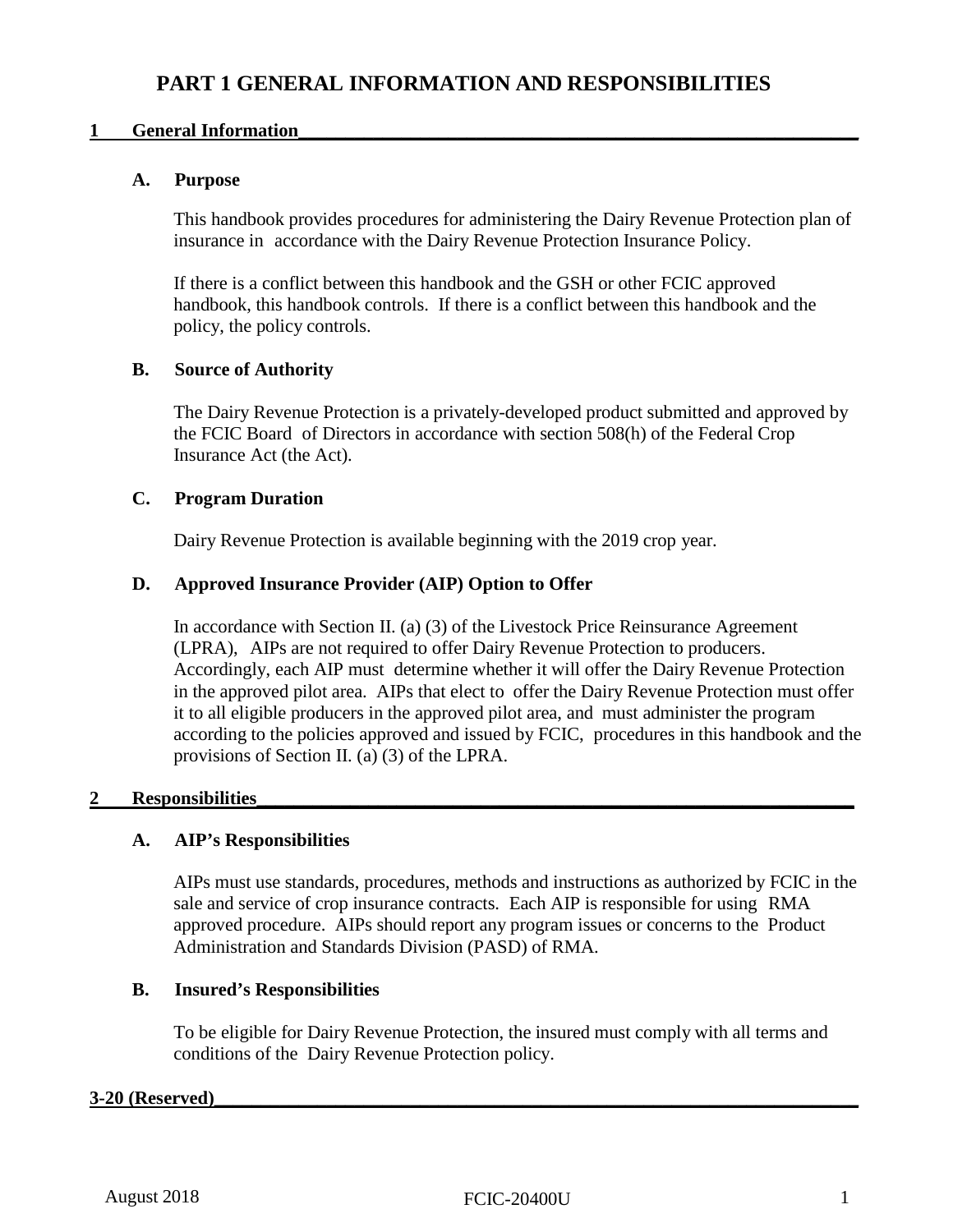# **PART 2 INSURABILITY**

# <span id="page-6-1"></span><span id="page-6-0"></span>**21 Dairy Revenue Protection Insurability Requirements\_\_\_\_\_\_\_\_\_\_\_\_\_\_\_\_\_\_\_\_\_\_\_\_\_\_\_\_\_\_\_\_\_**

# **A. Application**

Dairy Revenue Protection is a continuous policy and will remain in effect for each crop year following the acceptance of the original application until cancelled by the insured or AIP in accordance with the terms of the policy.

The original application can be submitted at any time during the crop year. It must be completed by the insured and received by the agent not later than the sales closing date for which coverage is requested under a quarterly coverage endorsement.

It is recommended that the producer complete the initial application before electing coverage on the quarterly coverage endorsement to ensure the producer is eligible to participate in the crop insurance program. Early completion of an application also confirms whether the producer is compliant with the conservation provisions and, if applicable, qualifies as a beginning farmer or rancher. These determinations may impact the producer's coverage decisions.

In the event of a possible loss, this policy requires the insured to submit the milk marketing records. To further confirm a producer's eligibility for Dairy Revenue Protection coverage, it is recommended that the agent review the applicant's records when the producer completes the application to verify the entity, tax id and other application data, and to confirm the producer is retaining records needed later in the coverage cycle.

## **B. Application Completion Instructions**

- (1) AIPs can use existing application-related forms for Dairy Revenue Protection. The elements required on application related forms for Dairy Revenue Protection are similar to such forms for other policies. The crop information items required on the application for Dairy Revenue Protection are effective crop year, state, county, crop and plan of insurance. Coverage level, price, etc. are not required on the application; these elements are part of the quarterly coverage endorsement form.
- (2) Instructions for crop information to be entered on the application:
	- (a) Effective crop year is the twelve-month period, beginning July 1 and ending the following June 30, which is designated by the calendar year in which it ends.
	- (b) State where the milk storage tank of the dairy operation is physically located. Only one application is required per state and all the milk produced within a state is covered under this policy. A separate application is required to insure milk produced in another state.
	- (c) County is any county, parish, or other political subdivision of a state shown on the accepted application where the milk storage tank of the dairy operation is physically located. If the dairy operation spans multiple counties within the state, then the application county will be the county elected by the insured as indicated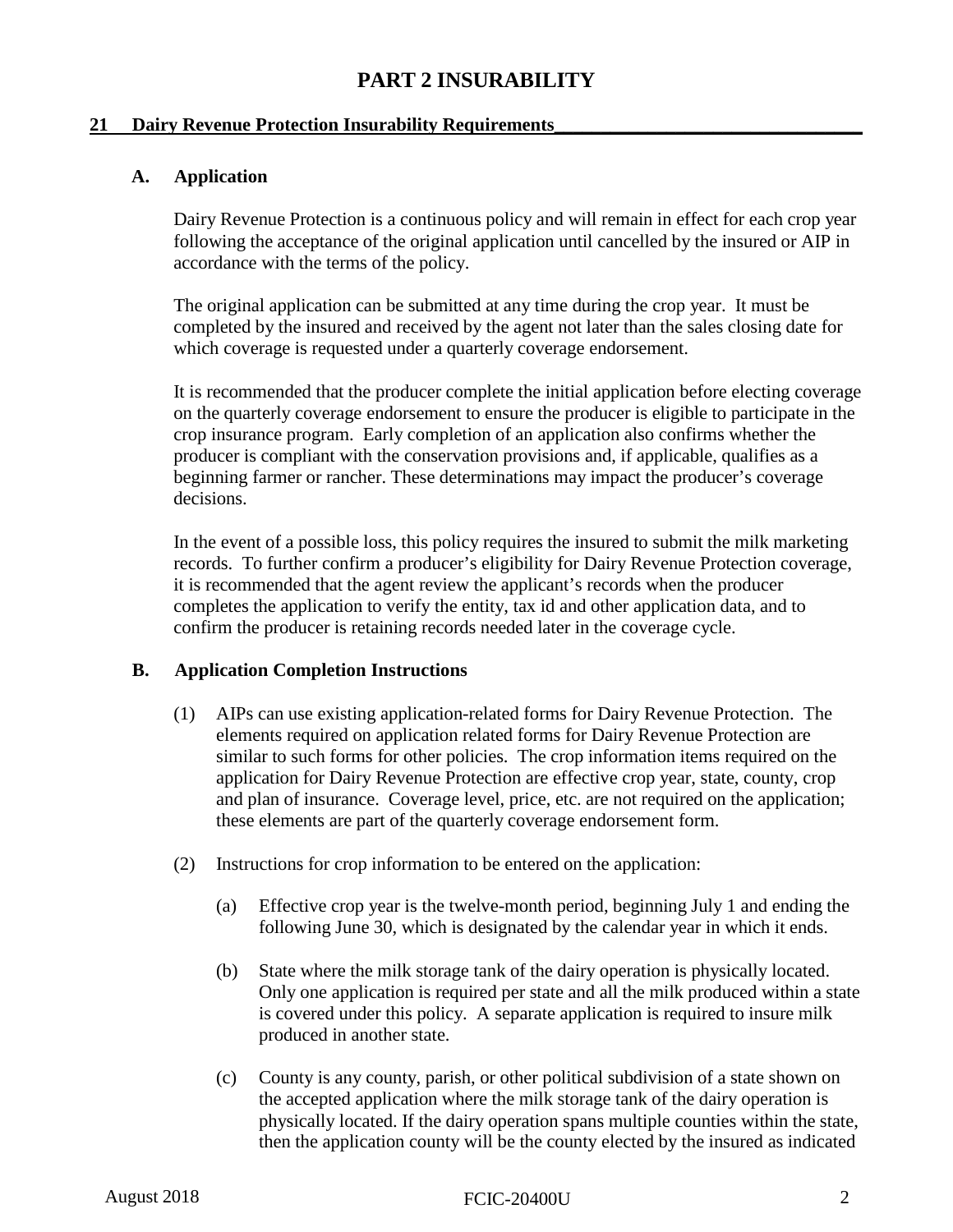on the application. Only one application is required per state and all the milk produced within a state is covered under this policy. A separate policy is required to insure milk produced in another state.

- (d) Crop is Milk.
- (e) Plan of insurance is Dairy Revenue Protection.

#### <span id="page-7-0"></span>**22 Written Agreements\_\_\_\_\_\_\_\_\_\_\_\_\_\_\_\_\_\_\_\_\_\_\_\_\_\_\_\_\_\_\_\_\_\_\_\_\_\_\_\_\_\_\_\_\_\_\_\_\_\_\_\_\_\_\_\_\_\_\_\_**

Written agreements are not allowed under Dairy Revenue Protection.

#### <span id="page-7-1"></span>23 **Establishing Coverage**

## **A. Quarterly Coverage Endorsement**

The quarterly coverage endorsement is required to obtain Dairy Revenue Protection coverage. A quarterly coverage endorsement must be submitted on the AIP's form within the sales period for each quarterly insurance period in which the insured elects coverage. There can be multiple quarterly coverage endorsements for the same quarterly insurance period but they cannot cover the same pounds of milk.

See Exhibit 6 for form standards and form completion instructions.

#### **B. Sales Closing Date and Sales Period**

The sales closing date is each day, in the specified sales timeframe, during which coverage is available for purchase.

The sales period begins when the coverage prices and rates are validated and ends at 9:00AM Central time of the following business day in which the insured can purchase quarterly endorsements.

## **C. Other Insurance**

The Dairy Revenue Protection policy allows the insured to have other livestock policies covering milk for the same crop year. Only one policy can have endorsements in effect for the quarterly insurance period. For example, if one policy is Dairy Revenue Protection and the other is a livestock policy insuring the same milk in at least on month during the quarterly insurance period, the policy with the earliest date of endorsement for the quarterly insurance period will be in force and the other endorsement will be void.

## **D. Quarterly Insurance Periods**

The quarterly insurance period refers to the quarter or three-month period selected for coverage. A producer can purchase up to five quarters into the future on any sales closing date. There are eight unique quarterly insurance periods available during a crop year. Throughout a crop year, there are always five quarterly insurance periods available for quoting premium and obtaining coverage with the exception of June  $16 - 30$ , when only four quarterly insurance periods are available. For example, the eight quarters available during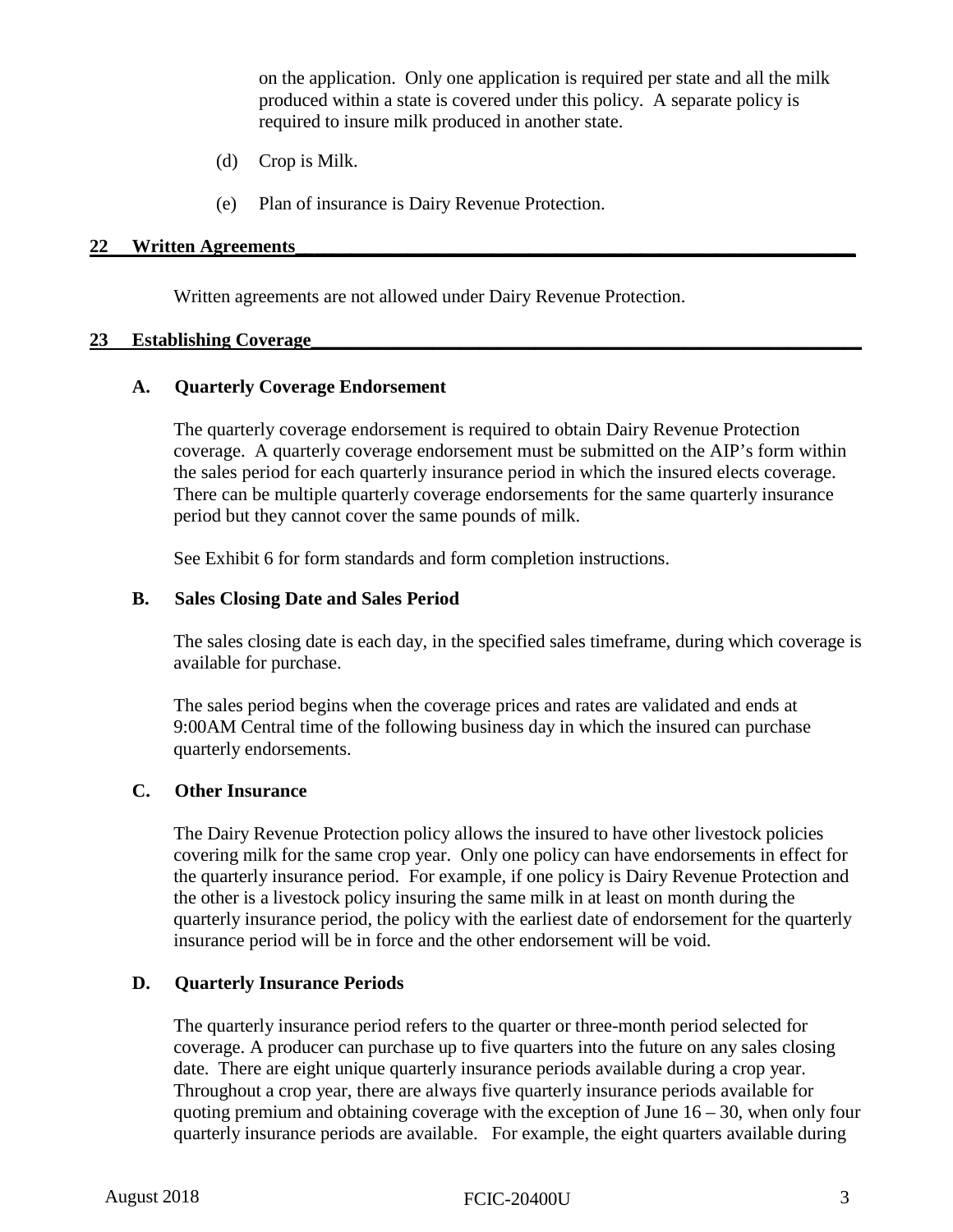the 2019 crop year begin with Oct – Dec 2018 and end with July – Sep 2020.

The available quarterly insurance periods can be viewed in the actuarial documents.

The applicable crop year is determined by the effective date of the quarterly coverage endorsement.

It is possible to have multiple quarterly coverage endorsements providing coverage for the same quarterly insurance period with different crop years, potentially insured under different AIPs if the insured transfers their policy between crop years.

| Quarterly Insurance Period 801 - 808 |         |       | Sales Available |       | <b>Sales Not Available</b> |       |       |       |
|--------------------------------------|---------|-------|-----------------|-------|----------------------------|-------|-------|-------|
| Calendar Year                        | 2018    | 2019  | 2019            | 2019  | 2019                       | 2020  | 2020  | 2020  |
| <b>Sales Dates</b>                   | $Oct -$ | Jan - | Apr $-$         | Jul - | $Oct -$                    | Jan - | Apr - | Jul - |
|                                      | Dec     | Mar   | Jun             | Sep   | Dec                        | Mar   | Jun   | Sep   |
| July $1 -$ Sep 15                    | 801     | 802   | 803             | 804   | 805                        | 806   | 807   | 808   |
| Sep $16 - Dec 15$                    | 801     | 802   | 803             | 804   | 805                        | 806   | 807   | 808   |
| Dec 16 – Mar 15                      | 801     | 802   | 803             | 804   | 805                        | 806   | 807   | 808   |
| Mar $16 -$ June 15                   | 801     | 802   | 803             | 804   | 805                        | 806   | 807   | 808   |
| June $16 -$ June 30                  | 801     | 802   | 803             | 804   | 805                        | 806   | 807   | 808   |

# **E. Type - Pricing Options**

The Dairy Revenue Protection offers two pricing options. The class pricing option and the component pricing option. These pricing options are designed to allow producers to customize their price elections to more accurately reflect their price risk.

The class pricing option uses a combination of class III and class IV milk prices based on insured's declared class price weighting factor.

The component pricing option uses a combination of butterfat, protein and other solids values based on the insured's declared butterfat test and declared protein test.

The insured may purchase separate quarterly coverage endorsements for the same quarterly insurance period, including those purchased in two different crop years, and each quarterly coverage endorsement may have different elections, including switching between the class pricing option and the component pricing option on each of the quarterly coverage endorsements purchased.

# **F. Class Pricing Option**

The insured reviews the expected class III and class IV milk prices published in the actuarial documents for the applicable quarterly insurance period(s) to be covered by a quarterly coverage endorsement. The insured declares their class III price weighting factor. The default class IV weighting factor is 1.00 minus the declared class III weighting factor. This allows the insured to establish coverage for prices to mirror their expected milk utilization.

Example: The cells highlighted in yellow are the insured's decisions necessary to determine the price used to calculate coverage.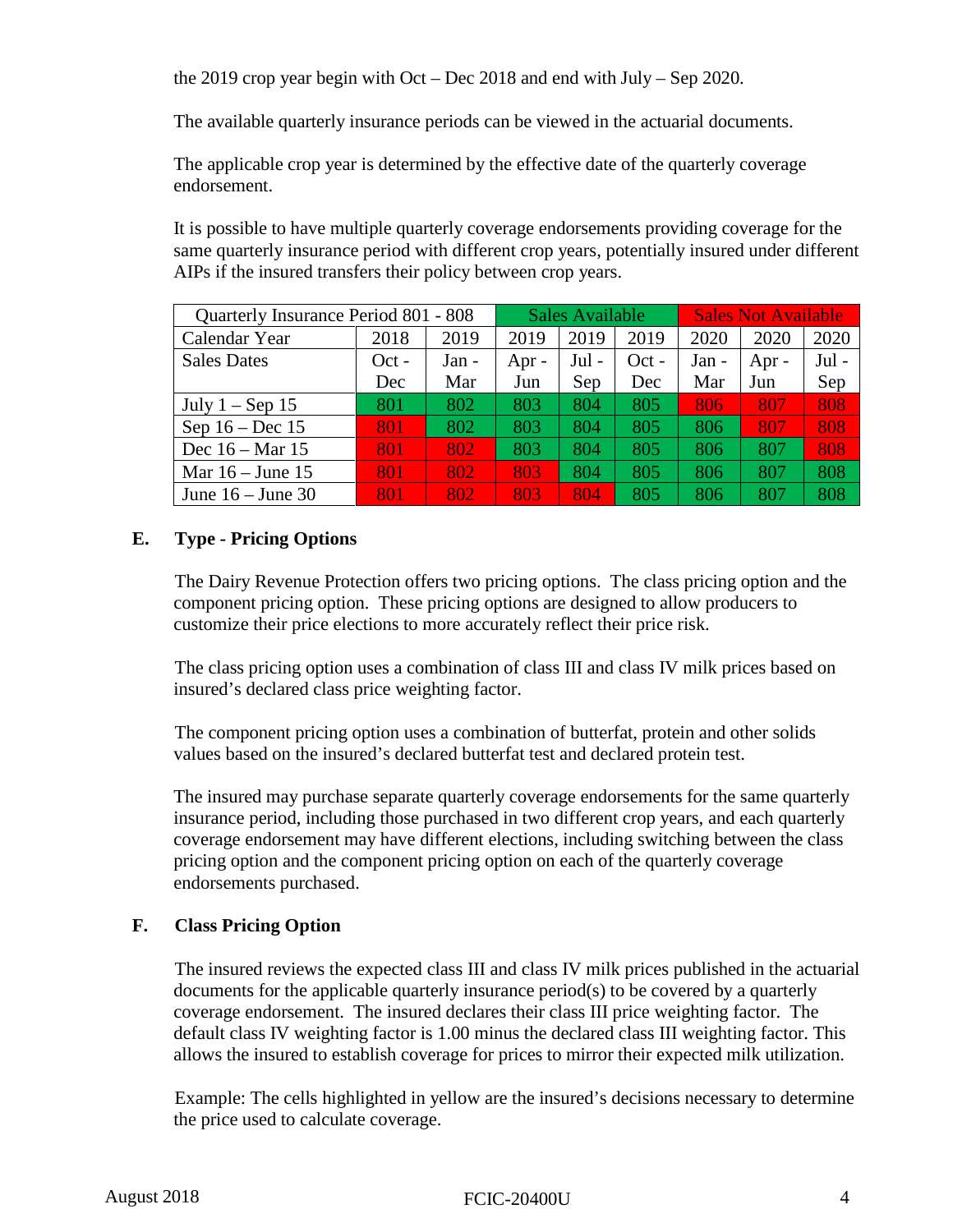| <b>Expected Class III Milk Price/cwt</b>    |         | Declared Class III Weighting Factor |           |
|---------------------------------------------|---------|-------------------------------------|-----------|
| <b>Expected Class IV Milk Price/cwt</b>     |         | Default Class IV Weighting Factor   |           |
| Class III                                   | \$17.25 | 0.50                                | \$8.6250  |
| Class IV                                    | \$16.25 | 0.50                                | \$8.1250  |
|                                             |         |                                     |           |
| <b>Total Calculated Class Price per cwt</b> |         |                                     | \$16.7500 |
|                                             |         |                                     |           |

The insured may purchase separate quarterly coverage endorsements for the same quarterly insurance period, including those purchased in two different crop years, and each quarterly coverage endorsement may have different elections.

# **G. Component Pricing Option**

The insured reviews the expected values per pound for butterfat, protein and other solids published in the actuarial documents for the applicable quarterly insurance period(s) to be covered by a quarterly coverage endorsement. The insured declares their butterfat test pounds and declares their protein test pounds. The expected value per hundredweight is obtained from the actuarial documents for the applicable quarterly insurance period selected. These elections allow the insured to establish coverage for prices to mirror their expected milk components. The other solids test is fixed at 5.7 pounds per 100 pounds of milk. The declared butterfat test elected can be no less than 3.5 pounds and no more than 5 pounds, in 0.05 pound increments, subject to the component test ratio between butterfat and protein. The declared protein test elected can be no less than 3 pounds and no more than 4 pounds, in 0.05 pound increments. Both declared components are subject to the component test ratio between butterfat and protein. The declared butterfat test to declared protein test ratio must be no less than 1.15 and no greater than 1.30 rounded to the nearest five hundredths. See the butterfat test to protein test ratio chart in Exhibit 10.

Example: The cells highlighted in yellow are the insured's decisions necessary to determine the price used to calculate coverage.

| Expected Value/ pound                  |        | <b>Declared Test Pounds</b> | Calculated Value/ cwt |  |
|----------------------------------------|--------|-----------------------------|-----------------------|--|
| <b>Butterfat</b>                       | \$2.50 | <b>4.80</b>                 | \$12.0000             |  |
| Protein                                | \$1.70 | <b>4.00</b>                 | \$6.8000              |  |
| Other Solids                           | \$0.31 | 5.70                        | \$1.7670              |  |
|                                        |        |                             |                       |  |
| \$20.5670<br>Total Component Price/cwt |        |                             |                       |  |

The insured may purchase separate quarterly coverage endorsements for the same quarterly insurance period, including those purchased in two different crop years, and each quarterly coverage endorsement may have different elections.

## <span id="page-9-0"></span>**24 Establishing Liability and Premium Calculation\_\_\_\_\_\_\_\_\_\_\_\_\_\_\_\_\_\_\_**

## **A. Declared Covered Milk Production**

The declared covered milk production is the pounds of milk production chosen by the insured to establish the basis of coverage for the quarterly insurance period for each quarterly coverage endorsement. The insured may choose different amounts of declared covered milk production for each type and practice indicated on the quarterly coverage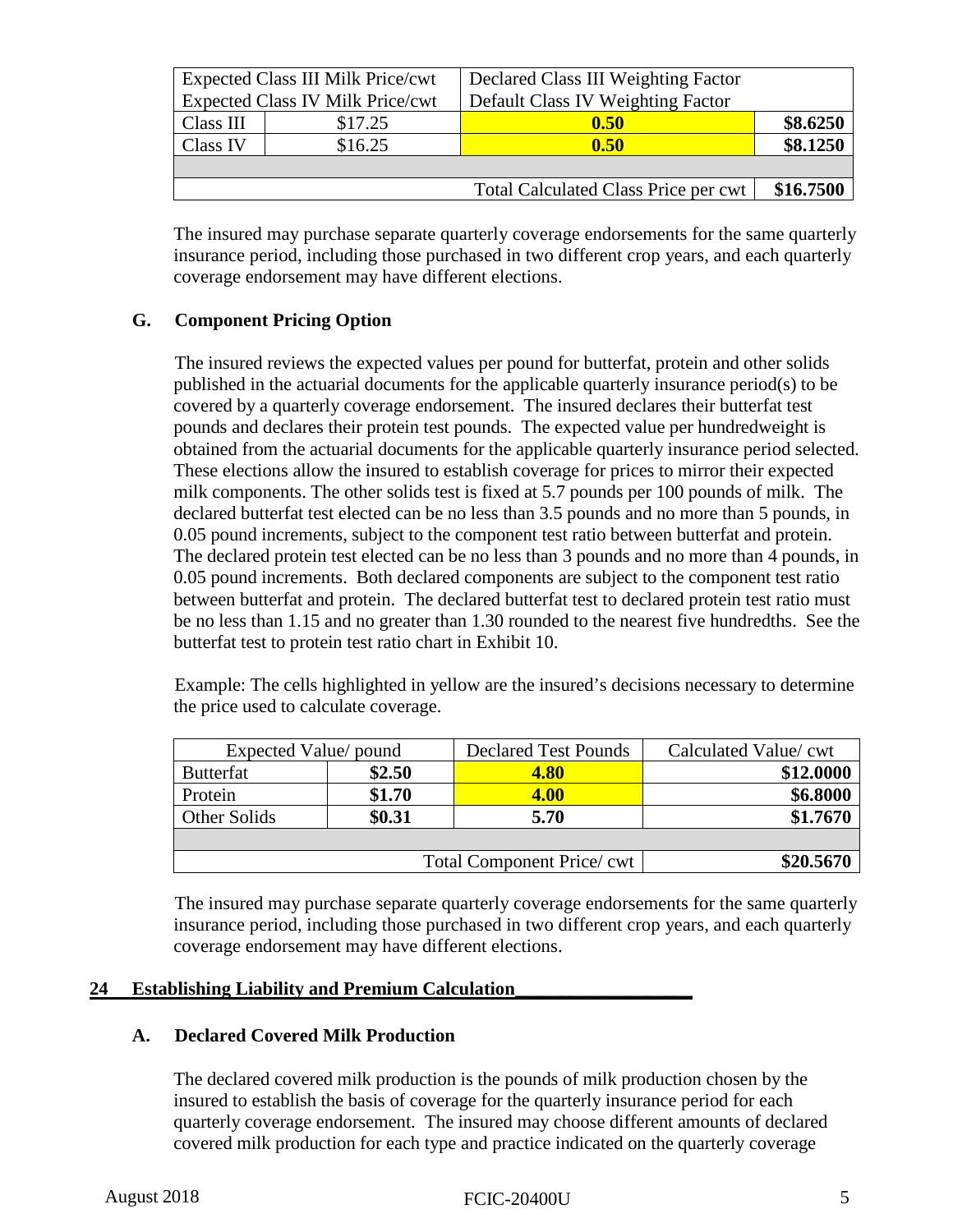endorsement. There can be multiple quarterly coverage endorsements for the same quarterly insurance period, but they cannot cover the same milk.

# **B. Coverage Level**

The coverage level is the coverage level percentage chosen by the insured between 70 percent and 95 percent, in 5 percent increments, used to determine the dairy revenue protection expected and final revenue guarantee. The insured may choose a different coverage level for each type and practice indicated on the quarterly coverage endorsement.

## **C. Protection Factor**

The protection factor is a numeric value chosen by the insured for each type and practice between 1.00 and 1.50, in 0.05 increments. The protection factor is used to calculate the policy protection and impacts both the premium and indemnity proportionally. The insured may choose a different protection factor for each type and practice indicated on the quarterly coverage endorsement.

## **D. Declared Share**

The declared share is the percentage interest in the insured milk as an owner at the time insurance attaches.

# **E. Name of Other Person(s) Sharing in the Crop**

If the insured has less than 100 percent interest in the milk, must list the name each person with an ownership share in the milk on the quarterly coverage endorsement.

## **F. Expected Milk Production Per Cow**

Expected milk production per cow is the expected milk production in pounds per cow as shown in the actuarial documents for the quarterly insurance period and for the pooled production region in which the dairy operation is insured.

# **G. Example Liability and Premium Calculation for a Class Pricing Option (Type 831)**

| Declared covered milk production | $1,000,000$ pounds               |
|----------------------------------|----------------------------------|
| <b>State</b>                     | Wisconsin                        |
| Declared share                   | 100%                             |
| Expected milk production per cow | 5,000 pounds per cow per quarter |
| Coverage level                   | 95%                              |
| Protection factor                | 1.10                             |
| Subsidy rate                     | 44%                              |

Producer Declarations:

#### Producer Elections/Expected

| Declared class price weighting factor | 50%                    |
|---------------------------------------|------------------------|
| <b>Expected class III milk price</b>  | \$18 per hundredweight |
| <b>Expected class IV milk price</b>   | \$17 per hundredweight |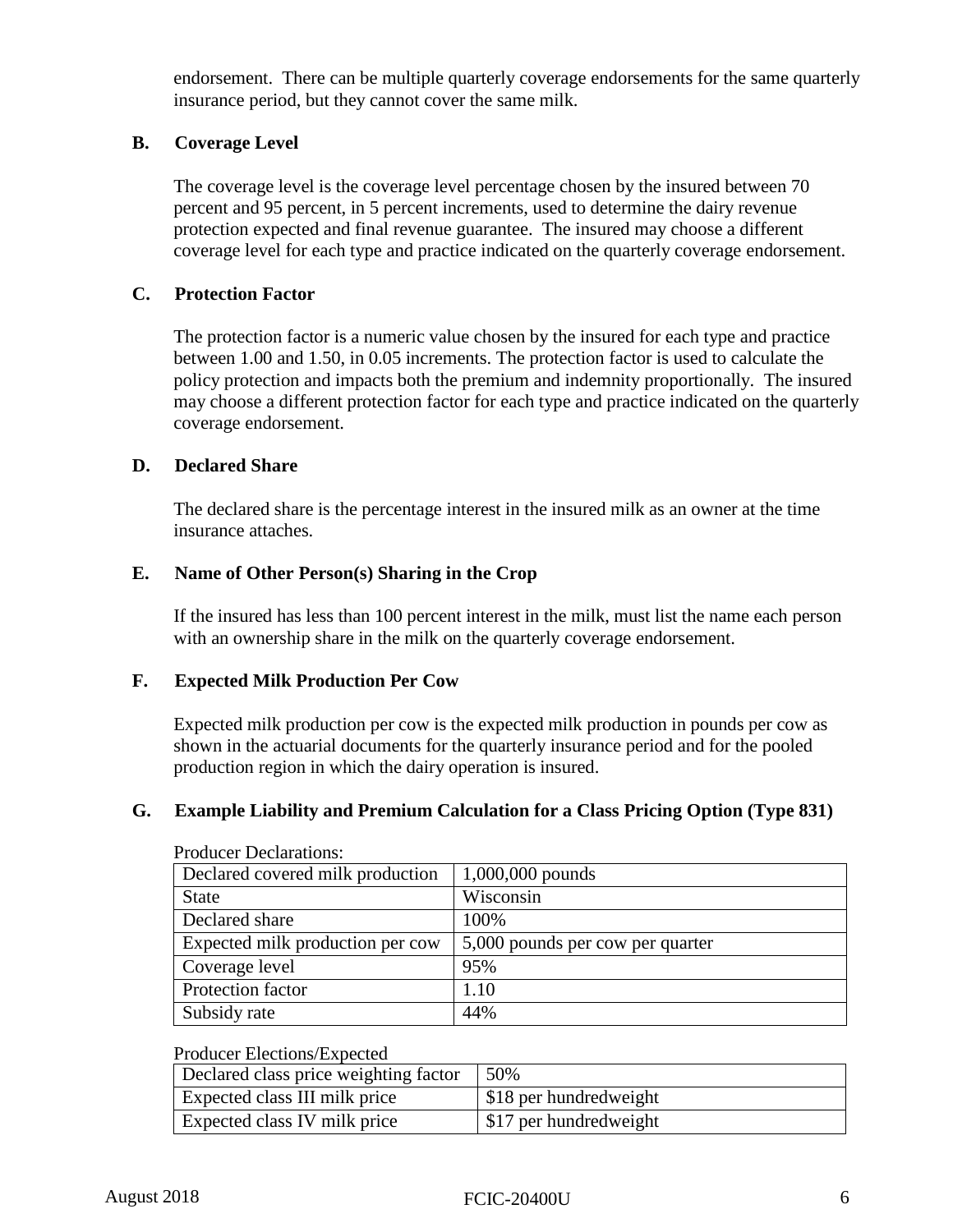Step 1. Determine the liability used to calculate the premium

The liability used to calculate the premium is based on the information provided on the application and quarterly coverage endorsement.

Formula: ((expected class III price x declared class price weighting factor) + (expected class IV price x (1-declared class price weighting factor)) x declared covered milk production  $\div$ 100 x coverage level x declared share x protection factor.

 $$182,875 = (($18 x 0.5) + ($17 x (1-0.5)) x 1,000,000 \div 100 x 0.95 x 1.0000 x 1.10$ 

Step 2. Determine the premium

The premium rate is based on the simulated losses under the class pricing option. For this example, the premium rate is \$0.013 per dollar of liability. Gross Premium  $$2377 = $182,875 \times $0.013$ 

Subsidy  $$1046 = $2377 \times .44$ 

Producer premium \$1331 = \$2377 - \$1046

# **H. Example Liability and Premium Calculation for a Component Pricing Option (Type 832)**

| Declared covered milk production | $1,000,000$ pounds               |
|----------------------------------|----------------------------------|
| <b>State</b>                     | Wisconsin                        |
| Declared share                   | 100%                             |
| Expected milk production per cow | 5,000 pounds per cow per quarter |
| Coverage level                   | 95%                              |
| Protection factor                | 1.10                             |
| Subsidy rate                     | 44%                              |

Producer Declarations:

| Declared butterfat test     | 3.85   |
|-----------------------------|--------|
| Expected butterfat price    | \$2.70 |
| Declared protein test       | 3.15   |
| Expected protein price      | \$1.90 |
| Other solids test           | 5.70   |
| Expected other solids price | \$0.15 |

Producer Elections/Expected

Step 1. Check the declared butterfat test to declared protein test ratio between butterfat and protein

The declared butterfat test to declared protein test ratio shall be no less than 1.15 nor higher than 1.30 - rounded to the nearest five hundredths and subject to the allowable range for the declared protein test.

Formula: declared butterfat test ÷ declared protein test  $1.15 \leq 1.22 = 3.85 \div 3.15 \leq 1.30$ 

Step 2. Determine the liability used to calculate the premium

The liability used to calculate the premium is based on the information provided on the application and quarterly coverage endorsement.

Formula: ((declared butterfat test x expected butterfat price) + (declared protein test x expected protein price)  $+ (5.70 \text{ x expected other solids price})$  x declared covered milk production  $\div 100$  x coverage level x declared share x protection factor.

 $$180,106 = ((3.85 \times $2.70) + (3.15 \times $1.90) + (5.70 \times $0.15)) \times 1,000,000 \div 100 \times 0.95 \times$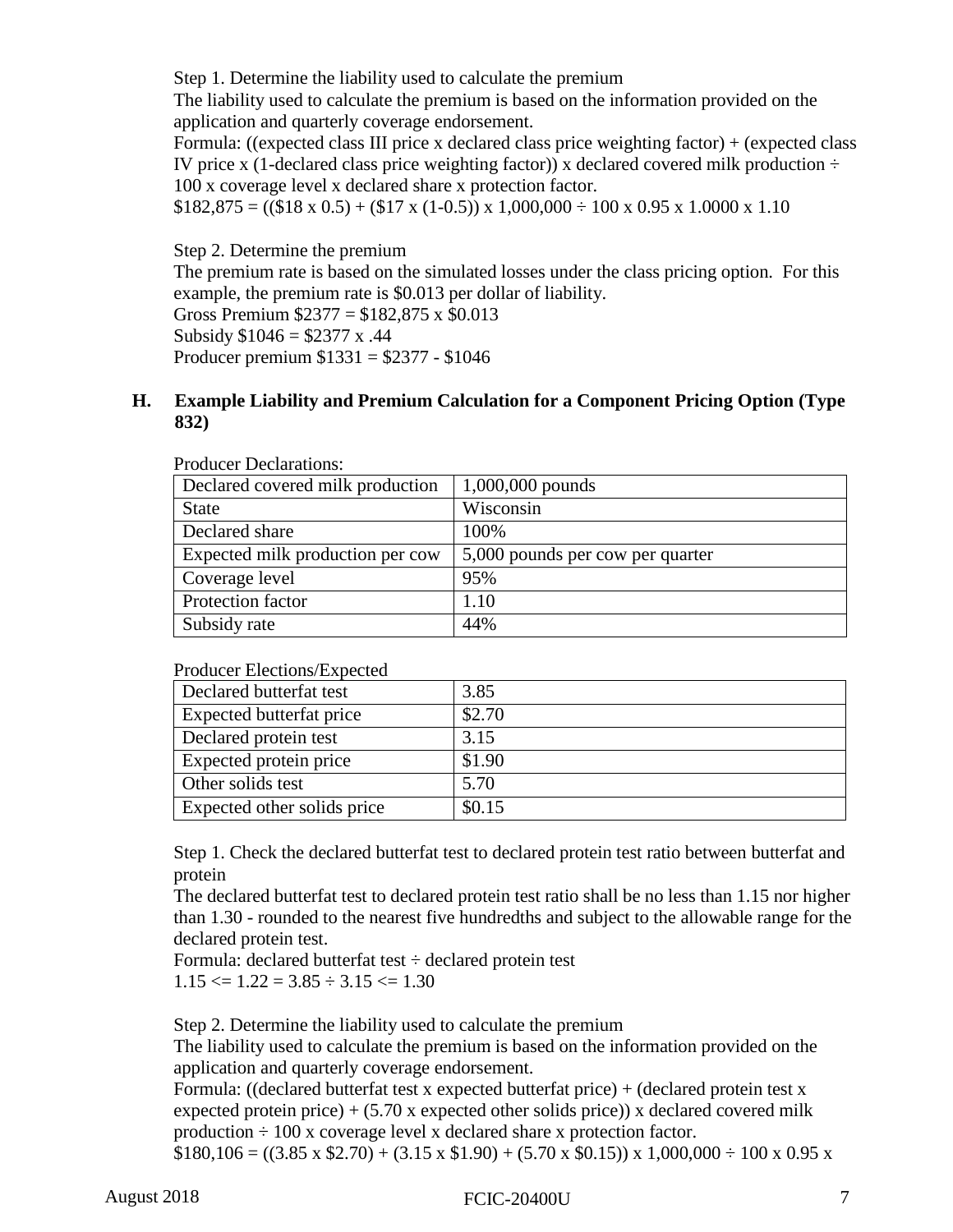1.0000 x 1.10

Step 3. Determine the premium The premium rate is based on the simulated losses under the component pricing option. For this example, the premium rate is \$0.013 per dollar of liability. Gross Premium  $$2341 = $180,106 \times $0.013$ Subsidy  $$1030 = $2341 \times .44$ Producer premium \$1311 = \$2341 - \$1030

#### <span id="page-12-0"></span>**25 Notice of Probable Loss\_\_\_\_\_\_\_\_\_\_\_\_\_\_\_\_\_\_\_\_\_\_\_\_\_\_\_\_\_\_\_\_\_\_\_\_\_\_\_\_\_\_\_\_\_\_\_\_\_\_\_\_\_\_\_\_\_**

The notice of probable loss is used to notify the insured of a probable loss. In the case of a probable loss on insured milk, the AIP will send the insured a notice of probable loss approximately ten days after all Dairy Revenue Protection data applicable for the quarterly insurance period are released.

To receive an indemnity, the insured must submit a claim to the AIP on AIP's form and include all required documents, including the milk production worksheet, within sixty days (60) days following the date the notice of probable loss is issued. The insured should return the notice of probable loss to the AIP along with the milk production worksheet and the milk marketing records. See exhibit 7 for the notice of probable loss form standards and instructions.

## <span id="page-12-1"></span>26 **Milk Production Worksheet**

## **A. Milk Production Worksheet**

The milk production worksheet is due in the event of loss. The milk production worksheet must be accompanied by milk marketing records corresponding to the quarter insured from the insured dairy operation's milk cooperative or milk handler that provides records of the actual milk deliveries and, if applicable, the component levels in the milk sold. See exhibit 8 for the milk production worksheet form standards and instructions.

## **B. Acceptable Records**

Acceptable records are milk marketing records that provide the following information from the producer payroll report. This report is a supporting statement which shall show:

(1) The name, address, Grade A identifier assigned by a duly constituted regulatory agency, and payroll number or similar identifier of the producer;

(2) The daily and total pounds, and the month and dates such milk was received from that producer; and if the component pricing option is elected;

(3) The total pounds of butterfat and protein contained in the producer's milk.

## <span id="page-12-2"></span>**27 Calculating a Loss\_\_\_\_\_\_\_\_\_\_\_\_\_\_\_\_\_\_\_\_\_\_\_\_\_\_\_\_\_\_\_\_\_\_\_\_\_\_\_\_\_\_\_\_\_\_\_\_\_\_\_\_\_\_\_\_\_\_\_\_\_\_**

## **A. Causes of Loss**

The causes of loss covered by this policy provides insurance only for the difference between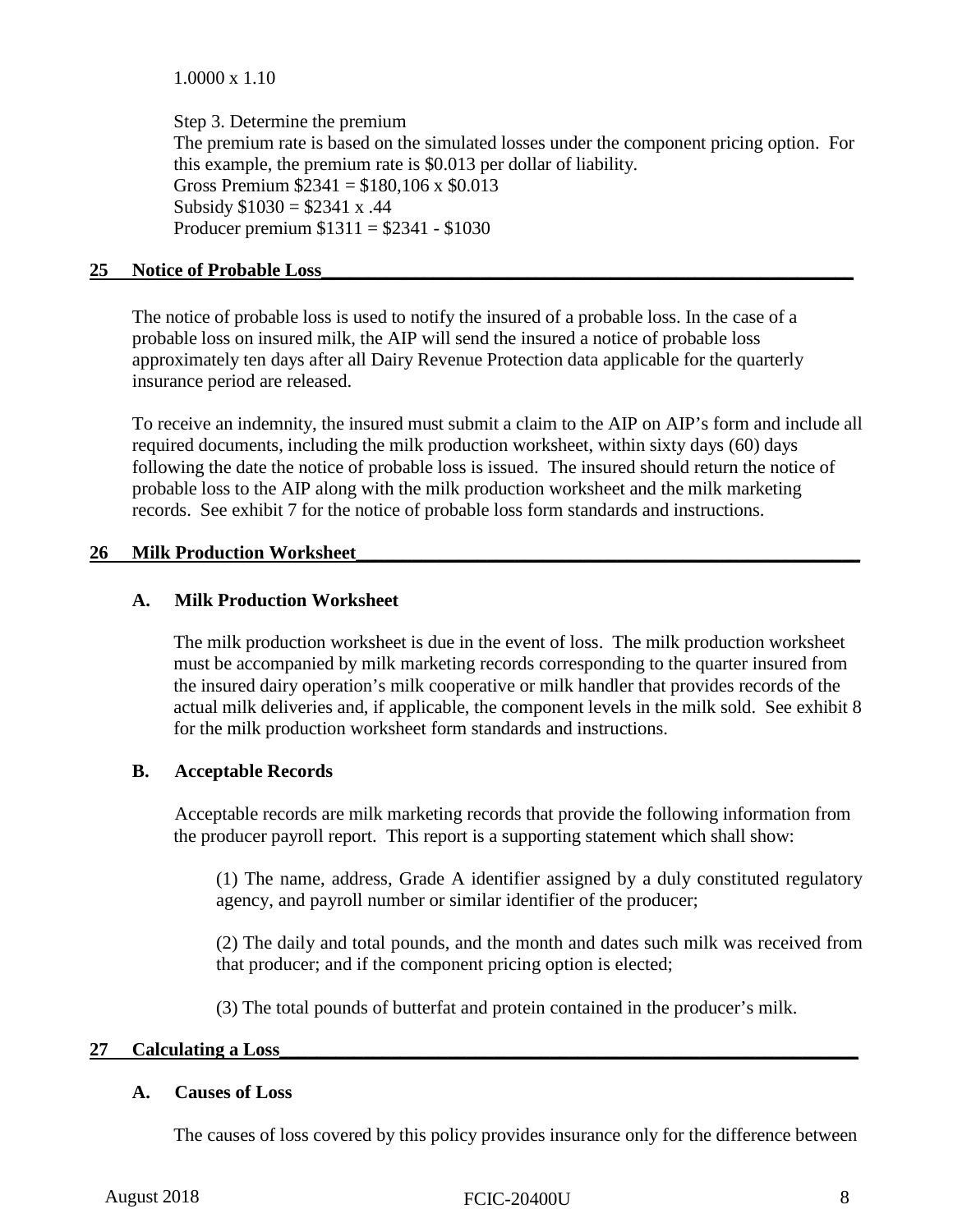the final revenue guarantee and actual milk revenue, times the actual share and protection factor, caused by natural occurrences in market prices and yields in the pooled production region. This Policy does not insure against the death or other loss or destruction of the dairy cattle, or against any other loss or damage of any kind whatsoever.

# **B. Indemnity Calculation Example for Class Pricing Option (Type 831)**

Using the example in section 24 G as a basis of coverage.

Actuals

| Actual class III milk price    | \$15 per hundredweight                   |
|--------------------------------|------------------------------------------|
| Actual class IV milk price     | \$16 per hundredweight                   |
| Actual milk production per cow | $\vert 5,100$ pounds per cow per quarter |
| Milk marketings                | $900,000$ pounds                         |

Step 1. Determine covered milk production

Verify with RMA if there is any declared covered milk production insured with another AIP for the same quarterly insurance period. Verify the producer's actual milk marketings as indicated on their milk production worksheet is sufficient to justify the declared covered milk production. Check if the milk marketings was equal to or greater than 85% of the declared covered milk production for all quarterly coverage endorsement in effect for the quarterly insurance period:

This calculation is total milk marketings greater than or equal to 85% times the declared covered milk production.

1,000,000 times 0.85 equals 850,000. 900,000 is greater than 850,000. Covered milk production equals 1,000,000.

Step 2. Calculate the final class pricing milk revenue

Formula: ((expected class III price x declared class price weighting factor) + (expected class IV price x (1-declared class price weighting factor)) x covered milk production  $\div$  100.  $$175,000 = (($18 x 0.5) + ($17 x (1-0.5)) x 1,000,000 \div 100$ 

Step 3. Calculate final revenue guarantee for the class pricing option Formula: expected class pricing milk revenue x coverage level.  $$166,250 = $175,000 \times 0.95$ 

Step 4. Calculate the yield adjustment factor Formula: Actual milk production per  $\text{row} \div \text{expected}$  milk production per cow.  $1.02 = 5{,}100 \div 5{,}000$ 

Step 5. Calculate the class pricing actual milk revenue Formula: ((actual class III price x declared class price weighting factor) + (actual class IV price x (1-declared class price weighting factor))  $+$ ) x covered milk production x yield adjustment factor  $\div$  100.  $$158,100 = ((\$15 \times 0.5) + (\$16 \times (1-0.5)) \times 1,000,000 \times 1.02 \div 100$ 

Step 6. Calculate the indemnity on class pricing policy

If the final revenue guarantee is less than the actual milk revenue, then no indemnity is due. If the final revenue guarantee is greater than the actual milk revenue an indemnity is due. In this example– (final revenue guarantee - actual milk revenue) x actual share x declared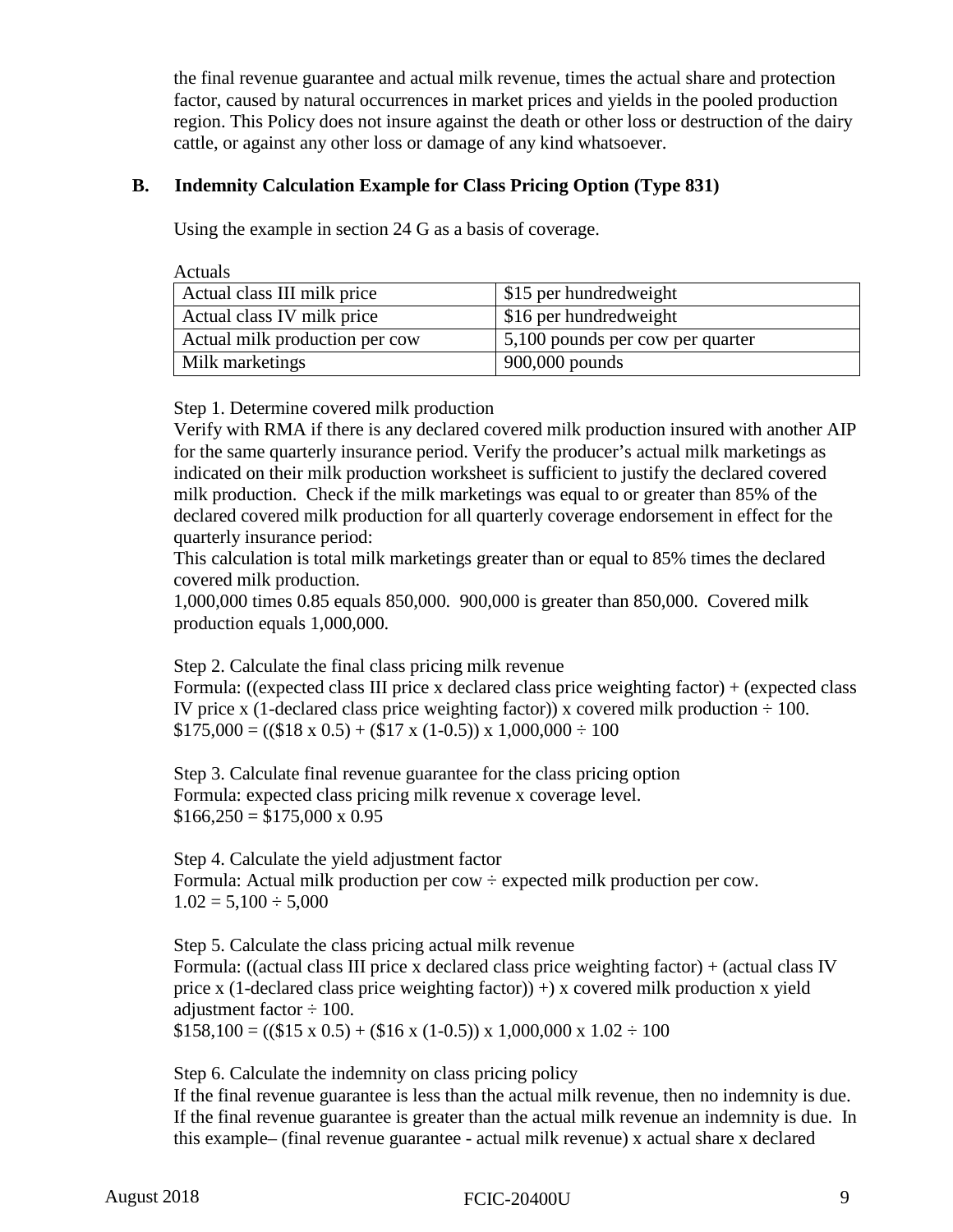protection factor.  $$8,965 = ($166,250 - $158,100) \times 1.0000 \times 1.10$ 

# **C. Indemnity Calculation for Component Pricing Option (832)**

Using the example in section 24 H as a basis of coverage.

| Actuals                        |                                   |
|--------------------------------|-----------------------------------|
| Actual butterfat test          | 3.85                              |
| Actual butterfat price         | \$2.25                            |
| Actual protein test            | 3.15                              |
| Actual protein price           | \$1.70                            |
| Other solids test              | 5.70                              |
| Actual other solids price      | \$0.12                            |
| Actual milk production per cow | 5,100 Pounds per cow per quarter) |
| <b>Milk Marketings</b>         | 900,000 pounds                    |

Step 1. Determine covered milk production

Verify with RMA to determine if there is any declared covered milk production insured with another AIP for the same quarterly insurance period. Verify the producer's actual milk marketings as indicated on their milk production worksheet is sufficient to justify the declared covered milk production. Check if the milk marketings was equal to or greater than 85% of the declared covered milk production for all quarterly coverage endorsement in effect for the quarterly insurance period:

This calculation is total milk marketings greater than or equal to 85% times the declared covered milk production.

1,000,000 times .85 equals 850,000. 900,000 greater than 850,000. Covered milk production equals 1,000,000.

Step 2. Determine if the actual butterfat test and the actual protein test are greater than 90% of the declared component values. Declared butterfat test 3.85, and the lower limit for actual is 3.85 x .90 = 3.47. The actual is greater than 90% of the declared test value so the final butterfat test is 3.85. 90% of the declared protein test 3.15 x .90 = 2.84; the actual test value is greater than 90% of the declared so the final protein test is 3.15.

Step 3. Calculate the final component pricing milk revenue

Formula: ((final butterfat test x expected butterfat price) + (final protein test x expected protein price) + (5.70 x expected other solids price)) x covered milk production  $\div 100$  $$172,350 = ((3.85 \times $2.70) + (3.15 \times $1.90) + (5.70 \times $0.15)) \times 1,000,000 \div 100$ 

Step 4. Calculate final revenue guarantee for the component pricing option Formula: final component pricing milk revenue x coverage level.  $$163,733 = $172,350 \times 0.95$ 

Step 5. Calculate the yield adjustment factor Formula: Actual milk production per  $\text{row} \div \text{expected}$  milk production per cow.  $1.02 = 5{,}100 \div 5{,}000$ 

Step 6. Calculate the actual milk revenue for the component pricing option Formula: ((final butterfat test x actual butterfat price) + (final protein test x actual protein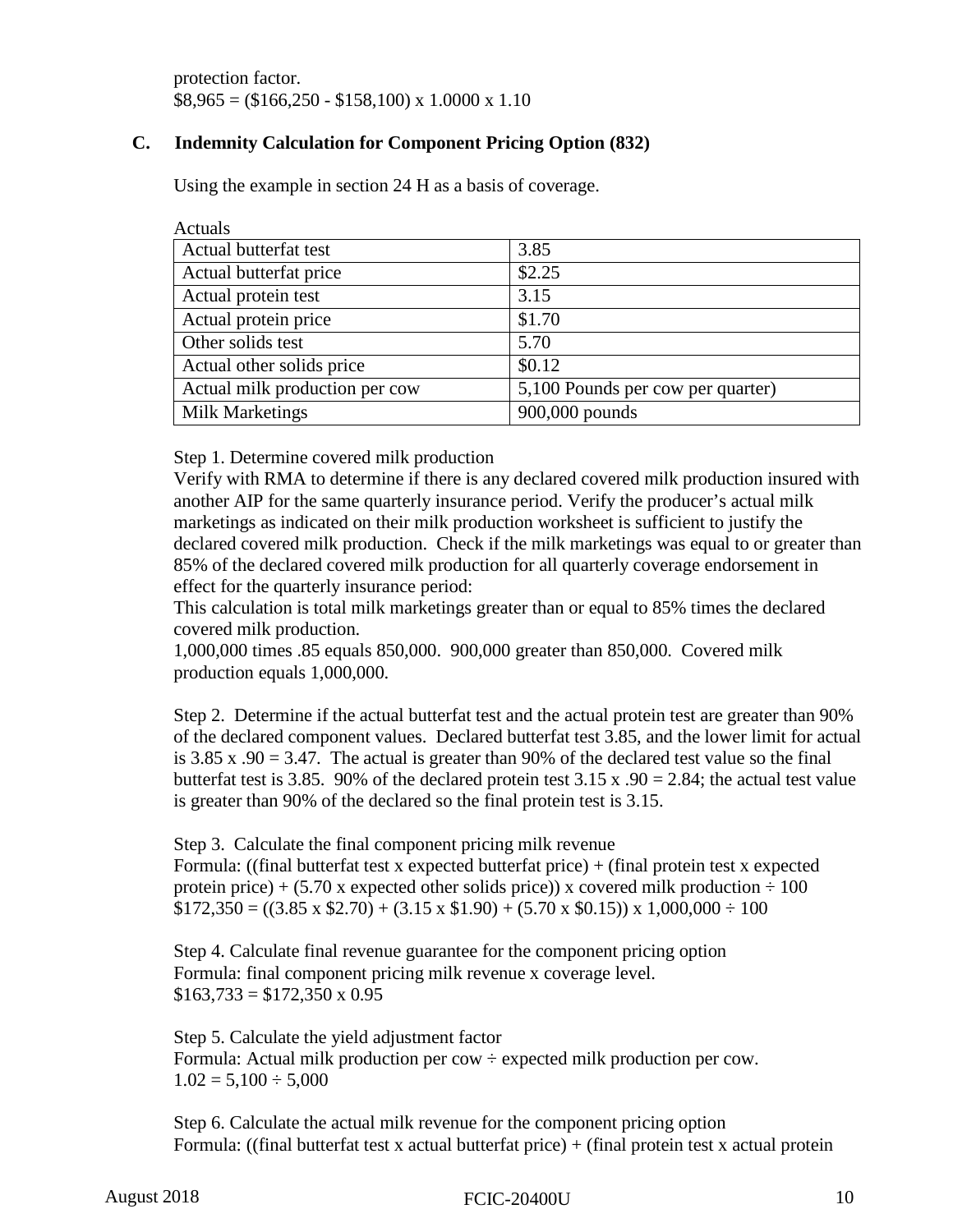price)  $+$  (5.70 x actual other solids price) x covered milk production x yield adjustment factor  $\div 100$ .

 $$149,955 = ((3.85 \times $2.25) + (3.15 \times $1.70) + (5.70 \times $0.12)) \times 1,000,000 \times 1.02 \div 100$ 

Step 7. Calculate the indemnity on component pricing policy

If the final revenue guarantee is less than the actual milk revenue, then no indemnity is due. If the final revenue guarantee is greater than the actual milk revenue an indemnity is due. In this example– (final revenue guarantee - actual milk revenue) x actual share x protection factor.

 $$15,156 = ($163,733 - $149,955) \times 1.0000 \times 1.10$ 

# **D. Adjustments to Revenue Guarantee when Calculating an Indemnity**

# **(1) Marketings Less than 85% Declared Covered Milk Production**

In the event the milk marketings during the quarterly insurance period are less than 85 percent of the declared covered milk production summed over all quarterly coverage endorsements for the quarterly insurance period, then the covered milk production for this quarterly insurance period shall equal the milk marketings divided by 85%.

For example, two separate quarterly coverage endorsements are purchased at different points in time for a single quarterly insurance period, endorsement A has 1,500,000 pounds of declared covered milk production and endorsement B has 500,000 pounds of declared covered milk production for a total of 2,000,000 pounds. The milk marketings are 1,200,000 pounds of milk for the quarter. The total covered milk production for all quarterly coverage endorsements shall be 1,200,000 pounds divided by .85 which equals 1,411,765 pounds.

The covered milk production for each quarterly coverage endorsement will be determined by total covered milk production multiplied by declared covered milk production divided by total declared covered milk production.

For example, endorsement A, 1,411,765 pounds total covered milk production multiplied by (1,500,000 divided by 2,000,000) equals 1,058,824 pounds covered milk production for this endorsement.

Endorsement B, 1,411,765 pounds total covered milk production multiplied by (500,000 divided by 2,000,000) equals 352,941 pounds covered milk production for this endorsement.

# **(2) Declared Butterfat Test or Protein Test less than 90% of Actual Marketings**

If the insured elected the component pricing option, then the actual butterfat test and actual protein test component levels for milk sold during the quarterly insurance period as indicated on the milk production worksheet must not be less than 90 percent of the declared butterfat test or declared protein test.

The final butterfat test and final protein test used to calculate the final component pricing milk revenue and the actual component pricing milk revenue for indemnity calculation purposes is determined as follows;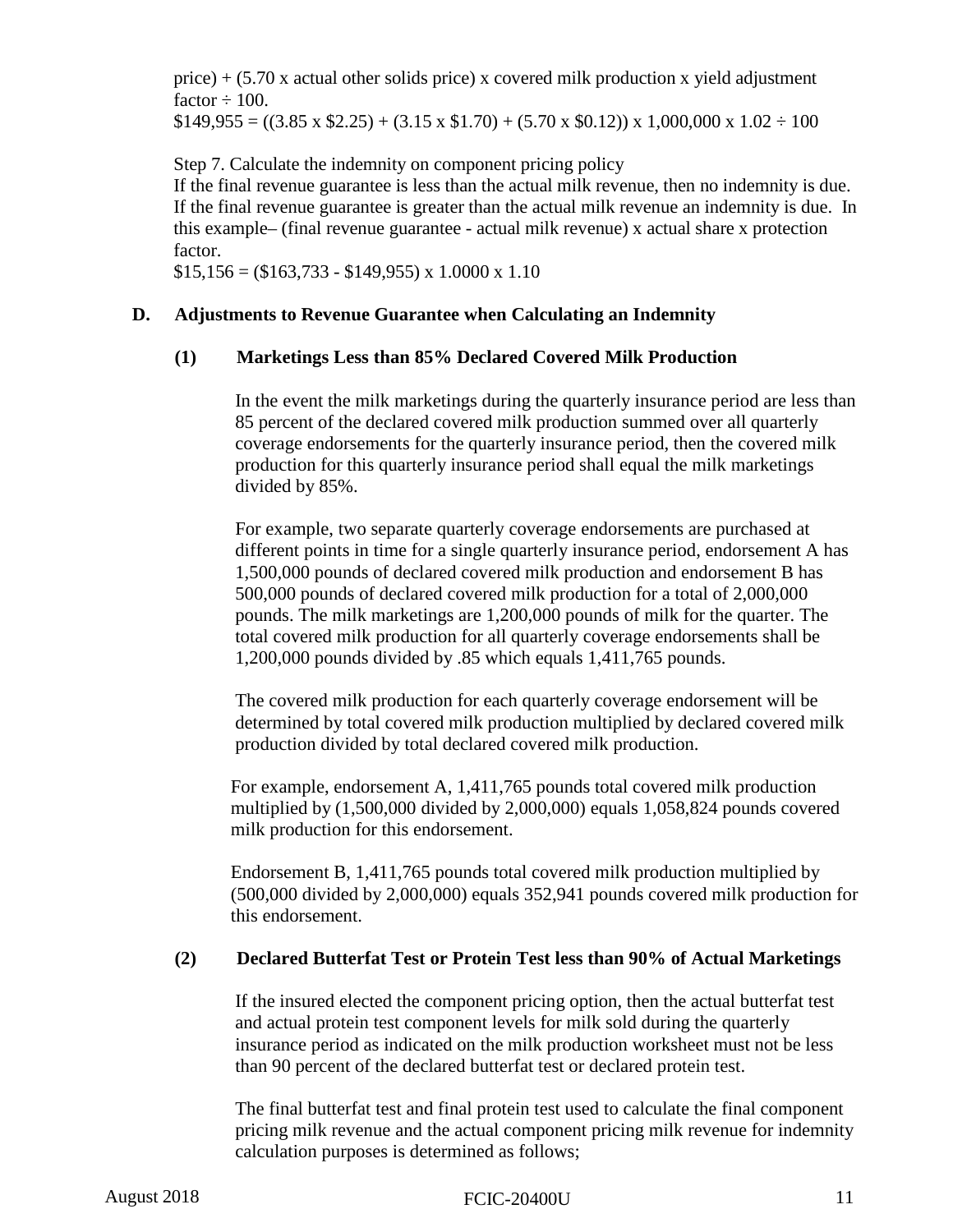If either actual component test is less than 90 percent, then, as applicable, the final butterfat test and/or final protein test will be the actual determined test value percent divided by .90. For example, if the declared butterfat test is 5.00 pounds, the insured's average butterfat test during the quarter must exceed 4.50 pounds. If the average butterfat test is 3.80 pounds, the final butterfat test will be 4.22 pounds.

The declared butterfat test minimum of 3.50 pounds and the declared protein test minimum of 3.00 pounds nor the declared butterfat test to declared protein test ratio are not applicable to indemnity calculations.

For either actual component test that is at least 90 percent of the declared, then, as applicable, the final butterfat test and/or final protein test will equal the declared butterfat test or declared protein test. For example, if the declared protein test is 4.00 pounds, and the insured's actual protein test during the quarter is 3.80 pounds, the final protein test will be 4.00 pounds.

## **(3) Actual Share**

The percentage interest in the insured milk at the time of sale unless the actual share is greater than the declared share, then the actual share will equal to the declared share.

## **E. Two AIPs insuring milk for the same Quarterly Insurance Period**

The Dairy Revenue Protection policy makes available for purchase eight quarters during the crop year. An insured can only have one policy in effect for a crop year. Current crop year practices 805, 806, 807 and 808 have the same quarterly insurance periods as practices 801, 802, 803 and 804 respectfully, in the subsequent crop year. These quarterly insurance periods provide coverage across two crop years. If insured transfers their policy by the cancellation date to another AIP, it is possible to have coverage for the same quarterly insurance period with two AIPs.

AIPs are to verify with RMA the total declared covered milk production for each AIP. This will provide each AIP the information needed to determine the covered milk production and calculate their respective indemnities based on the marketing records provided by the insured.

## <span id="page-16-0"></span>28 **Final Proof of Loss**

The final proof of loss is completed by the AIP and provided to the insured after the claim has been processed. See exhibit 9 for the final proof of loss form standards and instructions.

#### <span id="page-16-1"></span>**29-60 (Reserved)\_\_\_\_\_\_\_\_\_\_\_\_\_\_\_\_\_\_\_\_\_\_\_\_\_\_\_\_\_\_\_\_\_\_\_\_\_\_\_\_\_\_\_\_\_\_\_\_\_\_\_\_\_\_\_\_\_\_\_\_\_\_\_\_\_\_\_\_**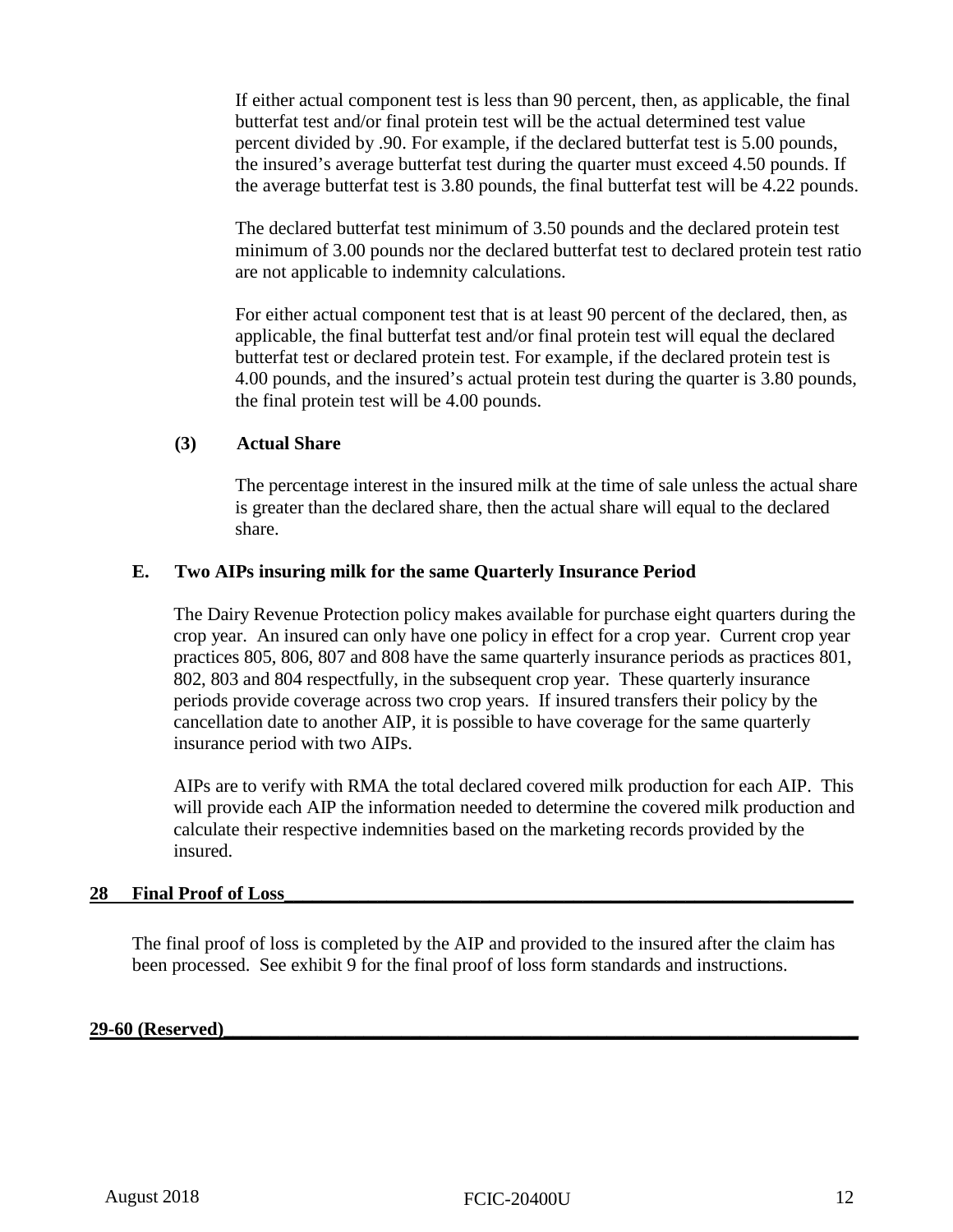# **PART 3 APPLICABILITY OF HANDBOOKS**

#### <span id="page-17-1"></span><span id="page-17-0"></span>**61** General Overview

This part identifies information specific to the applicability of the CIH, GSH, DSSH, LAM, LASH and any other procedural issuance that may require supplemental information with regard to a crop insured under the Dairy Revenue Protection policy.

#### <span id="page-17-2"></span>**62 Crop Insurance Handbook (CIH)\_\_\_\_\_\_\_\_\_\_\_\_\_\_\_\_\_\_\_\_\_\_\_\_\_\_\_\_\_\_\_\_\_\_\_\_\_\_\_\_\_\_\_\_\_\_\_\_\_**

The duties and responsibilities identified in the CIH DO NOT apply to the Dairy Revenue Protection Insurance Policy.

#### <span id="page-17-3"></span>**63 General Standards Handbook (GSH)\_\_\_\_\_\_\_\_\_\_\_\_\_\_\_\_\_\_\_\_\_\_\_\_\_\_\_\_\_\_\_\_\_\_\_\_\_\_\_\_\_\_\_\_\_\_**

The duties and responsibilities identified in the GSH apply to Dairy Revenue Protection. The GSH Paragraph 852 Assignment of Indemnity is amended as follows: The second sentence in opening paragraph "The assignment(s) applies for all acreage of the crop covered by the policy" is replaced with "The assignment(s) applies for all liability remaining on the crop covered by the policy at the time the assignment is accepted by the AIP."

#### <span id="page-17-4"></span>**64 Document and Supplemental Standards Handbook (DSSH)\_\_\_\_\_\_\_\_\_\_\_\_\_\_\_\_\_\_\_\_\_\_\_\_\_\_\_**

The duties and responsibilities identified in the DSSH apply to the Dairy Revenue Protection for applicable forms and procedures not identified below or in Exhibit 3 of this Handbook.

The DSSH Exhibit 28 Assignment of Indemnity is amended as follows: The second sentence in opening paragraph "The assignment(s) applies for all acreage of the crop covered by the policy" is replaced with "The assignment(s) applies for all liability remaining on the crop covered by the policy at the time the assignment is accepted by the AIP."

#### <span id="page-17-5"></span>**65 Loss Adjustment Manual (LAM)\_\_\_\_\_\_\_\_\_\_\_\_\_\_\_\_\_\_\_\_\_\_\_\_\_\_\_\_\_\_\_\_\_\_\_\_\_\_\_\_\_\_\_\_\_\_\_\_\_\_**

The duties and responsibilities identified in the LAM DO NOT apply to the Dairy Revenue Protection Insurance Policy.

#### <span id="page-17-6"></span>**66 Loss Adjustment Standards Handbook (LASH)\_\_\_\_\_\_\_\_\_\_\_\_\_\_\_\_\_\_\_\_\_\_\_\_\_\_\_\_\_\_\_\_\_\_\_\_\_**

There is no Loss Adjustment Standards Handbook for Dairy Revenue Protection. This is a revenue based area plan of insurance and the information necessary to calculate an indemnity will be released by RMA.

The instructions and form standards for the notice of probable loss, milk production worksheet and final proof of loss are included in this handbook.

#### <span id="page-17-7"></span>**67-99 (Reserved)\_\_\_\_\_\_\_\_\_\_\_\_\_\_\_\_\_\_\_\_\_\_\_\_\_\_\_\_\_\_\_\_\_\_\_\_\_\_\_\_\_\_\_\_\_\_\_\_\_\_\_\_\_\_\_\_\_\_\_\_\_\_\_\_\_\_\_\_**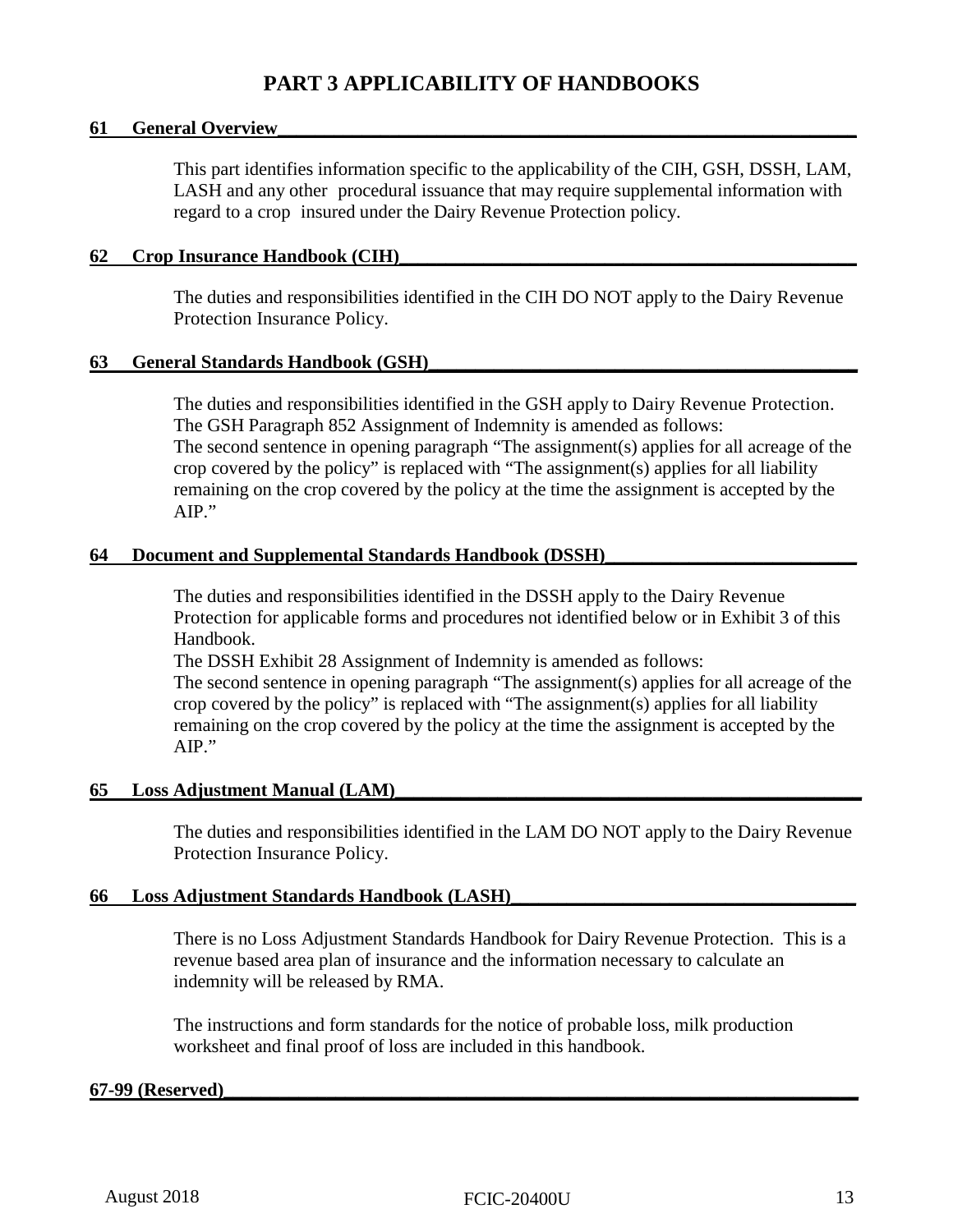# **EXHIBITS**

# <span id="page-18-1"></span><span id="page-18-0"></span>**1 Acronyms and Abbreviations\_\_\_\_\_\_\_\_\_\_\_\_\_\_\_\_\_\_\_\_\_\_\_\_\_\_\_\_\_\_\_\_\_\_\_\_\_\_\_\_\_\_\_\_\_\_\_\_\_\_\_\_\_\_**

The following table provides approved acronyms and abbreviations used in this handbook.

| <b>Approved</b><br><b>Acronym/Abbreviation</b> | Term                                          |
|------------------------------------------------|-----------------------------------------------|
|                                                |                                               |
| AIP                                            | <b>Approved Insurance Provider</b>            |
| <b>AMS</b>                                     | <b>Agricultural Marketing Service</b>         |
| <b>CEPP</b>                                    | <b>Commodity Exchange Price Provisions</b>    |
| <b>CIH</b>                                     | Crop Insurance Handbook                       |
| <b>CME</b>                                     | Chicago Mercantile Exchange                   |
| <b>DRP</b>                                     | Dairy Revenue Protection                      |
| <b>FCIC</b>                                    | <b>Federal Crop Insurance Corporation</b>     |
| <b>GSH</b>                                     | <b>General Standards Handbook</b>             |
| <b>LASH</b>                                    | <b>Loss Adjustment Standards Handbook</b>     |
| <b>LAM</b>                                     | <b>Loss Adjustment Manual</b>                 |
| <b>LPRA</b>                                    | <b>Livestock Price Reinsurance Agreement</b>  |
| <b>MPCI</b>                                    | Multiple Peril Crop Insurance                 |
| <b>NASS</b>                                    | National Agricultural Statistics Service      |
| <b>PASD</b>                                    | Product Administration and Standards Division |
| <b>PASS</b>                                    | Policy Acceptance and Storage System          |
| QCE                                            | <b>Quarterly Coverage Endorsement</b>         |
| <b>RMA</b>                                     | <b>Risk Management Agency</b>                 |
| SBI                                            | <b>Substantial Beneficial Interest</b>        |
| <b>SCD</b>                                     | <b>Sales Closing Date</b>                     |
| <b>USDA</b>                                    | United States Department of Agriculture       |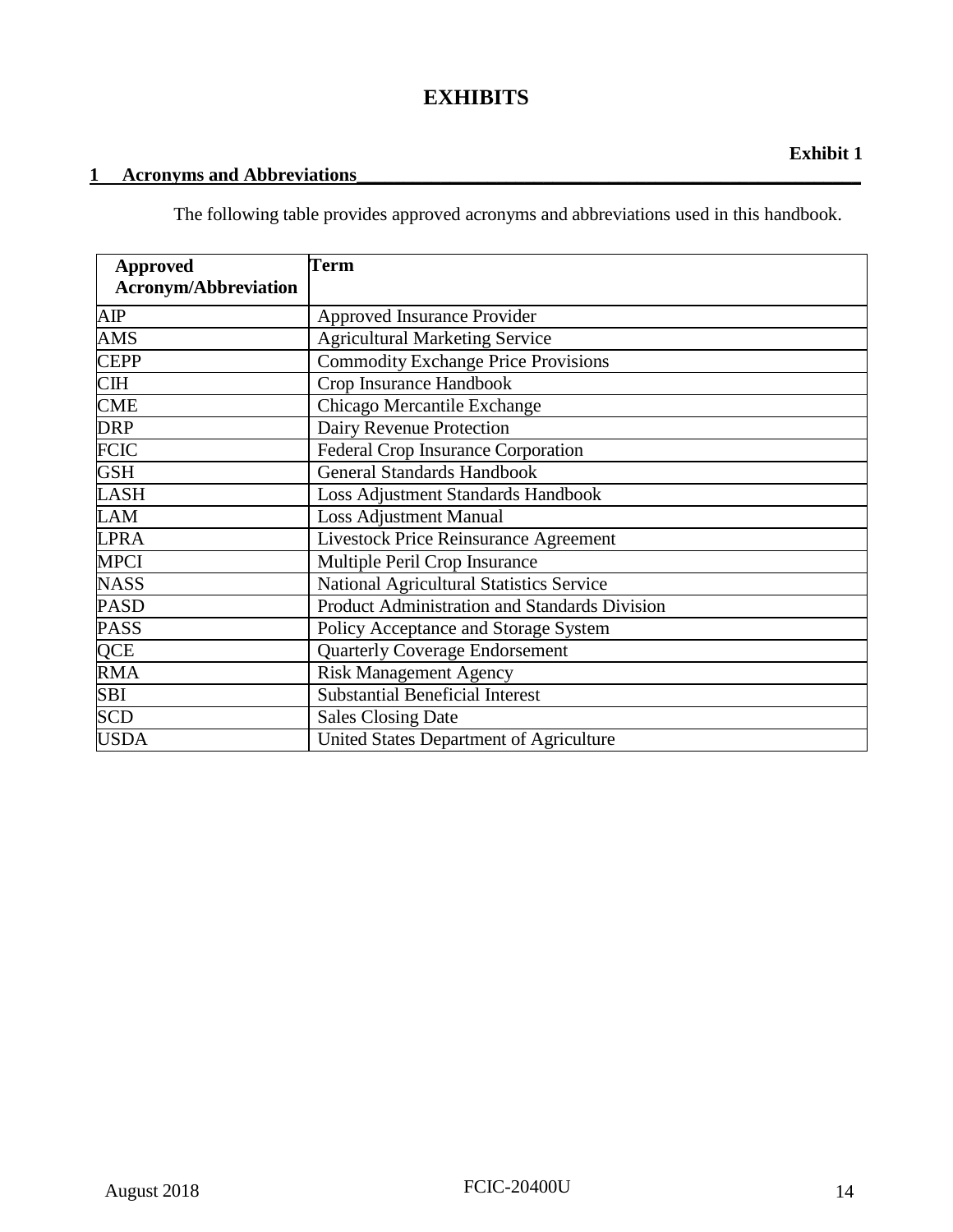#### <span id="page-19-0"></span>2 Definitions

The following are definitions of terms used in this handbook.

Act means the Federal Crop Insurance Act (7 U.S.C. 1501 - 1524).

Actual butterfat price is the price determined in accordance with the DRP-CEE as shown in the actuarial documents.

Actual butterfat test is the amount of butterfat determined in accordance with section 7(e) of the Dairy Revenue Protection Insurance Policy.

Actual class III milk price is the price determined in accordance with the DRP-CEE as shown in the actuarial documents.

Actual class IV milk price is the price determined in accordance with the DRP-CEE as shown in the actuarial documents.

Actual class pricing milk revenue is the value determined by summing the actual class III milk price,  $\overline{P}^{III}$ , multiplied by the declared class price weighting factor, W, and the actual class IV milk price,  $P^{IV}$ , multiplied by one minus the declared class price weighting factor, 1-W; then multiplying that sum by the covered milk production, O, times the yield adjustment factor, Y, divided by 100. That is, ( $P^{III} \times W$ )  $+ P^{IV}$  x (1 - *W*))  $\times$  Q  $\times$  Y  $\div$  100.

Actual component pricing milk revenue is the value determined by summing the actual butterfat price,  $P^B$ , multiplied by the final butterfat test,  $Q^B$ , the actual protein price,  $P^P$ , multiplied by the final protein test,  $Q^P$ , the actual other solids price,  $P^{OS}$ , multiplied by the other solids test,  $Q^{OS}$ ; then multiplying that sum by the covered milk production, Q, times the yield adjustment factor, Y, divided by 100. That is,  $(P^B \times Q^B + P^P \times Q^P + P^{OS} \times Q^{OS}) \times Q \times Y \div 100.$ 

Actual milk production per cow means the pounds determined in accordance with the DRP-CEE as shown in the actuarial documents.

Actual milk revenue means the milk revenue calculated for the quarterly insurance period used for determining indemnities under this policy.

- (1) If the insured elects the class pricing option for the pricing method election, then actual milk revenue equals the actual class pricing milk revenue.
- (2) If the insured elects the component pricing option for the pricing method election, then actual milk revenue equals the actual component pricing milk revenue.

Actual other solids price means the price determined in accordance with the DRP-CEE as shown in the actuarial documents.

Actual protein price means the price determined in accordance with the DRP-CEE as shown in the actuarial documents.

Actual protein test means the amount of protein determined in accordance with section 7(e) of the Dairy Revenue Protection Insurance Policy.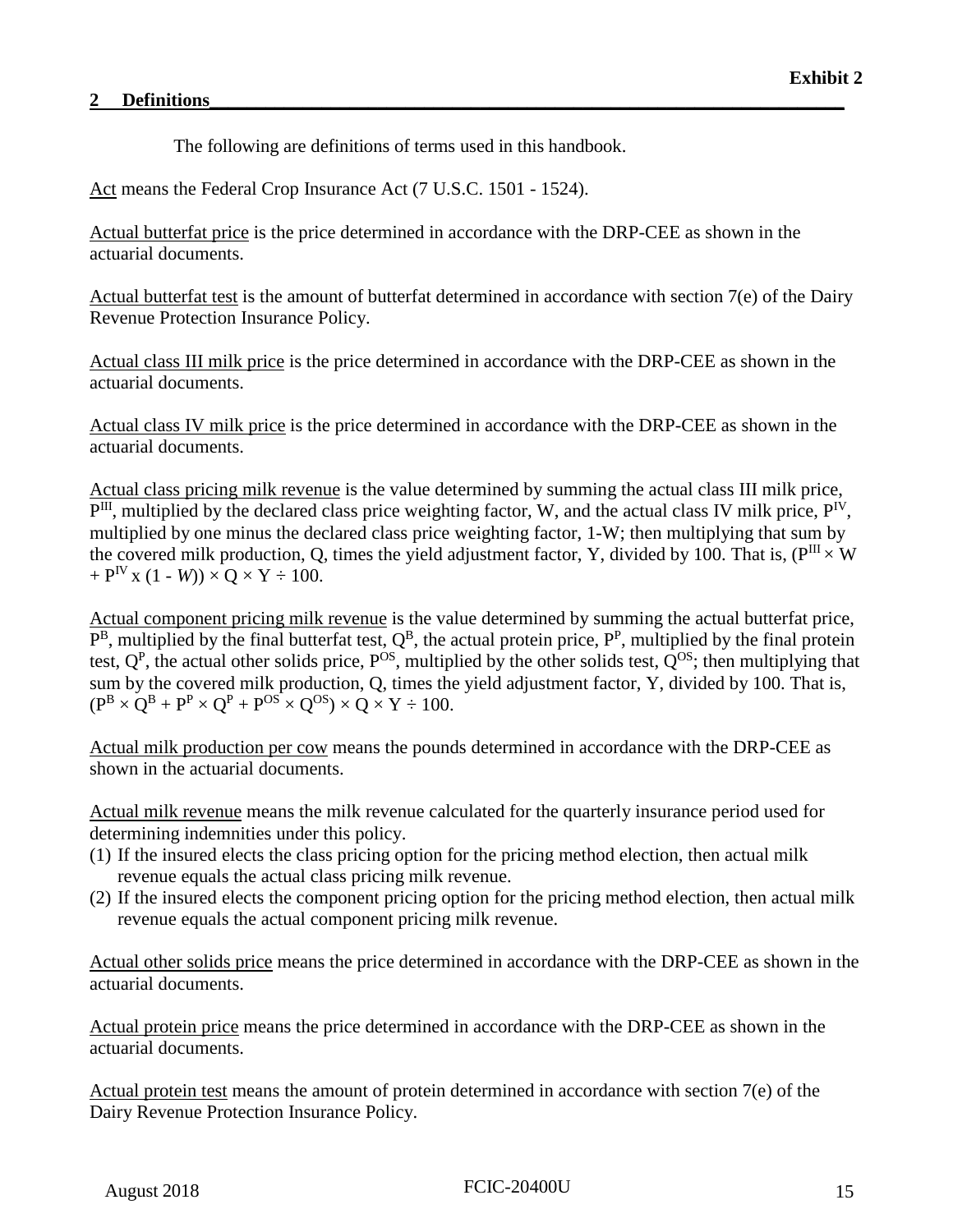Actual share means the percentage interest in the insured milk at the time of sale unless the actual share is greater than the declared share, then the actual share will equal to the declared share.

Actuarial documents mean the information for the crop year which is available for public inspection in the agent's office and published on RMA's website which shows available crop insurance policies, coverage levels, information needed to determine amounts of insurance, prices, premium adjustment percentages, practices, particular types of the insurable crop, and other related information regarding crop insurance in the county.

AMS means the Agricultural Marketing Service of the USDA or a successor agency.

Application means the form required to be completed by the insured, containing all the information required in section 2 of the Dairy Revenue Policy and accepted by the AIP before insurance coverage will commence. Only one application is required per state and all the milk produced within a state is covered under this policy. A separate application is required to insure milk produced in another state.

Assignment of indemnity is a transfer of policy rights, made on our form, and effective when approved in writing by us in accordance with section 13.

Beginning farmer or rancher is an individual who has not actively operated and managed a farm or ranch in any state, with an insurable interest in a crop or livestock as an owner-operator, landlord, tenant, or sharecropper for more than five crop years, as determined in accordance with FCIC procedures. Any crop year's insurable interest may, by election, be excluded if earned while under the age of 18, while in full-time military service of the United States, or while in post-secondary education, in accordance with FCIC procedures. A person other than an individual may be eligible for beginning farmer or rancher benefits if there is at least one individual substantial beneficial interest holder and all individual substantial beneficial interest holders qualify as a beginning farmer or rancher.

Cancellation date means the calendar date specified in the actuarial documents on which coverage will automatically renew unless canceled in writing by either the insured or the AIP or terminated in accordance with the policy terms.

Class pricing option means a pricing method election made by the insured. If the insured elects this pricing option, the coverage and indemnities will be determined using the class III and class IV milk prices.

CME group means the Chicago Mercantile Exchange Group.

Component pricing option means a pricing method election made by the insured. If the insured elects this option, the coverage and indemnities will be determined using component milk prices for butterfat, protein, and other solids.

Contract change date means the calendar date contained in the actuarial documents, by which changes to the policy, if any, will be made available in accordance with section 20 of the Dairy Revenue Protection Insurance Policy.

County is any county, parish, or other political subdivision of a state shown on the accepted application where the milk storage tank of the dairy operation is physically located. If the dairy operation spans multiple counties within the state, then the application county will be the county elected by the insured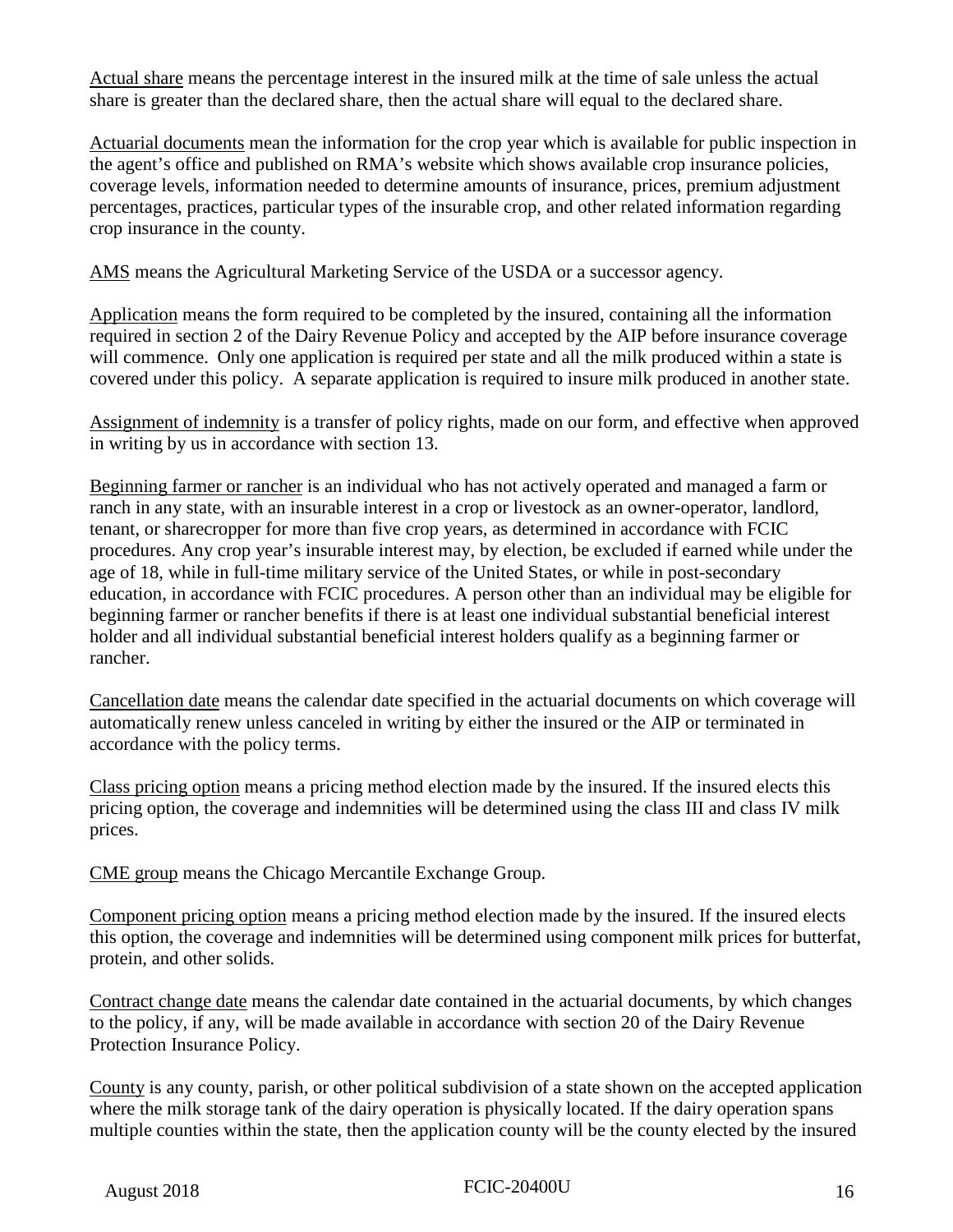as indicated on the application.

Coverage means the insurance provided by this policy against insured loss of revenue as shown on the summary of coverage.

Coverage level means the coverage level percentage chosen by the insured, used to determine the revenue guarantee.

Covered milk production means the amount of milk production determined in accordance with section 7(d) of the Dairy Revenue Protection Insurance Policy.

Crop year means the twelve-month period, beginning July 1 and ending the following June 30, which is designated by the calendar year in which it ends.

Dairy operation means a business commercially producing and marketing milk, produced from cows, as a single unit located in the United States. The dairy operation to be insured must be contained within one pooled production region.

Days means the Calendar days.

Declared butterfat test means the pounds of milkfat contained in 100 pounds of milk, as declared by the insured in accordance with section 3(c)(ii)(A) of the Dairy Revenue Protection Insurance Policy.

Declared class price weighting factor means a percentage value, chosen by the insured, to be used for determining the expected class pricing milk revenue.

Declared covered milk production means the pounds of milk production chosen by the insured to insure for that quarter under each quarterly coverage endorsement.

Declared protein test means the pounds of milk protein contained in 100 pounds of, as declared by the insured in accordance with section 3(c)(1)(ii)(B) of the Dairy Revenue Protection Insurance Policy.

Declared share means the percentage interest in the insured milk as an owner at the time insurance attaches and indicated on the quarterly coverage endorsement.

Delinquent debt has the same meaning as the term defined in 7 CFR part 400, subpart U.

DRP-CEE means the Dairy Revenue Protection Commodity Exchange Endorsement applicable for the crop year.

Effective date means the date coverage begins, as shown in the quarterly coverage endorsement. The effective date will always be the date the prices were published on the RMA website corresponding to the purchase date.

End of quarterly insurance period, date of means the date the insurance coverage provided by the quarterly coverage endorsement ceases.

Expected butterfat price means the price determined in accordance with the DRP-CEE as shown in the actuarial documents.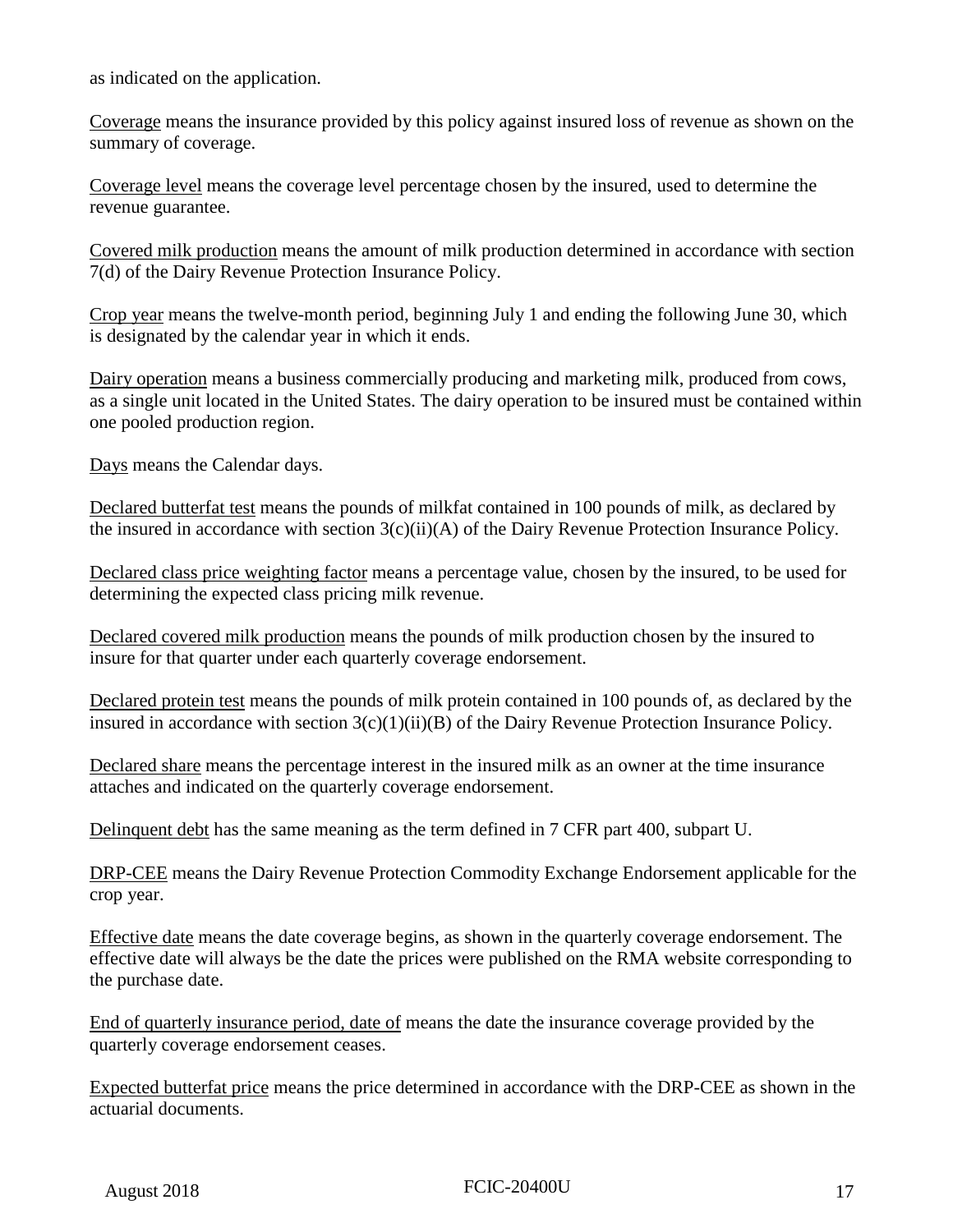Expected class III milk price means the price determined in accordance with the DRP-CEE as shown in the actuarial documents.

Expected class IV milk price means the price determined in accordance with the DRP-CEE as shown in the actuarial documents.

Expected class pricing milk revenue means the value determined by summing the expected class III milk price,  $E(P^{III})$ , multiplied by the declared class price weighting factor, W, the expected class IV milk price,  $E(P<sup>IV</sup>)$ , multiplied by one minus the declared class price weighting factor, 1-W; then multiplying that sum by the declared covered milk production, Q; divided by 100. That is,  $(E(P^{III}) \times W)$ +  $E(P^{IV})$  x (1 - *W*)) ×  $Q \div 100$ .

Expected component pricing milk revenue means the value determined by summing the expected butterfat price,  $E(P^B)$ , multiplied by the declared butterfat test,  $Q^B$ , the expected protein price,  $E(P^P)$ , multiplied by the declared protein test,  $Q^P$ , and the expected other solids price,  $E(P^{OS})$ , multiplied by the other solids test,  $Q^{OS}$ ; then multiplying that sum by the declared covered milk production, Q; divided by 100. That is,  $(E(P^B) \times Q^B + E(P^P) \times Q^P + E(P^{OS}) \times Q^{OS}) \times Q \div 100$ .

Expected milk production per cow means the pounds determined in accordance with the DRP-CEE as shown in the actuarial documents.

Expected other solids price means the price determined in accordance with the DRP-CEE as shown in the actuarial documents.

Expected protein price means the price determined in accordance with the DRP-CEE as shown in the actuarial documents.

Expected revenue guarantee means the milk revenue calculated for the quarterly insurance period used for determining coverage under this policy, calculated as:

(a) If the insured elects the class pricing option, then expected revenue guarantee equals the expected class pricing milk revenue times the coverage level.

(b) If the insured elects the component pricing option, then expected revenue guarantee equals the expected component pricing milk revenue times the coverage level.

FCIC means the Federal Crop Insurance Corporation, a wholly owned government corporation and agency within USDA.

Final butterfat test means the amount of butterfat determined in accordance with section 7(e).

Final class pricing milk revenue means the value determined by summing the expected class III milk price,  $E(P^{III})$ , multiplied by the declared class price weighting factor, W, the expected class IV milk price,  $E(P<sup>IV</sup>)$ , multiplied by one minus the declared class price weighting factor, 1-W; then multiplying that sum by the covered milk production, Q; divided by 100. That is,  $(E(P^{III}) \times W + E(P^{IV}) \times (1 - W)) \times$  $Q \div 100$ .

Final component pricing milk revenue means the value determined by summing the expected butterfat price,  $E(P^B)$ , multiplied by the final butterfat test,  $Q^B$ , the expected protein price,  $E(P^B)$ , multiplied by the final protein test,  $Q^P$ , and the expected other solids price,  $E(P^{OS})$ , multiplied by the other solids test,  $Q^{OS}$ ; then multiplying that sum by the covered milk production, Q; divided by 100. That is, (E(P<sup>B</sup>)  $\times$  $Q^{B} + E(P^{P}) \times Q^{P} + E(P^{OS}) \times Q^{OS} \times Q \div 100.$ 

August 2018 **FCIC-20400U 18**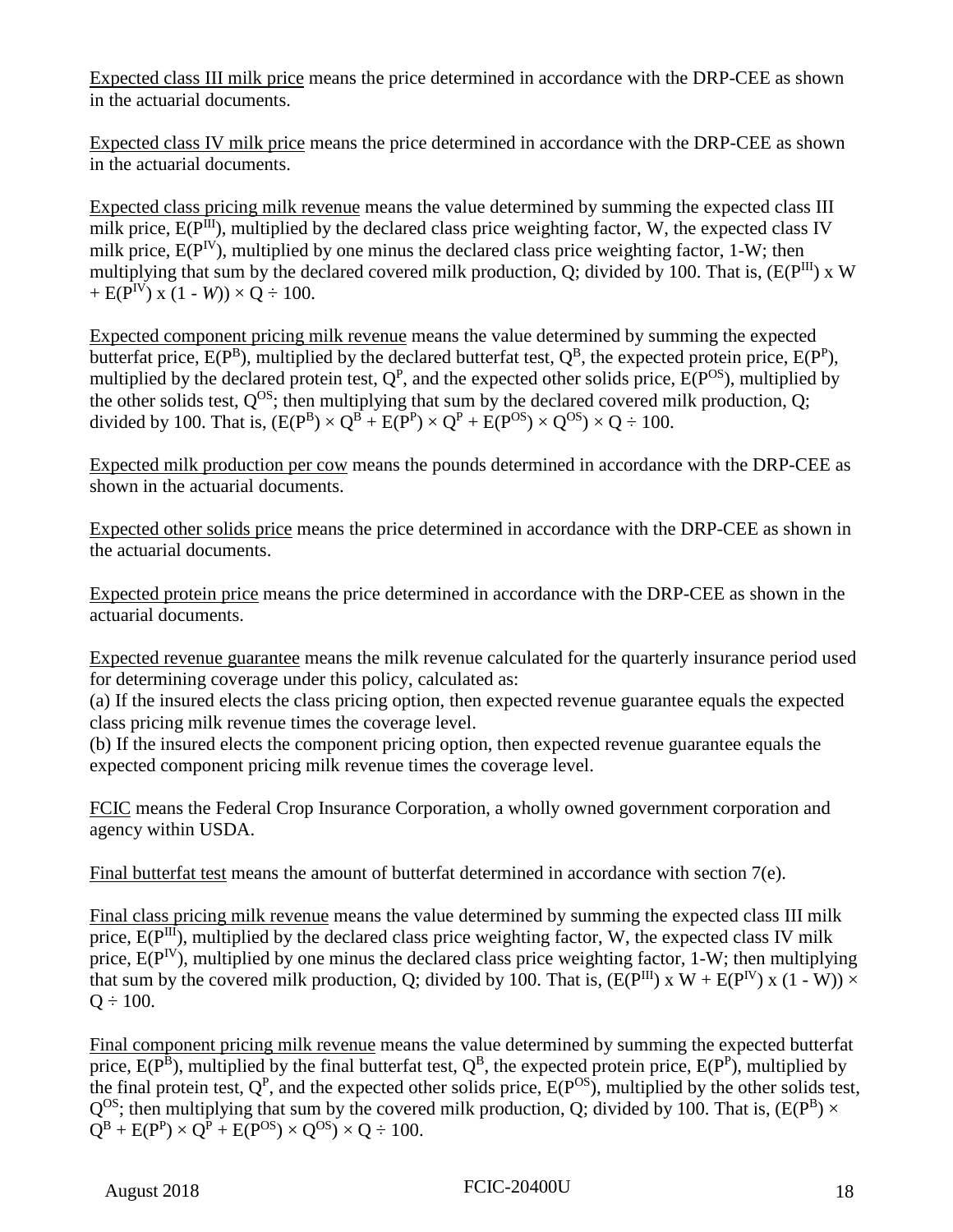Final protein test means the amount of protein determined in accordance with section 7(e).

Final revenue guarantee means the milk revenue calculated for the quarterly insurance period used for determining indemnities under this policy, calculated as:

(a) If the class pricing option is elected, then the final revenue guarantee equals the final class pricing milk revenue times the coverage level.

(b) If the component pricing option is elected, then the final revenue guarantee equals the final component pricing milk revenue times the coverage level.

Insured means the named person as shown on the application accepted by the AIP. This term does not extend to any other person having a share or interest in the animals, such as a partnership, landlord, or any other person unless also specifically indicated on the application as the insured.

Liability means the maximum amount payable under this policy for any given quarterly coverage endorsement. The liability equals the expected revenue guarantee x declared share x protection factor.

Limit movement means the maximum price change based on the CME group current daily price limit for milk or dairy commodity futures.

Limited resource farmer or rancher has the same meaning as the term defined by USDA at [https://lrftool.sc.egov.usda.gov/LRP\\_Definition.aspx](https://lrftool.sc.egov.usda.gov/LRP_Definition.aspx) or successor website.

Milk means the milk produced from any species of domesticated mammal of the family Bovidae commonly grown for production of dairy products, also referred to as dairy cows.

Milk marketings means the total amount of milk sold by the insured dairy operation during the quarterly insurance period and for which the dairy operation has proof of sale.

Milk marketing records is a supporting document that provides the information required in section 3(d) of the Dairy Revenue Protection Insurance Policy.

Milk production worksheet means a report submitted by the insured on our form showing for each month the milk marketings and, if applicable the butterfat test and protein test during the months insured under this policy for the applicable quarterly coverage endorsements in accordance with section 3(d) of the Dairy Revenue Protection Insurance Policy.

NASS means the National Agricultural Statistics Service of the USDA.

Notice of probable loss means our notice to the insured of a probable loss on the insured milk.

Offset means the act of deducting one amount from another amount.

Other solids test means the pounds of other milk solids contained in 100 pounds of milk, fixed at 5.7 pounds.

Person means an individual, partnership, association, corporation, estate, trust, or other legal entity, and wherever applicable, a State or a political subdivision or agency of a State. "Person" does not include the United States Government or any agency thereof.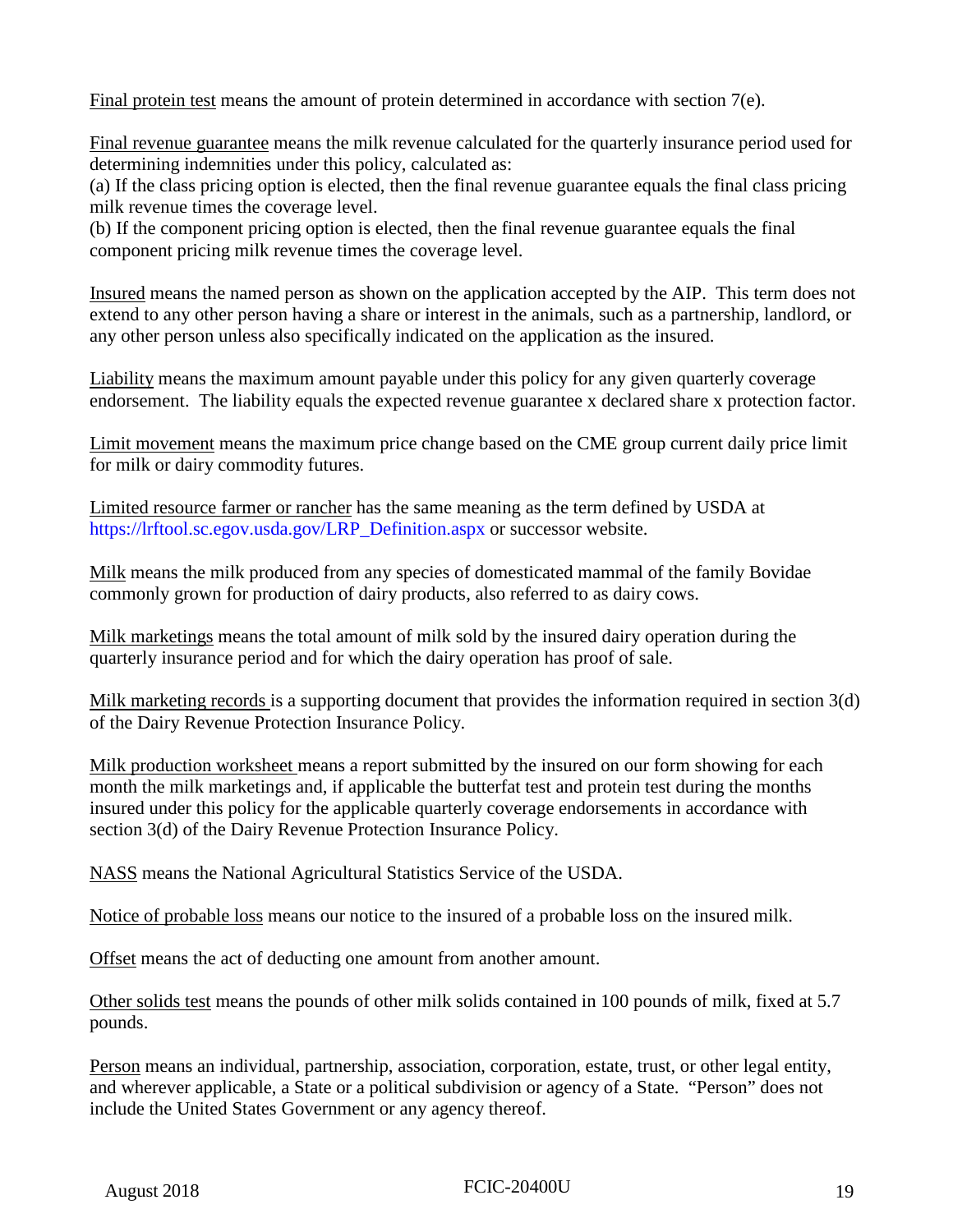Policy means the agreement between the insured and the AIP to insure an agricultural commodity consisting of the accepted application, these provisions, the Special Provisions, the DRP-CEE, the quarterly coverage endorsement, the actuarial documents for the insured commodity and the applicable regulations published in 7 CFR chapter IV.

Pooled production region(s) means the states within a region, as specified in the DRP-CEE.

Premium means the amount the insured owes the AIP for coverage based on the liability during the quarter in accordance with section 5 of the Dairy Revenue Protection Insurance Policy.

Premium billing date means the earliest date upon which the insured will be billed for the quarterly insurance period selected on quarterly coverage endorsement. The premium billing date is contained in the actuarial documents.

Protection factor means a numeric value chosen by the insured for each type and practice in accordance with section 3(c)(6)(i) of the Dairy Revenue Protection Insurance Policy.

Quarter means a three-month time period designated in the actuarial documents.

Quarterly coverage endorsement is an endorsement to the policy necessary to provide coverage that includes information about the quarterly insurance period and coverage options.

Quarterly Insurance period means the three-month period, corresponding to up to five of the eight quarters for which coverage is available under the quarterly coverage endorsement, designated in the summary of coverage to which this policy is applicable. For example: from July 1 to September 15 the practices 801 – 805 are available, from September 16 – December 16 the practices 802 – 806 are available and June 16 – June 30 the practices 805 – 808 are available. See the actuarial documents for additional detail on insurable quarterly insurance periods.

RMA means the Risk Management Agency, an agency within USDA.

RMA's website means a website hosted by RMA and located at [http://www.rma.usda.gov/ o](http://www.rma.usda.gov/)r a successor website.

Sales closing date means the sales closing date is each day, in the specified sales timeframe, during which coverage is available for purchase.

Sales period means the period of time that begins when the coverage prices and rates are validated and ends at 9:00 AM Central time of the following business day in which the insured can purchase quarterly endorsements.

Sales period begin date is a date contained in the actuarial documents citing the first date coverage for a specific quarterly insurance period becomes available to be offered for the crop year.

Sales period end date is a date contained in the actuarial documents citing the last date coverage for a specified quarterly insurance period will be available to be offered for the crop year.

Share means the lesser of the percentage interest in the insured milk as an owner at the time insurance attaches or at the time of sale. Persons who lease or hold some other interest in the milk other than as an owner are not considered to have a share in the milk.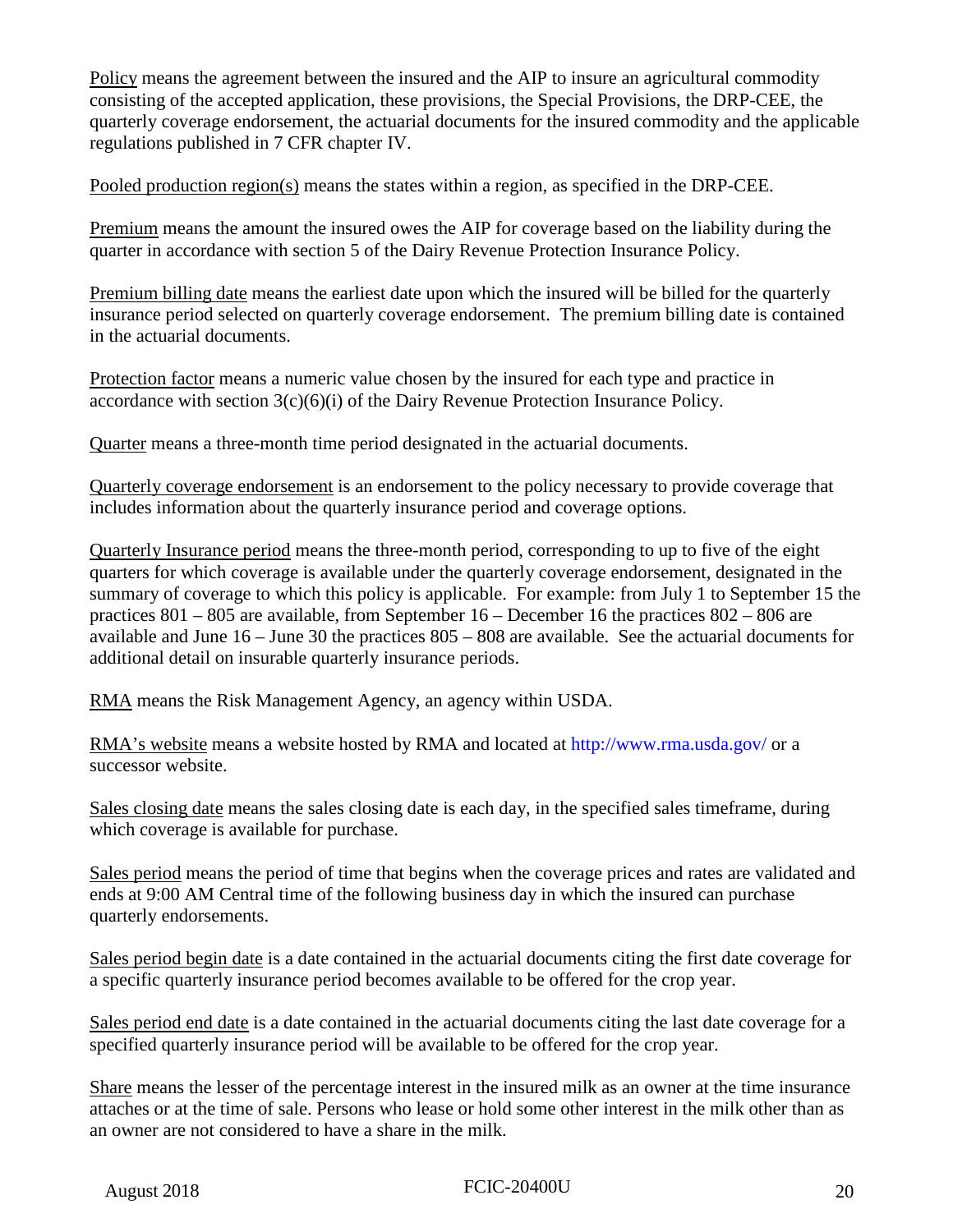Special Provisions means the part of the policy that contains specific provisions of insurance for each insured crop that may vary by geographic area.

State means the state shown on the accepted application.

Substantial beneficial interest means an interest held by any person of at least ten percent in the insured (e.g., there are two partnerships that each have a 50 percent interest in the insured and each partnership is made up of two individuals, each with a 50 percent share in the partnership. In this case, each individual would be considered to have a 25 percent interest in the insured, and both the partnerships and the individuals would have a substantial beneficial interest in the insured. The spouses of the individuals would not be considered to have a substantial beneficial interest unless the spouse was one of the individuals that made up the partnership. However, if each partnership is made up of six individuals with equal interests, then each would only have an 8.33 percent interest in the insured and although the partnership would still have a substantial beneficial interest in the insured, the individuals would not for the purposes of reporting in section 2). The spouse of any individual applicant or individual insured will be presumed to have a substantial beneficial interest in the applicant or insured unless the spouses can prove they are legally separated or otherwise legally separate under the applicable State dissolution of marriage laws. Any child of an individual applicant or individual insured will not be considered to have a substantial beneficial interest in the applicant or insured unless the child has a separate legal interest in such person.

Summary of coverage is our statement to the insured, based upon the quarterly coverage endorsement, specifying the quarterly insurance period, coverage options, liability and the premium.

Termination date means the calendar date contained in the actuarial documents upon which the insurance ceases to be in effect because of nonpayment of any amount due the AIP under the policy, including premium.

USDA means the United States Department of Agriculture.

Void is when the Policy is considered not to have existed for a crop year.

Yield adjustment factor is the factor determined by dividing actual milk production per cow by expected milk production per cow.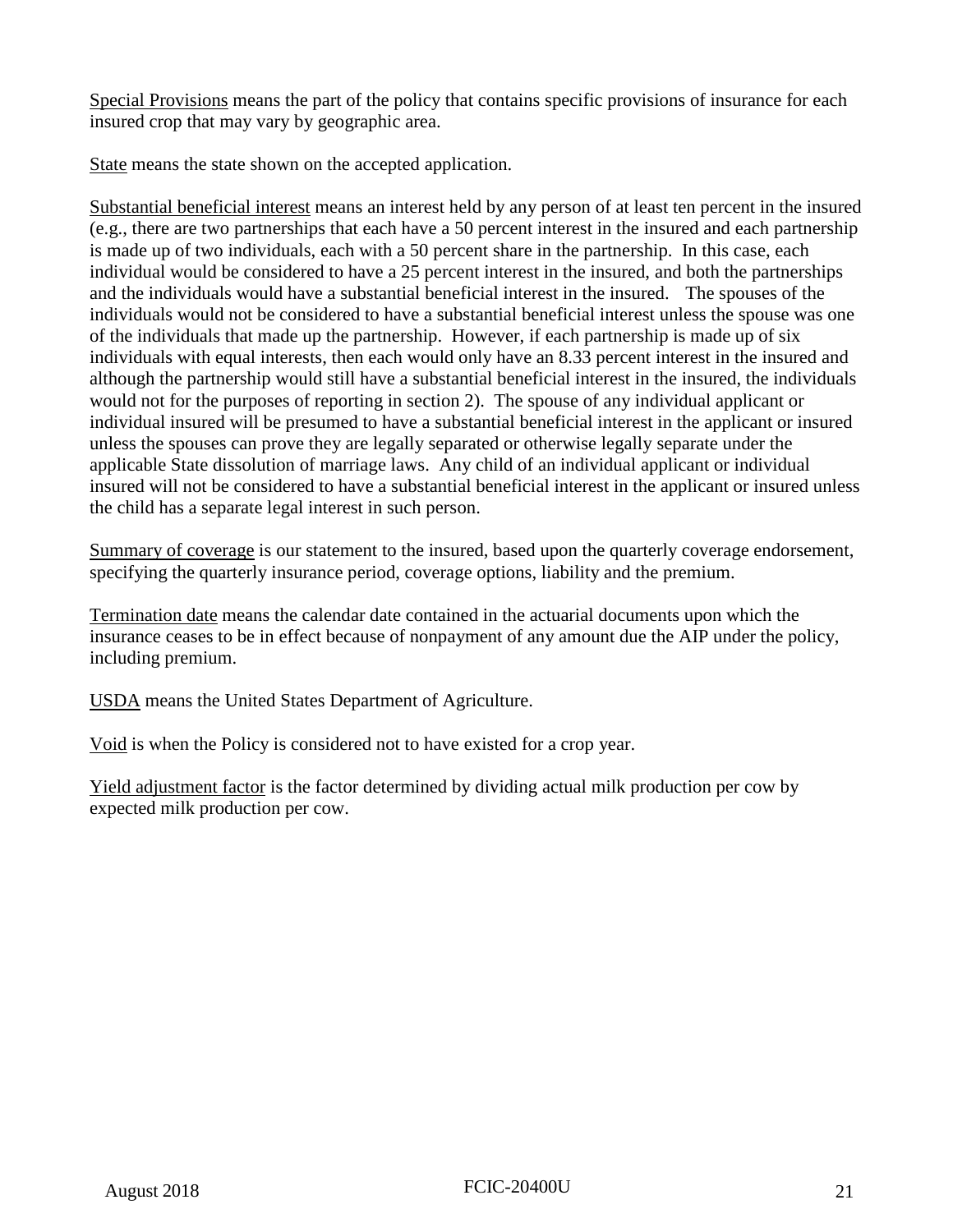## <span id="page-26-0"></span>**3 Dairy Revenue Protection Application Related Forms\_\_\_\_\_\_\_\_\_\_\_\_\_\_\_\_\_\_\_\_\_\_\_\_\_\_\_\_\_\_\_\_**

AIPs can use existing application-related forms for Dairy Revenue Protection. The elements required on application related forms for Dairy Revenue Protection are similar to such forms for other policies. The crop information items required on the application for Dairy Revenue Protection are effective crop year, state, county, crop and plan of insurance. Coverage level, price, etc. are not required on the application; these elements are part of the quarterly coverage endorsement form.

See DSSH, Exhibit 16 for application form standards.

See DSSH, Exhibit 19 for BFR application form standards.

See DSSH, Exhibit 20 for policy cancellation form standards.

See DSSH, Exhibit 21 for policy transfer/application form standards.

See DSSH, Exhibit 22 for policy change form standards.

See DSSH, Exhibit 23 for social security number and employer identification number reporting form standards.

See DSSH, Exhibit 26 for policy confirmation (policy declaration) form standards.

See DSSH, Exhibit 27 for power of attorney form standards.

See DSSH, Exhibit 28 for assignment of indemnity form standards.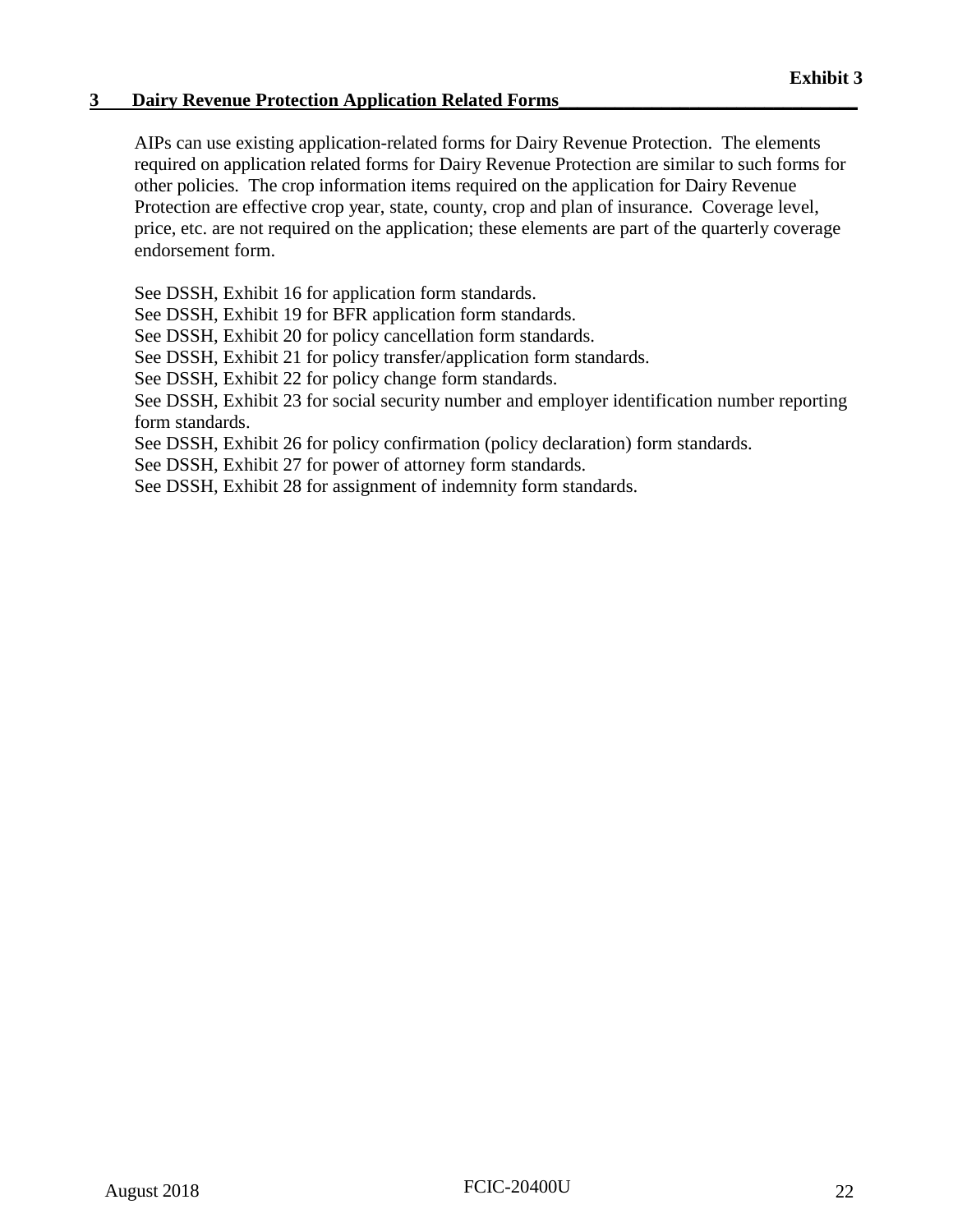# <span id="page-27-0"></span>**4 Transfer of Coverage and Right to an Indemnity\_\_\_\_\_\_\_\_\_\_\_\_\_\_\_\_\_\_\_\_\_\_\_\_\_\_\_\_\_\_\_\_\_\_\_\_\_**

Use a Transfer of Coverage and Right to an Indemnity to transfer insurance coverage and the right to any subsequent indemnity from one insured person to another person. The transfer is used when a transfer of part or all of the ownership/share of the insured milk revenue occurs during the insurance period. See the GSH for additional coverage transfer procedural details.

| 1                | <b>Transferor Information</b>                                                                                                                                                   |             |  |
|------------------|---------------------------------------------------------------------------------------------------------------------------------------------------------------------------------|-------------|--|
| $\mathbf{A}$     | "Transferor's Name"                                                                                                                                                             | Substantive |  |
| B                | "Transferor's Street and/or Mailing Address"                                                                                                                                    | Substantive |  |
| $\mathbf C$      | "City and State"                                                                                                                                                                | Substantive |  |
| D                | "Zip Code"                                                                                                                                                                      | Substantive |  |
| E                | "Policy Number"                                                                                                                                                                 | Substantive |  |
| $\boldsymbol{2}$ | <b>Crop Information</b>                                                                                                                                                         |             |  |
| $\mathbf{A}$     | "Crop(s)"                                                                                                                                                                       | Substantive |  |
| B                | "Crop Year"                                                                                                                                                                     | Substantive |  |
| $\mathbf C$      | "Type"                                                                                                                                                                          | Substantive |  |
| D                | "Practice"                                                                                                                                                                      | Substantive |  |
| E                | "Is the entire insured milk revenue and the entire insured share on the listed type and<br>practice being transferred? Yes $\Box$ No $\Box$ "                                   |             |  |
|                  | <b>Note:</b> Statement "(1)" below may be used alone. If both statements are used the form<br>should indicate "Check one of the boxes".                                         | Substantive |  |
| $\mathbf{F}$     | $\Box$ Make check payable jointly to insured and transferee(s). Check will be mailed<br>$\lq(1)$<br>to the insured's address (unless an assignment of indemnity is on file); or |             |  |
|                  | $\Box$ Make checks payable to transferee(s) only. Check will be mailed to address<br>(2)<br>shown in 3B."                                                                       |             |  |
| 3                | <b>Transferee Information</b>                                                                                                                                                   |             |  |
| $\mathbf A$      | "Transferee's Name"                                                                                                                                                             | Substantive |  |
| B                | "Transferee's Street and/or Mailing Address"                                                                                                                                    | Substantive |  |
| $\mathbf C$      | "City and State"                                                                                                                                                                | Substantive |  |
| D                | "Zip Code"                                                                                                                                                                      | Substantive |  |
| E                | "Policy Number"                                                                                                                                                                 | Substantive |  |
| $\mathbf{F}$     | "Transferee's Identification Number"                                                                                                                                            | Substantive |  |
| G                | "Transferee's Identification Number Type"                                                                                                                                       | Substantive |  |
| $\mathbf H$      | "Person Type"                                                                                                                                                                   | Substantive |  |
| $\mathbf I$      | "Share Transferred"                                                                                                                                                             | Substantive |  |
| ${\bf J}$        | "Effective Date of Transfer"                                                                                                                                                    | Substantive |  |
| $\mathbf K$      | "Nature of Transfer"                                                                                                                                                            | Substantive |  |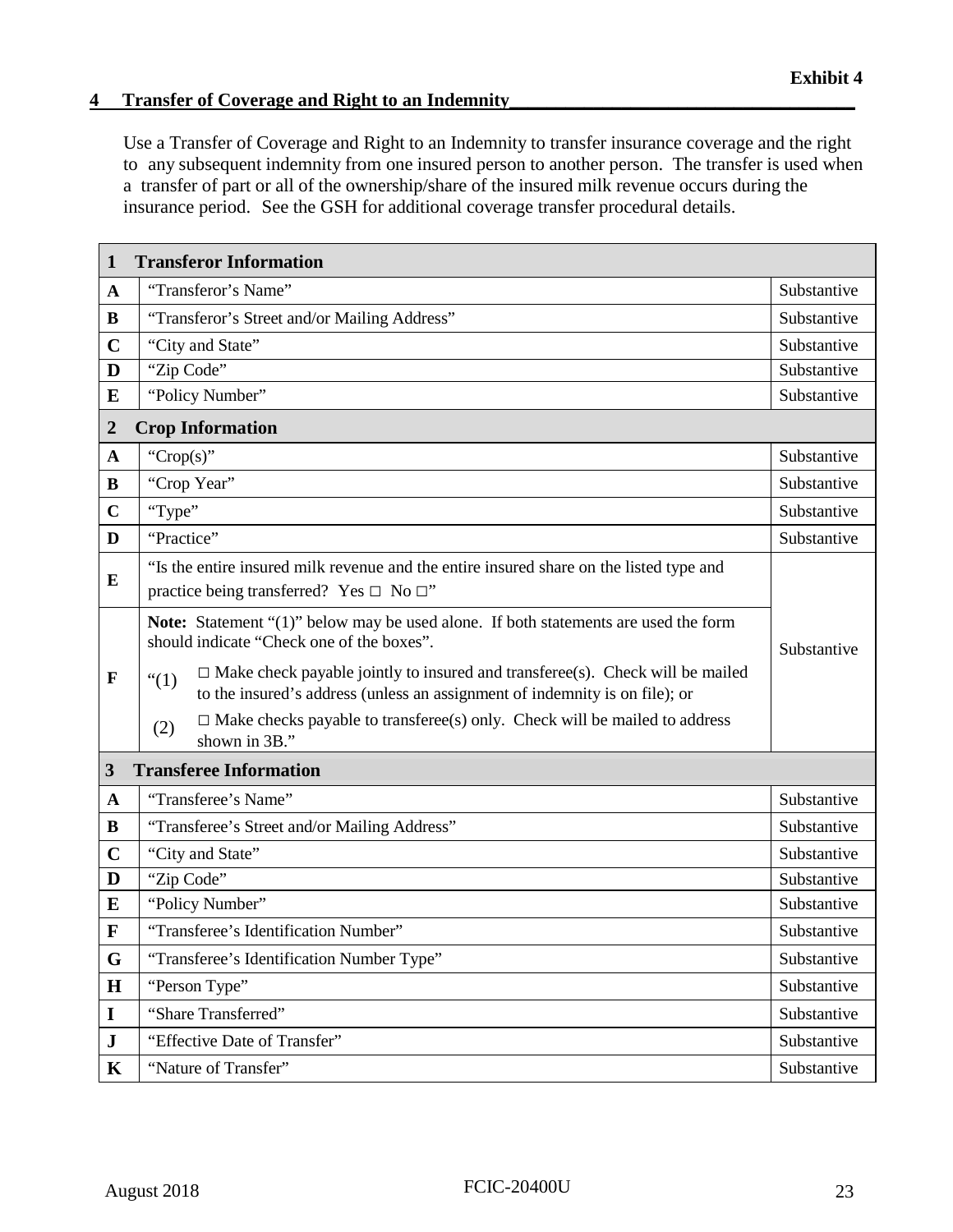# **Transfer of Coverage and Right to an Indemnity (Continued)\_\_\_\_\_\_\_\_\_\_\_\_\_\_\_\_\_\_\_\_\_\_\_\_\_\_\_**

| $\overline{\mathbf{4}}$ | <b>Terms and Conditions</b>                                                                                                                                                                                                                                                                                                                            |                                                                    |             |
|-------------------------|--------------------------------------------------------------------------------------------------------------------------------------------------------------------------------------------------------------------------------------------------------------------------------------------------------------------------------------------------------|--------------------------------------------------------------------|-------------|
|                         | "Acceptance by the Approved Insurance Provider of the above-described transfer shall<br>transfer the insured's right to an indemnity to the above-named transferee subject to:"                                                                                                                                                                        |                                                                    |             |
| A                       | "Receipt by the Approved Insurance Provider of satisfactory evidence that said<br>transfer occurred before the end of the calendar date for the end of insurance<br>period for the type and practice being transferred, as determined by the<br>Approved Insurance Provider."                                                                          |                                                                    | Substantive |
|                         | "The terms of the above-identified insurance contract, including any outstanding<br>(1)<br>assignment of indemnity made by the transferor prior to the date of transfer."                                                                                                                                                                              |                                                                    |             |
|                         | "All other terms and provisions set forth herein."<br>(2)                                                                                                                                                                                                                                                                                              |                                                                    |             |
| B                       | "The Approved Insurance Provider shall not be liable for any more indemnity than<br>existed before the transfer occurred."                                                                                                                                                                                                                             |                                                                    | Substantive |
| $\mathbf C$             | "The insurance policy of the transferor covers the share hereby transferred only to the<br>end of the insurance period for the current crop year."                                                                                                                                                                                                     |                                                                    | Substantive |
| D                       | "The "Transferee" and the "Transferor" shall be jointly and severally liable for any<br>unpaid premium earned for the current crop year on the milk revenue and share<br>transferred. The premium for the type and practice has been paid: Yes $\Box$ No $\Box$ "                                                                                      |                                                                    | Substantive |
| E                       | "Total premium on this type and practice"                                                                                                                                                                                                                                                                                                              |                                                                    | Substantive |
| F                       | "Premium on type and practice transferred"                                                                                                                                                                                                                                                                                                             |                                                                    | Substantive |
| G                       | "Premium on retained type and practice"                                                                                                                                                                                                                                                                                                                |                                                                    | Substantive |
| H                       | "Premium paid with transfer"                                                                                                                                                                                                                                                                                                                           |                                                                    | Substantive |
| 5                       | <b>Required Statements</b>                                                                                                                                                                                                                                                                                                                             |                                                                    |             |
| A                       | "I, [INSERT TRANSFEREE'S NAME], the Transferee,<br>understand that all billing statements and due process letters will<br>only be issued to [INSERT TRANSFEROR'S NAME], the<br>Transferor. Any unpaid premium on the termination date of the<br>policy will make both the transferee and the transferor ineligible<br>for the crop insurance program." | Note: This<br>statement must<br>appear above the<br>signature line | Substantive |
| B                       | <b>Certification Statement</b>                                                                                                                                                                                                                                                                                                                         | See DSSH, Exhibit 2                                                | Substantive |
| $\mathbf C$             | Privacy Act Statement                                                                                                                                                                                                                                                                                                                                  | See DSSH, Exhibit 3                                                | Substantive |
| D                       | Nondiscrimination Policy Statement                                                                                                                                                                                                                                                                                                                     | See DSSH, Exhibit 4                                                | Substantive |
| 6                       | <b>Required Signatures</b>                                                                                                                                                                                                                                                                                                                             |                                                                    |             |
| $\mathbf A$             | "Transferor's Printed Name, Signature and Date"                                                                                                                                                                                                                                                                                                        |                                                                    | Substantive |
| $\bf{B}$                | "Transferee's Printed Name, Signature and Date"                                                                                                                                                                                                                                                                                                        |                                                                    | Substantive |
| $\mathbf C$             | "Agent's Printed Name, Signature, Code Number and Date"                                                                                                                                                                                                                                                                                                |                                                                    | Substantive |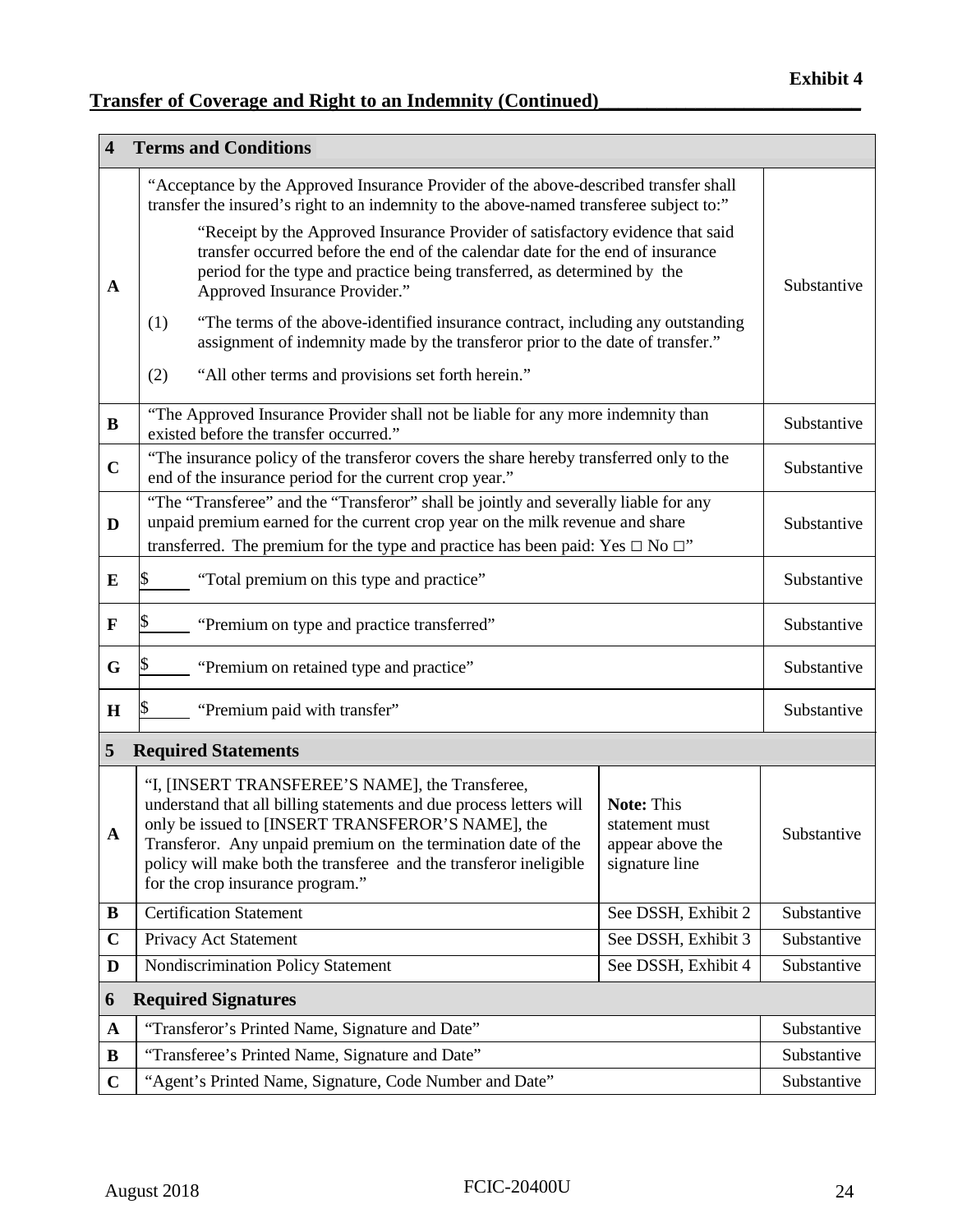## <span id="page-29-0"></span>**5** Summary of Coverage (Schedule of Insurance)

This form is issued to the insured after the quarterly coverage endorsement has been accepted and the AIP has calculated the associated premium and liability. The AIP has the election of titling this form either the summary of coverage or the schedule of insurance. An updated summary of coverage or schedule of insurance should be issued each time an additional quarterly coverage endorsement is executed for the crop year.

| $\mathbf{1}$   | <b>Insured Information</b>                         |                                                                             |                 |
|----------------|----------------------------------------------------|-----------------------------------------------------------------------------|-----------------|
| $\mathbf{A}$   | "Insured's Name"                                   |                                                                             | Substantive     |
| $\bf{B}$       | "Street and/or Mailing Address"                    |                                                                             | Substantive     |
| $\mathbf C$    | "City and State"                                   |                                                                             | Substantive     |
| D              | "Zip Code"                                         |                                                                             | Substantive     |
| E              | "Insured's Telephone Number"                       |                                                                             | Substantive     |
| $\mathbf F$    | "Policy Number"                                    |                                                                             | Substantive     |
| G              | "Identification Number"                            |                                                                             | Substantive     |
| H              | "Identification Number Type"                       |                                                                             | Substantive     |
| I              | "Person Type"                                      |                                                                             | Substantive     |
| $\mathbf{J}$   | "SBI's Name"                                       |                                                                             | Substantive     |
| $\mathbf K$    | "SBI's Identification Number"                      | Note: If the Policy Confirmation<br>(Declaration) is sent every year to the | Substantive     |
| L              | "SBI's Identification Number Type"                 | insured; then this item is non-                                             | Substantive     |
| $\mathbf{M}$   | "SBI Person Type"                                  | substantive.                                                                | Substantive     |
|                |                                                    |                                                                             |                 |
|                |                                                    |                                                                             |                 |
| $\overline{2}$ | <b>Crop Information</b>                            |                                                                             |                 |
| $\mathbf{A}$   | "Plan of Insurance"                                |                                                                             | Substantive     |
| $\bf{B}$       | "State and County"                                 |                                                                             | Substantive     |
| $\overline{C}$ | "Effective Crop Year"                              |                                                                             | Substantive     |
| D              | "Effective Date"                                   |                                                                             | Substantive     |
| E              | "Crop Insured"                                     |                                                                             | Substantive     |
| $\mathbf F$    | "Type"                                             |                                                                             | Substantive     |
| G              | "Practice"                                         |                                                                             | Substantive     |
| H              | "Practice Months and Year" Example: Jan - Mar 2020 |                                                                             | Non-Substantive |
| I              | "Declared Covered Milk Production"                 |                                                                             | Substantive     |
| $\mathbf J$    | "Coverage Level"                                   |                                                                             | Substantive     |
| $\mathbf K$    | "Expected Revenue Guarantee"                       |                                                                             | Substantive     |
| L              | "Protection Factor"                                |                                                                             | Substantive     |
| M              | "Declared Share"                                   |                                                                             | Substantive     |
| N              | "Liability"                                        |                                                                             | Substantive     |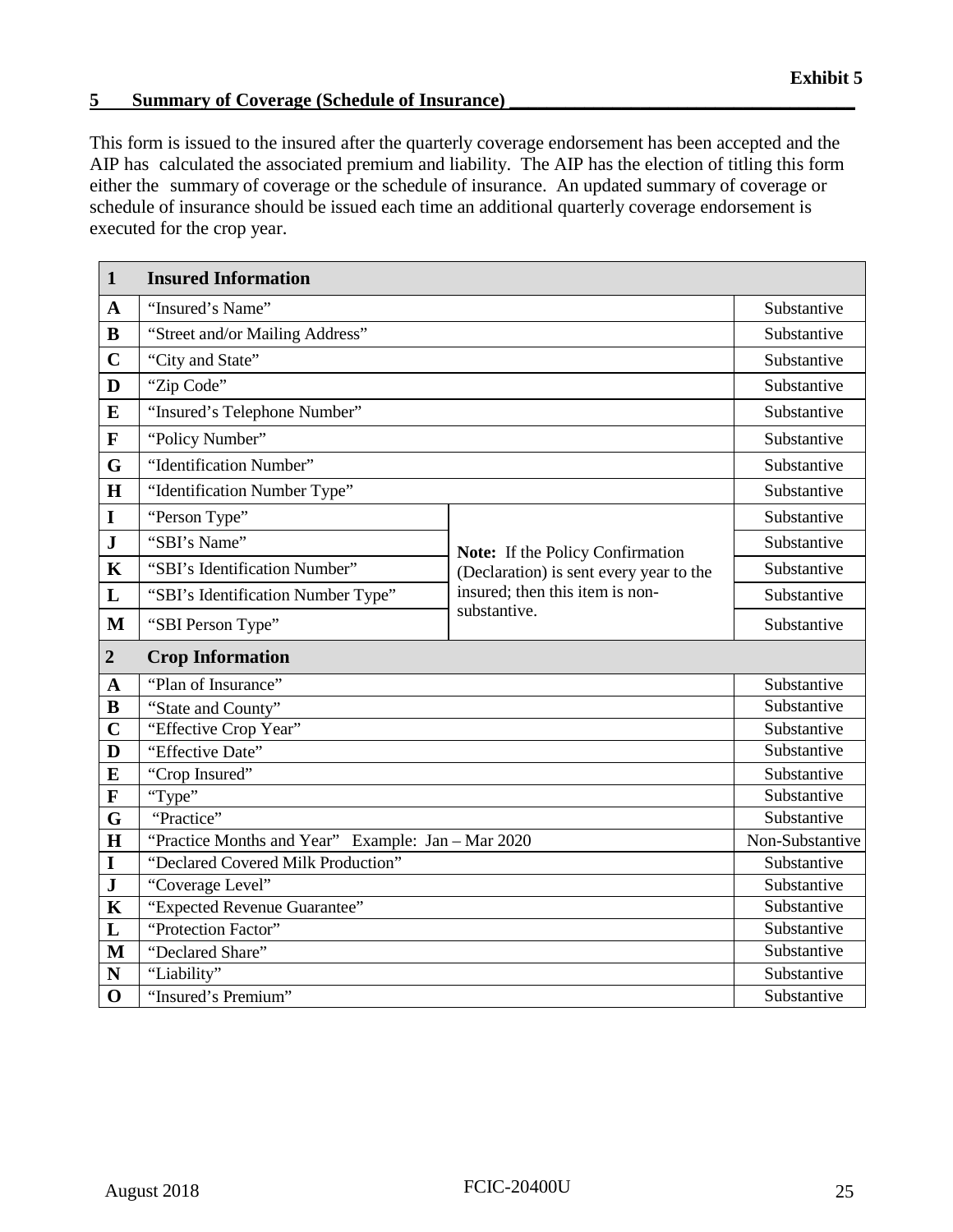# **<u>Summary of Coverage (Schedule of Insurance), (Continued)</u>**

| 3                       | <b>Agent Information</b>                                                                                                                                                                                                                                                                                                                                                                                                                                                                                                                                                                                                                                                                                        |             |
|-------------------------|-----------------------------------------------------------------------------------------------------------------------------------------------------------------------------------------------------------------------------------------------------------------------------------------------------------------------------------------------------------------------------------------------------------------------------------------------------------------------------------------------------------------------------------------------------------------------------------------------------------------------------------------------------------------------------------------------------------------|-------------|
| $\mathbf A$             | "Agent's Name"                                                                                                                                                                                                                                                                                                                                                                                                                                                                                                                                                                                                                                                                                                  | Substantive |
| B                       | "Agent's Street and/or Mailing Address"                                                                                                                                                                                                                                                                                                                                                                                                                                                                                                                                                                                                                                                                         | Substantive |
| $\mathbf C$             | "Agent's City and State"                                                                                                                                                                                                                                                                                                                                                                                                                                                                                                                                                                                                                                                                                        | Substantive |
| D                       | "Agent's Zip Code"                                                                                                                                                                                                                                                                                                                                                                                                                                                                                                                                                                                                                                                                                              | Substantive |
| E                       | "Agent's Code Number"                                                                                                                                                                                                                                                                                                                                                                                                                                                                                                                                                                                                                                                                                           | Substantive |
| F                       | "Agent's Telephone Number"                                                                                                                                                                                                                                                                                                                                                                                                                                                                                                                                                                                                                                                                                      | Substantive |
| $\overline{\mathbf{4}}$ | <b>Other Information</b>                                                                                                                                                                                                                                                                                                                                                                                                                                                                                                                                                                                                                                                                                        |             |
| A                       | The AIP shall display the A&O subsidy amount based on the full 2.3 percent reduction,<br>but shall include a footnote stating the following:<br><b>Example:</b> This amount may increase by 1.15 percent of net book premium (except for<br>area plans of insurance) if the loss ratio in the State exceeds 1.20 or may otherwise<br>change if required by the Standard Reinsurance Agreement. However, the amount of<br>premium you are required to pay will not change."<br>Alternatively, the actual dollar amount that is the difference between the 2.3 percent<br>reduction and the 1.15 percent reduction may be substituted for the phrase "1.15<br>percent of net book premium" in the above footnote. | Substantive |
| B                       | "Date Issued"                                                                                                                                                                                                                                                                                                                                                                                                                                                                                                                                                                                                                                                                                                   | Substantive |
| $\mathbf C$             | "Amount of Subsidy Paid by RMA"                                                                                                                                                                                                                                                                                                                                                                                                                                                                                                                                                                                                                                                                                 | Substantive |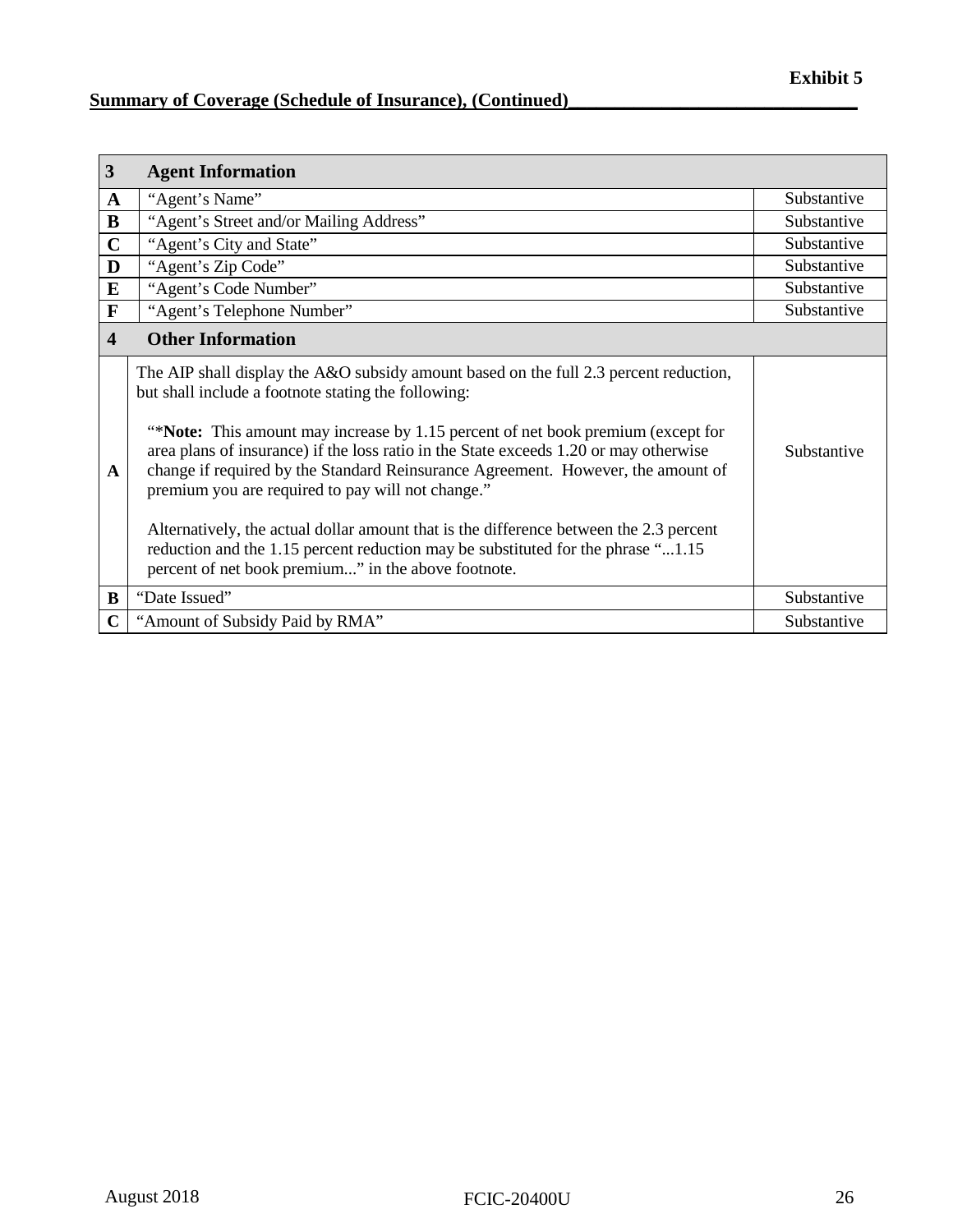## <span id="page-31-0"></span>**6 Dairy Revenue Protection Quarterly Coverage Endorsement\_\_\_\_\_\_\_\_\_\_\_\_\_\_\_\_\_\_\_\_\_\_\_\_\_\_**

The quarterly coverage endorsement is required to determine the declared covered milk production, coverage level, type, practice, liability, premium, and the declared share at the time insurance attaches. The standards below represent all quarterly coverage endorsement data elements to establish coverage according to the Dairy Revenue Protection policy. The calculations on this endorsement are Non-Substantive but if performed, should be performed in accordance with the rules published in the corresponding PASS records.

| "Insured's Name"<br>Substantive<br>$\mathbf A$<br>"Insured's Authorized Representative"<br>B<br>Substantive<br>$\mathbf C$<br>"Street and/or Mailing Address"<br>Substantive<br>"City and State"<br>D<br>Substantive<br>"Zip Code"<br>Substantive<br>$\bf{E}$<br>$\mathbf{F}$<br>"Insured's Telephone Number"<br>Substantive<br>G<br>"Policy Number"<br>Substantive<br>H<br>"Identification Number"<br>Substantive<br>"Identification Number Type"<br>Substantive<br>$\mathbf I$ |
|----------------------------------------------------------------------------------------------------------------------------------------------------------------------------------------------------------------------------------------------------------------------------------------------------------------------------------------------------------------------------------------------------------------------------------------------------------------------------------|
|                                                                                                                                                                                                                                                                                                                                                                                                                                                                                  |
|                                                                                                                                                                                                                                                                                                                                                                                                                                                                                  |
|                                                                                                                                                                                                                                                                                                                                                                                                                                                                                  |
|                                                                                                                                                                                                                                                                                                                                                                                                                                                                                  |
|                                                                                                                                                                                                                                                                                                                                                                                                                                                                                  |
|                                                                                                                                                                                                                                                                                                                                                                                                                                                                                  |
|                                                                                                                                                                                                                                                                                                                                                                                                                                                                                  |
|                                                                                                                                                                                                                                                                                                                                                                                                                                                                                  |
|                                                                                                                                                                                                                                                                                                                                                                                                                                                                                  |
| ${\bf J}$<br>"Person Type"<br>Substantive                                                                                                                                                                                                                                                                                                                                                                                                                                        |
| "Spouse's Name"<br>K<br>Substantive                                                                                                                                                                                                                                                                                                                                                                                                                                              |
| "Spouse's Identification Number"<br>L<br>Substantive                                                                                                                                                                                                                                                                                                                                                                                                                             |
|                                                                                                                                                                                                                                                                                                                                                                                                                                                                                  |
| <b>Crop Information</b><br>$\overline{2}$                                                                                                                                                                                                                                                                                                                                                                                                                                        |
| "Crop Year"<br>Substantive<br>$\mathbf A$                                                                                                                                                                                                                                                                                                                                                                                                                                        |
| "Crop"<br>Substantive<br>B                                                                                                                                                                                                                                                                                                                                                                                                                                                       |
| $\mathbf C$<br>"State and County"<br>Substantive                                                                                                                                                                                                                                                                                                                                                                                                                                 |
| "Plan of Insurance"<br>D<br>Substantive                                                                                                                                                                                                                                                                                                                                                                                                                                          |
| "Remarks"<br>E<br>Substantive                                                                                                                                                                                                                                                                                                                                                                                                                                                    |
| $\mathbf{3}$<br>Class Pricing Option (This section is Non-Substantive if Component Pricing Option Elected)                                                                                                                                                                                                                                                                                                                                                                       |
| "Type"<br>Substantive<br>$\mathbf A$                                                                                                                                                                                                                                                                                                                                                                                                                                             |
| "Practice"<br>$\bf{B}$<br>Substantive                                                                                                                                                                                                                                                                                                                                                                                                                                            |
| $\overline{\mathbf{C}}$<br>"Effective Date"<br>Substantive                                                                                                                                                                                                                                                                                                                                                                                                                       |
| "Expected Class III Price per cwt"<br>D<br>Substantive                                                                                                                                                                                                                                                                                                                                                                                                                           |
| "Declared Class III Price Weighting Factor"<br>$\bf{E}$<br>Substantive                                                                                                                                                                                                                                                                                                                                                                                                           |
| "Calculated Class III Price per cwt"<br>$\mathbf F$<br>Non-Substantive                                                                                                                                                                                                                                                                                                                                                                                                           |
| G<br>"Expected Class IV Price per cwt"<br>Substantive                                                                                                                                                                                                                                                                                                                                                                                                                            |
| "Default Class IV Price Weighting Factor"<br>$\mathbf H$<br>Non-Substantive                                                                                                                                                                                                                                                                                                                                                                                                      |
| (1.00 minus Declared Class III Price Weighting Factor)                                                                                                                                                                                                                                                                                                                                                                                                                           |
| $\mathbf I$<br>"Calculated Class IV Price per cwt"<br>Non-Substantive                                                                                                                                                                                                                                                                                                                                                                                                            |
| $\mathbf J$<br>"Total Price per cwt"<br>Non-Substantive<br>"Declared Covered Milk Production" "Enter in Pounds"<br>$\mathbf K$<br>Substantive                                                                                                                                                                                                                                                                                                                                    |
| "Expected Class Pricing Milk Revenue"<br>L<br>Non-Substantive                                                                                                                                                                                                                                                                                                                                                                                                                    |
| $\mathbf{M}$<br>"Coverage Level"<br>Substantive                                                                                                                                                                                                                                                                                                                                                                                                                                  |
| ${\bf N}$<br>"Expected Revenue Guarantee"<br>Non-Substantive                                                                                                                                                                                                                                                                                                                                                                                                                     |
| "Protection Factor"<br>$\mathbf 0$<br>Substantive                                                                                                                                                                                                                                                                                                                                                                                                                                |
| "Declared Share"<br>${\bf P}$<br>Substantive                                                                                                                                                                                                                                                                                                                                                                                                                                     |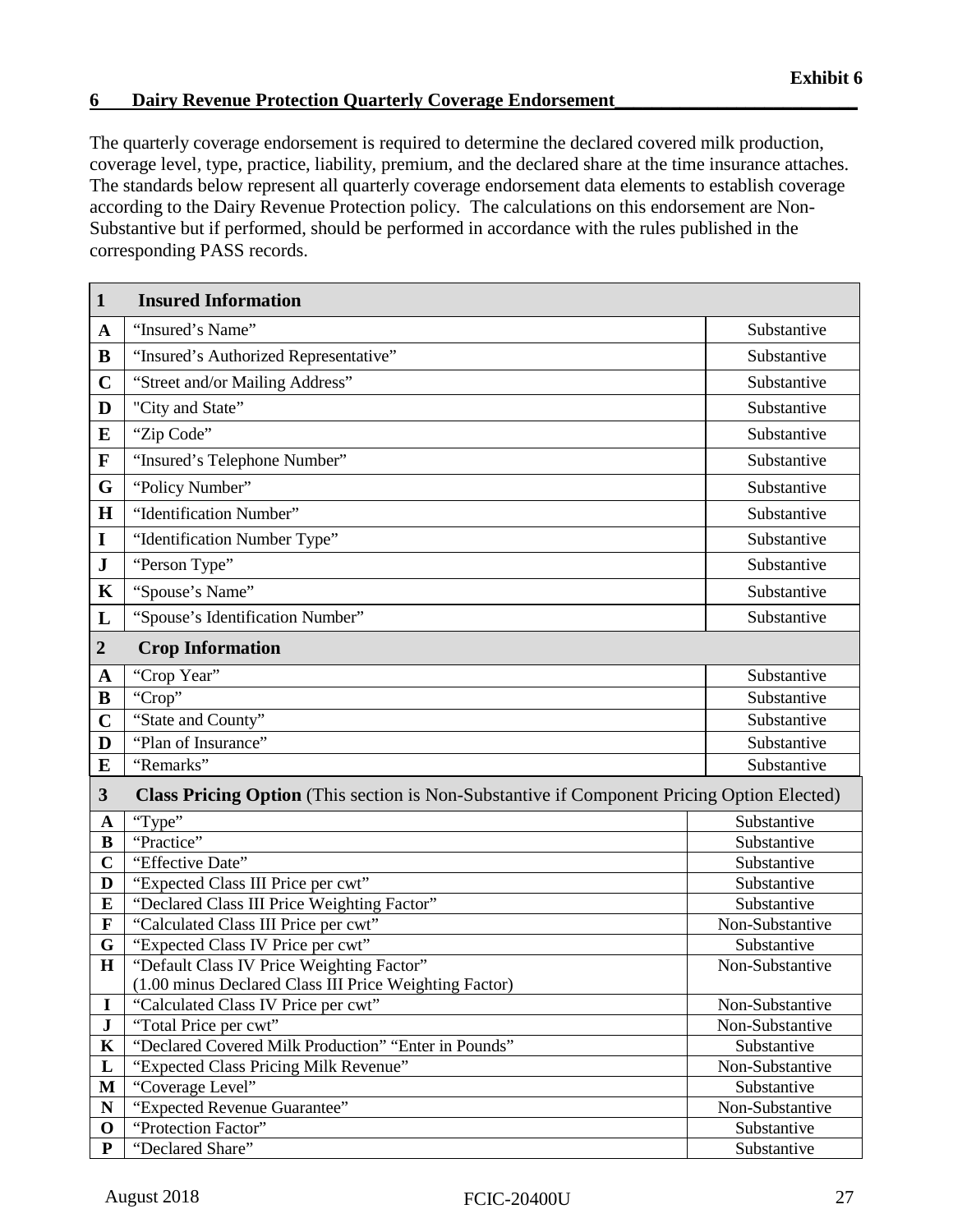| Q                       | "Name of Other Person(s) Sharing in the Crop"                                                                                                                                                                                                                                                                                                                                                                                               |                      | Substantive     |
|-------------------------|---------------------------------------------------------------------------------------------------------------------------------------------------------------------------------------------------------------------------------------------------------------------------------------------------------------------------------------------------------------------------------------------------------------------------------------------|----------------------|-----------------|
| $\mathbf R$             | "Liability"                                                                                                                                                                                                                                                                                                                                                                                                                                 |                      | Non-Substantive |
| T                       | "Total Premium"                                                                                                                                                                                                                                                                                                                                                                                                                             |                      | Non-Substantive |
| U                       | "Premium Subsidy"                                                                                                                                                                                                                                                                                                                                                                                                                           |                      | Non-Substantive |
| $\overline{\mathbf{V}}$ | "Producer Premium"                                                                                                                                                                                                                                                                                                                                                                                                                          |                      | Non-Substantive |
| W                       | "Expected Milk Production per Cow"                                                                                                                                                                                                                                                                                                                                                                                                          |                      | Substantive     |
| $\overline{\mathbf{4}}$ | <b>Component Pricing Option</b> (This section is Non-Substantive if Class Pricing Option Elected)                                                                                                                                                                                                                                                                                                                                           |                      |                 |
| $\mathbf A$             | "Type"                                                                                                                                                                                                                                                                                                                                                                                                                                      |                      | Substantive     |
| B                       | "Practice"                                                                                                                                                                                                                                                                                                                                                                                                                                  |                      | Substantive     |
| $\mathbf C$             | "Effective Date"                                                                                                                                                                                                                                                                                                                                                                                                                            |                      | Substantive     |
| $\mathbf{D}$            | "Expected Butterfat Value per Pound"                                                                                                                                                                                                                                                                                                                                                                                                        |                      | Substantive     |
| $\bf{E}$                | "Declared Butterfat Test"                                                                                                                                                                                                                                                                                                                                                                                                                   |                      | Substantive     |
| $\mathbf F$             | "Calculated Butterfat Price per cwt"                                                                                                                                                                                                                                                                                                                                                                                                        |                      | Non-Substantive |
| G                       | "Expected Protein Price per Pound"                                                                                                                                                                                                                                                                                                                                                                                                          |                      | Substantive     |
| $\mathbf H$             | "Declared Protein Test"                                                                                                                                                                                                                                                                                                                                                                                                                     |                      | Substantive     |
| $\mathbf I$             | "Calculated Protein Value per cwt"                                                                                                                                                                                                                                                                                                                                                                                                          |                      | Non-Substantive |
| ${\bf J}$               | "Expected Other Solids Price per Pound"                                                                                                                                                                                                                                                                                                                                                                                                     |                      | Substantive     |
| K                       | "Other Solids Test" (fixed at 5.7 pounds)                                                                                                                                                                                                                                                                                                                                                                                                   |                      | Substantive     |
| L                       | "Calculated Other Solids Value per cwt"                                                                                                                                                                                                                                                                                                                                                                                                     |                      | Non-Substantive |
| M                       | "Total Price per cwt"                                                                                                                                                                                                                                                                                                                                                                                                                       |                      | Non-Substantive |
| $\mathbf N$             | "Declared Covered Milk Production" "Enter in Pounds"                                                                                                                                                                                                                                                                                                                                                                                        |                      | Substantive     |
| $\mathbf 0$             | "Expected Component Pricing Milk Revenue"                                                                                                                                                                                                                                                                                                                                                                                                   |                      | Non-Substantive |
| ${\bf P}$               | "Coverage Level"                                                                                                                                                                                                                                                                                                                                                                                                                            |                      | Substantive     |
| Q                       | "Expected Revenue Guarantee"                                                                                                                                                                                                                                                                                                                                                                                                                |                      | Non-Substantive |
| $\mathbf R$             | "Protection Factor"<br>Substantive                                                                                                                                                                                                                                                                                                                                                                                                          |                      |                 |
| S                       | "Declared Share"<br>Substantive                                                                                                                                                                                                                                                                                                                                                                                                             |                      |                 |
| T                       | "Name of Other Person(s) Sharing in the Crop"<br>Substantive                                                                                                                                                                                                                                                                                                                                                                                |                      |                 |
| U                       | "Liability"<br>Non-Substantive                                                                                                                                                                                                                                                                                                                                                                                                              |                      |                 |
| $\overline{\mathbf{V}}$ | "Total Premium"                                                                                                                                                                                                                                                                                                                                                                                                                             |                      | Non-Substantive |
| W                       | "Premium Subsidy"                                                                                                                                                                                                                                                                                                                                                                                                                           |                      | Non-Substantive |
| $\mathbf X$             | "Producer Premium"<br>Non-Substantive                                                                                                                                                                                                                                                                                                                                                                                                       |                      |                 |
| Y                       | "Expected Milk Production per Cow"                                                                                                                                                                                                                                                                                                                                                                                                          |                      | Substantive     |
| 5                       | <b>Required Statements</b>                                                                                                                                                                                                                                                                                                                                                                                                                  |                      |                 |
| A                       | Provide the following question above the Certification Statement.<br>"I have verified my identification number affixed to this Quarterly Coverage<br>Endorsement is true and accurate. $\Box$ Yes $\Box$ No. If the affixed identification<br>Non-Substantive<br>number is not correct or you have not had an opportunity to verify your<br>identification number please contact [INSERT AIP CONTACT POINT] and<br>submit a Policy Change." |                      |                 |
| B                       | <b>USDA Multiple Benefit Certification Statement</b>                                                                                                                                                                                                                                                                                                                                                                                        | See DSSH, Exhibit 5. | Substantive     |
| $\mathbf C$             | <b>Certification Statement</b>                                                                                                                                                                                                                                                                                                                                                                                                              | See DSSH, Exhibit 2  | Substantive     |
| D                       | Privacy Act Statement                                                                                                                                                                                                                                                                                                                                                                                                                       | See DSSH, Exhibit 3  | Substantive     |
| $\bf{E}$                | Nondiscrimination Policy Statement                                                                                                                                                                                                                                                                                                                                                                                                          | See DSSH, Exhibit 4  | Substantive     |
| 6                       | <b>Required Signatures</b>                                                                                                                                                                                                                                                                                                                                                                                                                  |                      |                 |
| $\mathbf A$             | "Insured's Printed Name, Signature and Date"                                                                                                                                                                                                                                                                                                                                                                                                |                      | Substantive     |
| B                       | "Agent's Printed Name, Signature, Date and Code Number"                                                                                                                                                                                                                                                                                                                                                                                     |                      | Substantive     |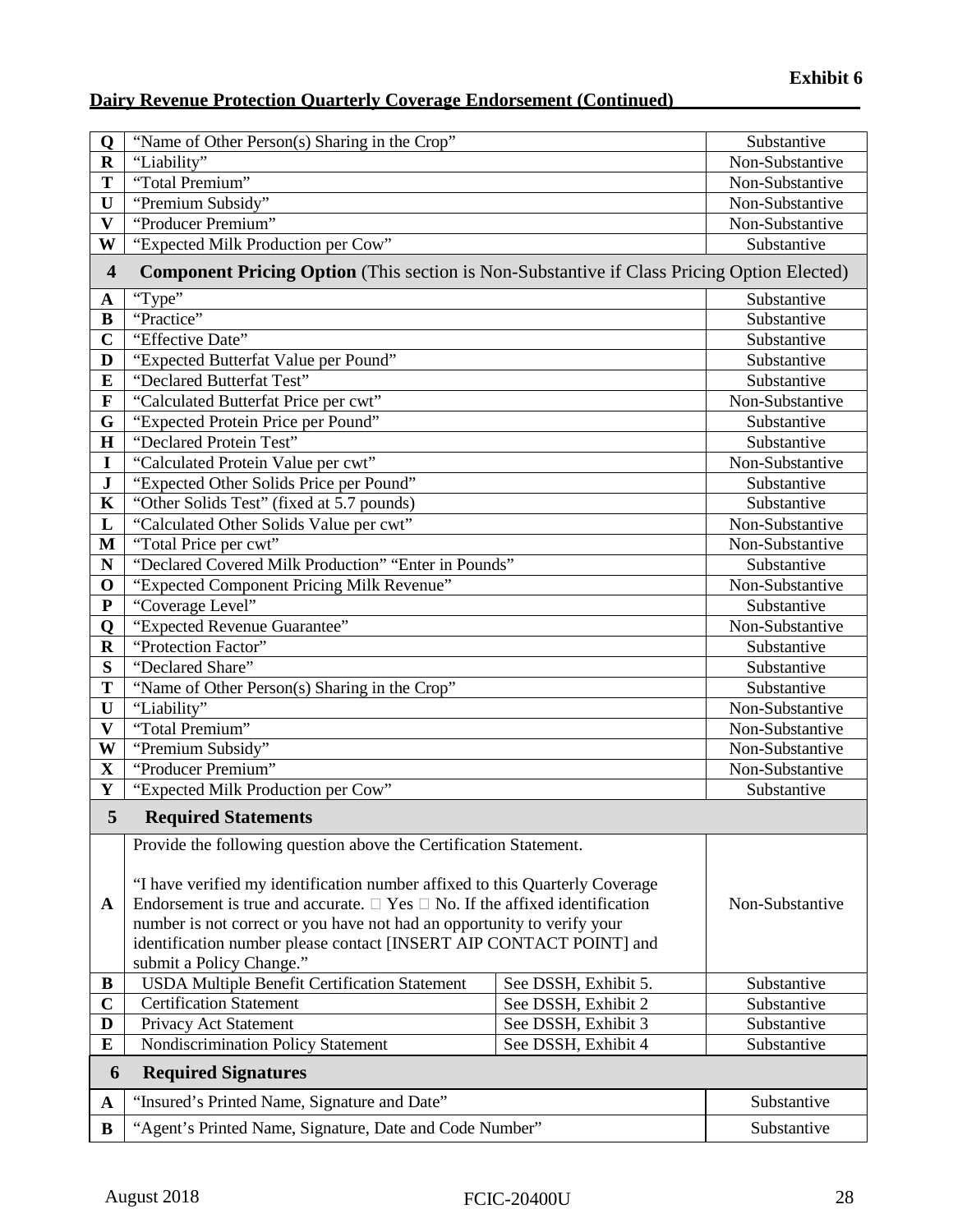# **Dairy Revenue Protection Quarterly Coverage Endorsement Form Completion Instructions**

| <b>Insured Information</b>           |                                                                                                                                                                                                                                                                                                                                                                                                                                                                                                                                                                                      |  |
|--------------------------------------|--------------------------------------------------------------------------------------------------------------------------------------------------------------------------------------------------------------------------------------------------------------------------------------------------------------------------------------------------------------------------------------------------------------------------------------------------------------------------------------------------------------------------------------------------------------------------------------|--|
| Insured's Name                       | Enter information as listed on application.                                                                                                                                                                                                                                                                                                                                                                                                                                                                                                                                          |  |
| Insured's Authorized Representative  | Enter information as listed on application.                                                                                                                                                                                                                                                                                                                                                                                                                                                                                                                                          |  |
| <b>Street and/or Mailing Address</b> | Enter information as listed on application.                                                                                                                                                                                                                                                                                                                                                                                                                                                                                                                                          |  |
| City and State                       | Enter information as listed on application.                                                                                                                                                                                                                                                                                                                                                                                                                                                                                                                                          |  |
| Zip Code                             | Enter information as listed on application.                                                                                                                                                                                                                                                                                                                                                                                                                                                                                                                                          |  |
| Insured's Telephone Number           | Enter information as listed on application.                                                                                                                                                                                                                                                                                                                                                                                                                                                                                                                                          |  |
| Policy Number                        | Enter information as listed on application.                                                                                                                                                                                                                                                                                                                                                                                                                                                                                                                                          |  |
| <b>Identification Number</b>         | Enter information as listed on application.                                                                                                                                                                                                                                                                                                                                                                                                                                                                                                                                          |  |
| <b>Identification Number Type</b>    | Enter information as listed on application.                                                                                                                                                                                                                                                                                                                                                                                                                                                                                                                                          |  |
| Person Type                          | Enter information as listed on application.                                                                                                                                                                                                                                                                                                                                                                                                                                                                                                                                          |  |
| Spouse's Name                        | Enter information as listed on application.                                                                                                                                                                                                                                                                                                                                                                                                                                                                                                                                          |  |
| Spouse's Identification Number       | Enter information as listed on application.                                                                                                                                                                                                                                                                                                                                                                                                                                                                                                                                          |  |
| <b>Crop Information</b>              |                                                                                                                                                                                                                                                                                                                                                                                                                                                                                                                                                                                      |  |
| Crop Year                            | Enter information as listed on application.                                                                                                                                                                                                                                                                                                                                                                                                                                                                                                                                          |  |
| Crop                                 | Enter Milk (830)                                                                                                                                                                                                                                                                                                                                                                                                                                                                                                                                                                     |  |
| <b>State and County</b>              | Enter information as listed on application.                                                                                                                                                                                                                                                                                                                                                                                                                                                                                                                                          |  |
| Plan of Insurance                    | Enter Dairy Revenue Protection (83)                                                                                                                                                                                                                                                                                                                                                                                                                                                                                                                                                  |  |
| Remarks                              | Enter any applicable remarks.                                                                                                                                                                                                                                                                                                                                                                                                                                                                                                                                                        |  |
| <b>Class Pricing Option</b>          |                                                                                                                                                                                                                                                                                                                                                                                                                                                                                                                                                                                      |  |
| Type                                 | Enter Class Pricing Option - 831                                                                                                                                                                                                                                                                                                                                                                                                                                                                                                                                                     |  |
| Practice                             | Enter the selected practice. There are eight practices available for<br>purchase during the crop year. The insured has the option to select a<br>practice up to five quarters out. For example: From July 1, 2018 to<br>September 15, 2018 the insured can select practices $801 - 805$ .<br>Practice 801 - Oct - Dec 2018<br>Practice 802 - Jan - Mar 2019<br>Practice 803 - Apr - Jun 2019<br>Practice $804 - \text{Jul} - \text{Sep } 2019$<br>Practice 805 - Oct - Dec 2019<br>Practice 806 - Jan - Mar 2020<br>Practice $807 - Apr - Jun 2020$<br>Practice 808 - Jul - Sep 2020 |  |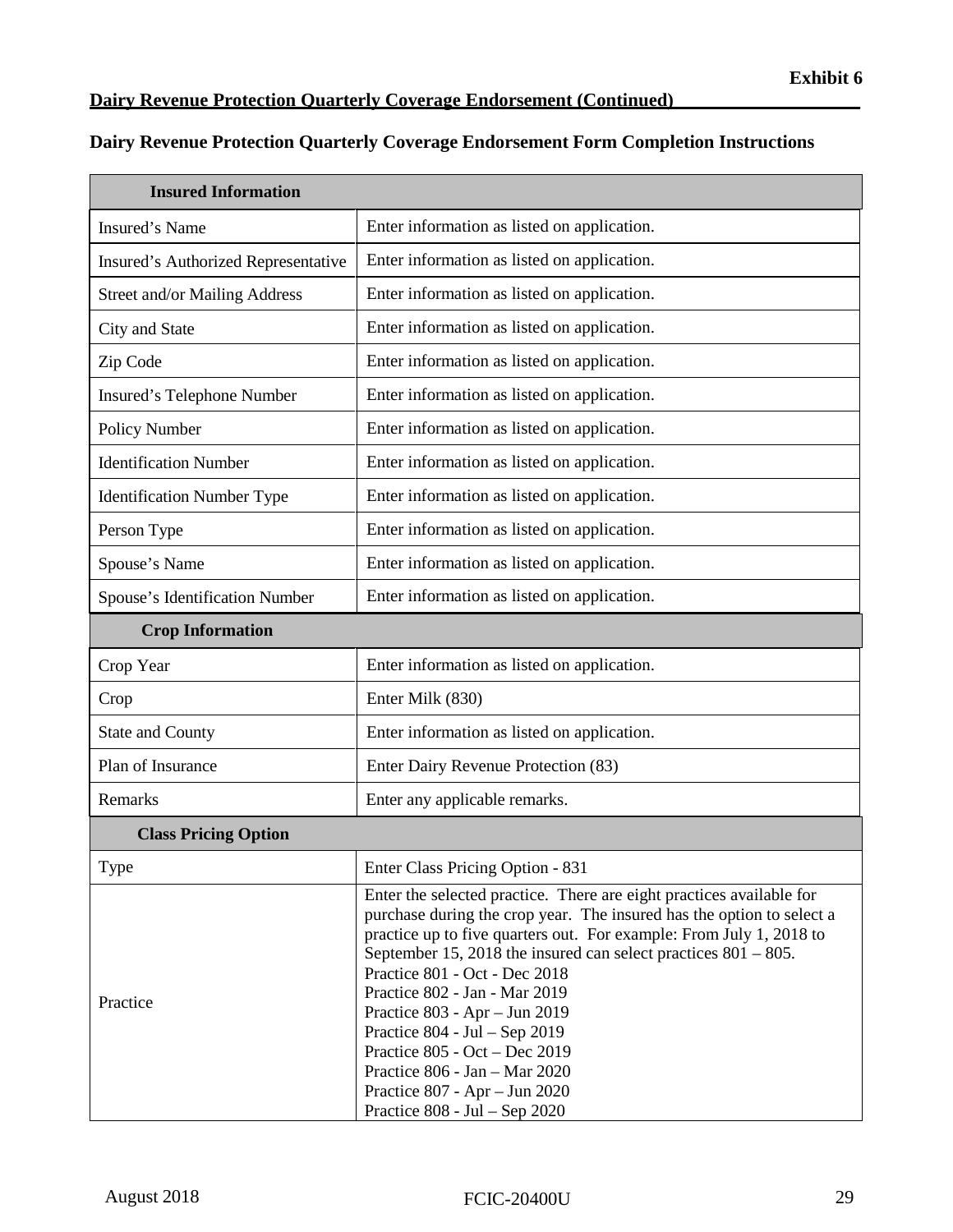$\overline{\phantom{a}}$  . The contract of the contract of  $\overline{\phantom{a}}$  ,  $\overline{\phantom{a}}$  ,  $\overline{\phantom{a}}$  ,  $\overline{\phantom{a}}$  ,  $\overline{\phantom{a}}$  ,  $\overline{\phantom{a}}$  ,  $\overline{\phantom{a}}$  ,  $\overline{\phantom{a}}$  ,  $\overline{\phantom{a}}$  ,  $\overline{\phantom{a}}$  ,  $\overline{\phantom{a}}$  ,  $\overline{\phantom{a}}$  ,  $\overline{\phantom$ 

| <b>Effective Date</b>                                 | Enter the effective date which is the date coverage begins. The<br>effective date will always be the date the prices were published on<br>the RMA website corresponding to the purchase date.                                                                                                                                                                                             |
|-------------------------------------------------------|-------------------------------------------------------------------------------------------------------------------------------------------------------------------------------------------------------------------------------------------------------------------------------------------------------------------------------------------------------------------------------------------|
| Expected Class III Price per cwt                      | Enter the expected class III milk price published in the actuarial<br>documents for the practice for the sales period.                                                                                                                                                                                                                                                                    |
| Declared Class III Price Weighting<br>Factor          | Enter the declared class III price weighting factor chosen by insured,<br>between 0 percent and 100 percent, in 5 percentage point<br>increments.                                                                                                                                                                                                                                         |
| Calculated Class III Price per cwt                    | This equals the sum of the expected class III milk price per cwt<br>times the declared class III price weighting factor rounded to 4<br>decimals.                                                                                                                                                                                                                                         |
| Expected Class IV Price per cwt                       | Enter the expected class IV milk price published in the actuarial<br>documents for the practice for the sales period.                                                                                                                                                                                                                                                                     |
| Default Class IV Price Weighting<br>Factor            | Enter the default class IV price weighting factor which is 1.00 minus<br>declared class III price weighting factor.                                                                                                                                                                                                                                                                       |
| Calculated Class IV Price per cwt                     | This equals the sum of the expected class IV milk price per cwt<br>times the default class IV price weighting factor rounded to 4<br>decimals.                                                                                                                                                                                                                                            |
| Total Price per cwt                                   | This equals the sum of the expected class III milk price per cwt plus<br>the sum of the expected class IV milk price per cwt rounded to 4<br>decimals.                                                                                                                                                                                                                                    |
| Declared Covered Milk Production -<br>Enter in Pounds | Enter the declared covered milk production in pounds of milk<br>chosen by the insured to insure for the practice.                                                                                                                                                                                                                                                                         |
| <b>Expected Class Pricing Milk</b><br>Revenue         | Enter the expected class pricing milk revenue which is the value<br>determined by summing the expected class III milk price, multiplied<br>by the declared class price weighting factor, the expected class IV<br>milk price, multiplied by one minus the declared class price weighting<br>factor; then multiplying that sum by the declared covered milk<br>production, divided by 100. |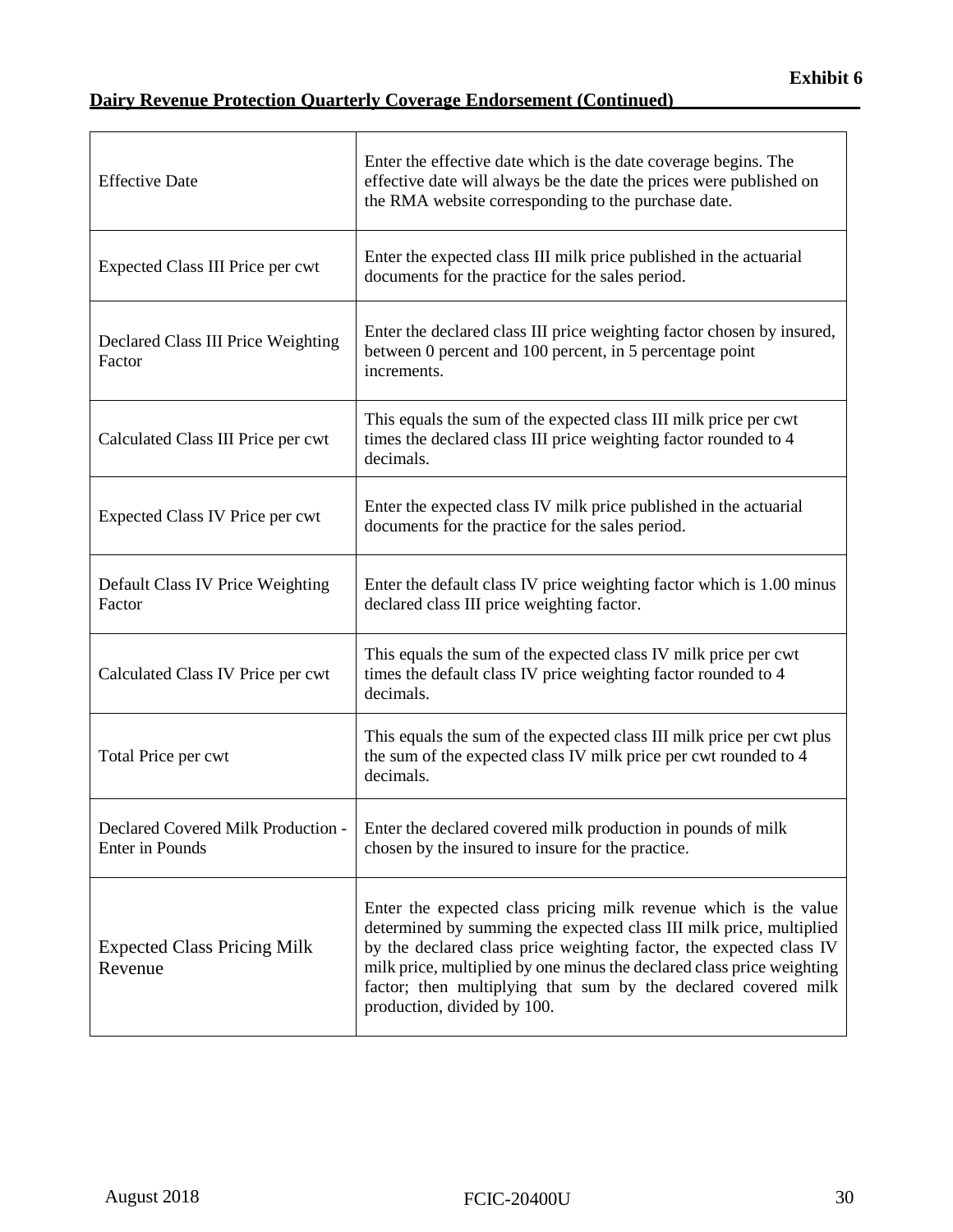| Coverage Level                                 | Enter the coverage level which is the coverage level percentage<br>chosen by the insured between 70 percent and 95 percent, in 5<br>percent increments. |
|------------------------------------------------|---------------------------------------------------------------------------------------------------------------------------------------------------------|
| <b>Expected Revenue Guarantee</b>              | Enter the sum of the expected class pricing milk revenue multiplied<br>by the coverage level.                                                           |
| <b>Protection Factor</b>                       | Enter the protection factor chosen by the insured between 1 and 1.5,<br>in 0.05 increments.                                                             |
| <b>Declared Share</b>                          | Enter the share which is the insured's percentage interest in the<br>insured milk as an owner at the time insurance attaches.                           |
| Name of Other Person(s) Sharing in<br>the Crop | Enter the name(s) of other person(s) sharing in the crop.                                                                                               |
| Liability                                      | Enter the sum of the expected revenue guarantee times the<br>protections factor times the declared share.                                               |
| <b>Total Premium</b>                           | Enter the calculated total premium.                                                                                                                     |
| Premium Subsidy                                | Enter the calculated premium subsidy.                                                                                                                   |
| <b>Producer Premium</b>                        | Enter the calculated producer premium which is the sum of total<br>premium minus premium subsidy.                                                       |
| <b>Expected Milk Production per Cow</b>        | Enter the expected milk production per cow in pounds as published<br>by RMA for the practice for the applicable pooled production<br>region.            |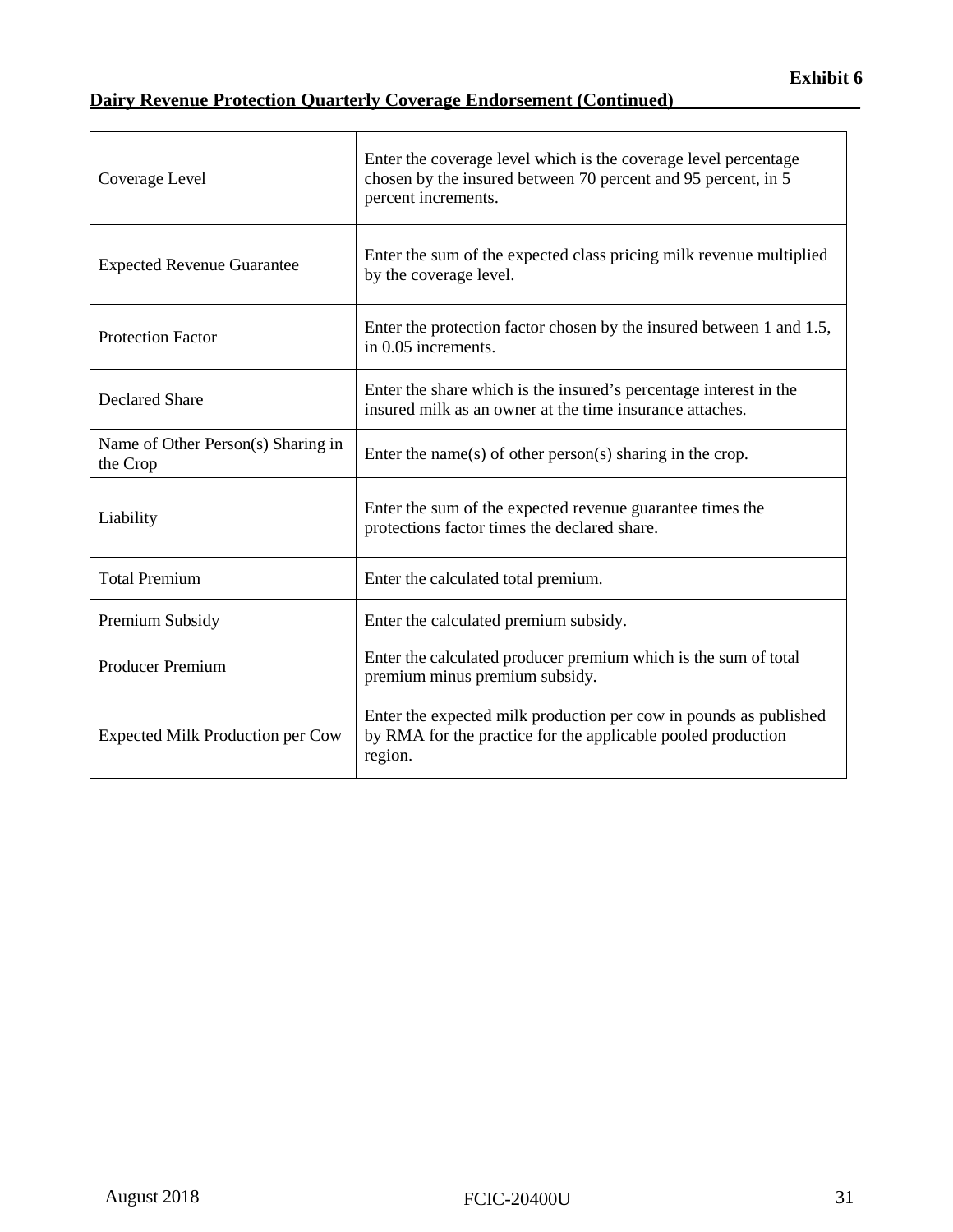| <b>Component Pricing Option</b>           |                                                                                                                                                                                                                                                                                                                                                                                                                                                                                                                                                                   |  |  |
|-------------------------------------------|-------------------------------------------------------------------------------------------------------------------------------------------------------------------------------------------------------------------------------------------------------------------------------------------------------------------------------------------------------------------------------------------------------------------------------------------------------------------------------------------------------------------------------------------------------------------|--|--|
| Type                                      | Enter Component Pricing Option - 832                                                                                                                                                                                                                                                                                                                                                                                                                                                                                                                              |  |  |
| Practice                                  | Enter the selected practice. There are eight practices available for<br>purchase during the crop year. The insured has the option to select a<br>practice up to five quarters out. For example: From July 1, 2018 to<br>September 15, 2018 the insured can select practices $801 - 805$ .<br>Practice 801 - Oct - Dec 2018<br>Practice 802 - Jan - Mar 2019<br>Practice 803 - Apr - Jun 2019<br>Practice 804 - Jul - Sep 2019<br>Practice 805 - Oct - Dec 2019<br>Practice 806 - Jan - Mar 2020<br>Practice 807 - Apr - Jun 2020<br>Practice 808 - Jul - Sep 2020 |  |  |
| <b>Effective Date</b>                     | Enter the effective date which is the date coverage begins. The<br>effective date will always be the date the prices were published on the<br>RMA website corresponding to the purchase date.                                                                                                                                                                                                                                                                                                                                                                     |  |  |
| <b>Expected Butterfat Price Per Pound</b> | Enter the expected butterfat price per pound published in the actuarial<br>documents for the practice for the sales period.                                                                                                                                                                                                                                                                                                                                                                                                                                       |  |  |
| <b>Declared Butterfat Test</b>            | Enter the declared butterfat test which is the pounds of milkfat<br>contained in 100 pounds of the milk, as declared by the insured. The<br>declared butterfat test elected by the insured can be no less than 3.5<br>pounds and no more than 5 pounds, in 0.05 pound increments. The<br>declared butterfat test to declared protein test ratio must be no less<br>than 1.15 and no greater than 1.30 rounded to the nearest five<br>hundredths.                                                                                                                  |  |  |
| Calculated Butterfat Price per cwt        | Enter the sum of expected butterfat price per pound times the declared<br>butterfat test rounded to 4 decimals.                                                                                                                                                                                                                                                                                                                                                                                                                                                   |  |  |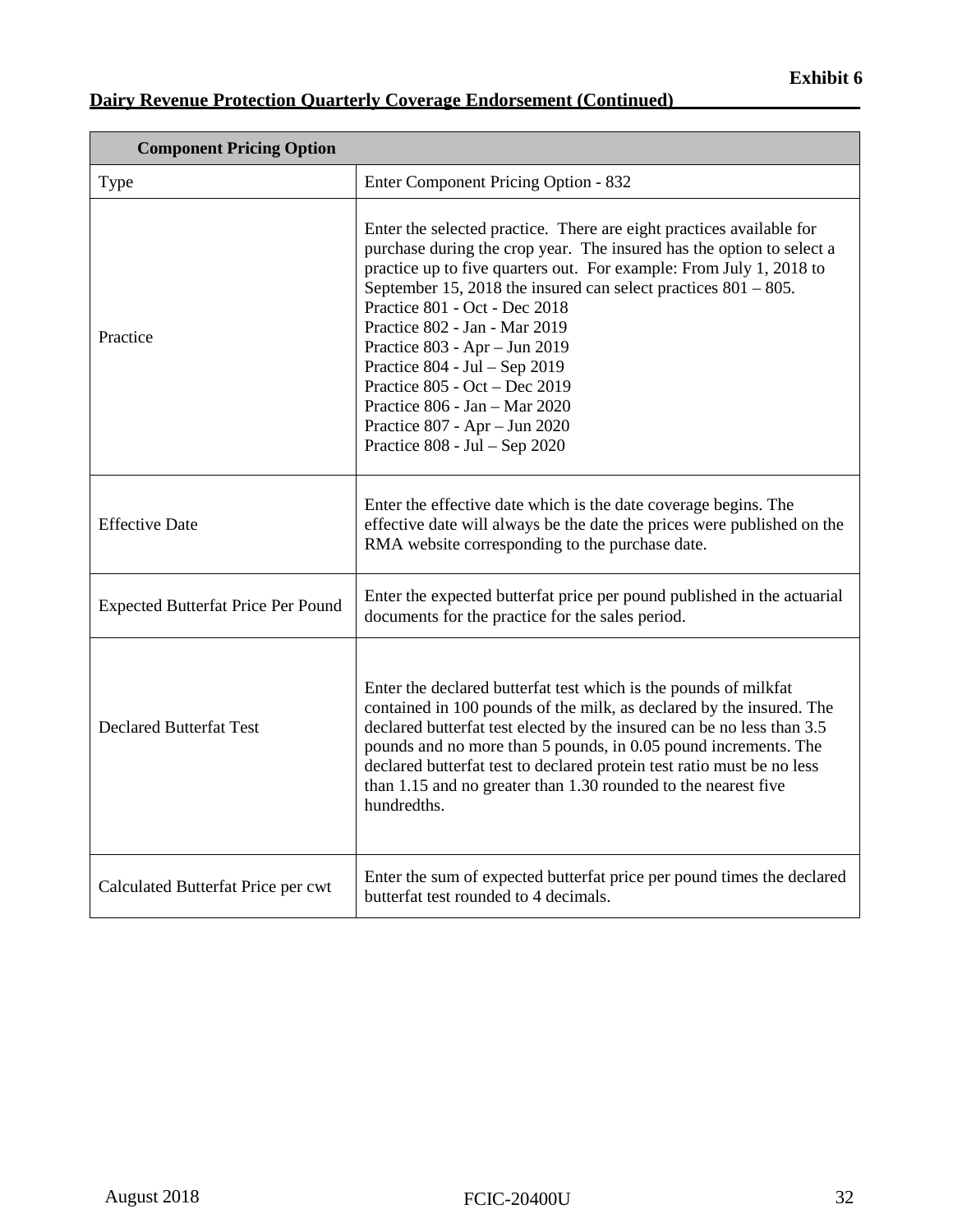# **Dairy Revenue Protection Quarterly Coverage Endorsement (Continued)\_\_\_\_\_\_\_\_\_\_\_\_\_\_\_\_\_\_\_\_**

| <b>Expected Protein Price per Pound</b>               | Enter the expected protein price published in the actuarial documents<br>for the practice for the sales period.                                                                                                                                                                                                                                                                                                                                 |
|-------------------------------------------------------|-------------------------------------------------------------------------------------------------------------------------------------------------------------------------------------------------------------------------------------------------------------------------------------------------------------------------------------------------------------------------------------------------------------------------------------------------|
| <b>Declared Protein Test</b>                          | Enter the declared protein test which is the pounds of milk protein<br>contained in 100 pounds of the milk, as declared by the insured. The<br>declared protein test elected by the insured can be no less than 3<br>pounds and no more than 4 pounds, in 0.05 pound increments. The<br>declared butterfat test to declared protein test ratio must be no less<br>than 1.15 and no greater than 1.30 rounded to the nearest five<br>hundredths. |
| Calculated Protein Price per cwt                      | Enter the sum of expected protein price per pound times the declared<br>protein test rounded to 4 decimals.                                                                                                                                                                                                                                                                                                                                     |
| Expected Other Solids Price per<br>Pound              | Enter the expected other solids price published in the actuarial<br>documents for the practice for the sales period.                                                                                                                                                                                                                                                                                                                            |
| Other Solids Test (fixed 5.7<br>pounds)               | Enter 5.7 pounds.                                                                                                                                                                                                                                                                                                                                                                                                                               |
| Calculated Other Solids Price per<br>cwt              | Equals the sum of expected other solids price per pound times the<br>other solids test rounded to 4 decimals.                                                                                                                                                                                                                                                                                                                                   |
| Total Price per cwt                                   | This equals the sum of the calculated butterfat price per cwt plus the<br>calculated protein price per cwt plus the calculated other solids price<br>per cwt rounded to 4 decimals.                                                                                                                                                                                                                                                             |
| Declared Covered Milk Production -<br>Enter in Pounds | Enter the declared covered milk production in pounds of milk chosen<br>by the insured to insure for the practice.                                                                                                                                                                                                                                                                                                                               |
| <b>Expected Component Pricing Milk</b><br>Revenue     | Enter the expected component pricing milk revenue which is the value<br>determined by summing the expected butterfat price, multiplied by the<br>declared butterfat test, the expected protein price, multiplied by the<br>declared protein test, and the expected other solids price, multiplied by<br>the other solids test; then multiplying that sum by the declared covered<br>milk production, divided by 100.                            |
| Coverage Level                                        | Enter the coverage level which is the coverage level percentage chosen<br>by the insured between 70 percent and 95 percent, in 5 percent<br>increments.                                                                                                                                                                                                                                                                                         |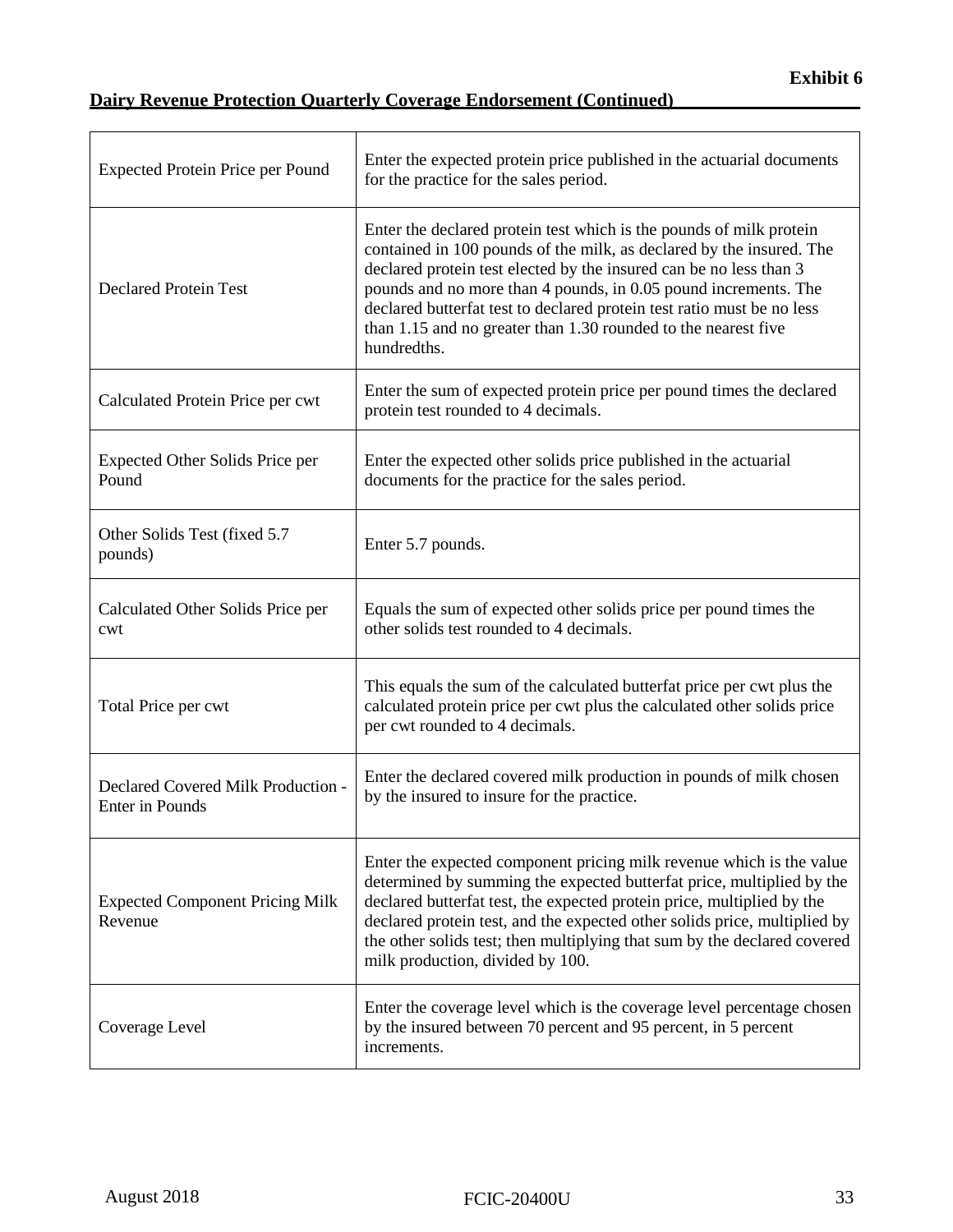| <b>Expected Revenue Guarantee</b>                                                                                                                                                                                                                                                                                                                                                        | Enter the sum of the expected class pricing milk revenue multiplied by<br>the coverage level.                                             |                                                                         |                                                                           |  |
|------------------------------------------------------------------------------------------------------------------------------------------------------------------------------------------------------------------------------------------------------------------------------------------------------------------------------------------------------------------------------------------|-------------------------------------------------------------------------------------------------------------------------------------------|-------------------------------------------------------------------------|---------------------------------------------------------------------------|--|
| <b>Protection Factor</b>                                                                                                                                                                                                                                                                                                                                                                 | 0.05 increments.                                                                                                                          | Enter the protection factor chosen by the insured between 1 and 1.5, in |                                                                           |  |
| <b>Declared Share</b>                                                                                                                                                                                                                                                                                                                                                                    | milk as an owner at the time insurance attaches.                                                                                          |                                                                         | Enter the share which is the insured's percentage interest in the insured |  |
| Name of Other Person(s) Sharing<br>in the Crop                                                                                                                                                                                                                                                                                                                                           |                                                                                                                                           | Enter the name(s) of other person(s) sharing in the crop.               |                                                                           |  |
| Liability                                                                                                                                                                                                                                                                                                                                                                                | Enter the sum of the expected revenue guarantee times the protections<br>factor times the declared share.                                 |                                                                         |                                                                           |  |
| <b>Total Premium</b>                                                                                                                                                                                                                                                                                                                                                                     | Enter the calculated total premium.                                                                                                       |                                                                         |                                                                           |  |
| Premium Subsidy                                                                                                                                                                                                                                                                                                                                                                          | Enter the calculated premium subsidy.                                                                                                     |                                                                         |                                                                           |  |
| <b>Producer Premium</b>                                                                                                                                                                                                                                                                                                                                                                  | Enter the calculated producer premium which is the sum of total<br>premium minus premium subsidy.                                         |                                                                         |                                                                           |  |
| <b>Expected Milk Production per Cow</b>                                                                                                                                                                                                                                                                                                                                                  | Enter the expected milk production per cow in pounds as published by<br>RMA for the practice for the applicable pooled production region. |                                                                         |                                                                           |  |
| <b>Required Statements</b>                                                                                                                                                                                                                                                                                                                                                               |                                                                                                                                           |                                                                         |                                                                           |  |
| Provide the following question above the Certification Statement.                                                                                                                                                                                                                                                                                                                        |                                                                                                                                           |                                                                         |                                                                           |  |
| I have verified my identification number affixed to this Quarterly Coverage<br>Review and answer as<br>Endorsement is true and accurate. $\Box$ Yes $\Box$ No. If the affixed identification<br>applicable.<br>number is not correct or you have not had an opportunity to verify your<br>identification number please contact [INSERT AIP CONTACT POINT] and<br>submit a Policy Change. |                                                                                                                                           |                                                                         |                                                                           |  |
| <b>Required Signatures</b>                                                                                                                                                                                                                                                                                                                                                               |                                                                                                                                           |                                                                         |                                                                           |  |
| Insured's Printed Name, Signature and Date                                                                                                                                                                                                                                                                                                                                               |                                                                                                                                           | Have the insured print name, sign and date<br>the document.             |                                                                           |  |
| Agent's Printed Name, Signature, Date and Code Number                                                                                                                                                                                                                                                                                                                                    |                                                                                                                                           | Have the agent print name, sign and date the<br>document.               |                                                                           |  |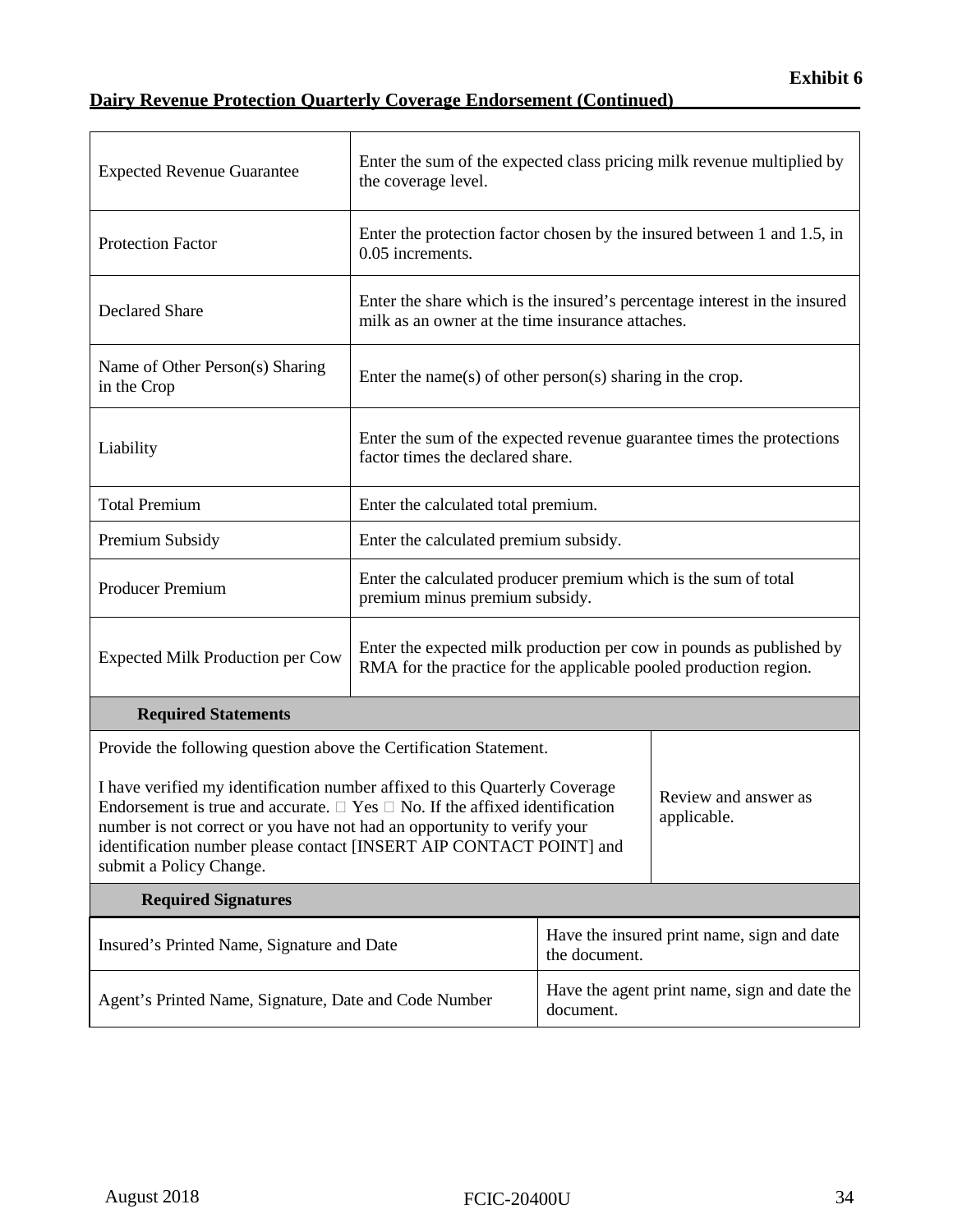# <span id="page-39-0"></span>**7 Dairy Revenue Protection Notice of Probable Loss**

The notice of probable loss is used to notify the insured of a probable loss after all Dairy Revenue Protection data necessary to calculate an indemnity for the selected type and practice are released by RMA. The insured should return the notice of probable loss to the AIP with the milk production worksheet and the milk marketing records. The AIPs may combine the milk production worksheet and the notice of probable loss into one form provided all the "substantive" items are included. These forms may include multiple quarterly coverage endorsements in effect for the same practice. The calculations on this form should be performed in accordance with the rules published in the corresponding PASS records.

| $\mathbf{1}$   | <b>General Information</b>                                             |             |
|----------------|------------------------------------------------------------------------|-------------|
| $\mathbf A$    | "Insured's Name"                                                       | Substantive |
| $\bf{B}$       | "Insured's Authorized Representative"                                  | Substantive |
| $\mathbf C$    | "Street and/or Mailing Address"                                        | Substantive |
| D              | "City and State"                                                       | Substantive |
| E              | "Zip Code"                                                             | Substantive |
| F              | "Insured's Telephone Number"                                           | Substantive |
| G              | "Policy Number"                                                        | Substantive |
| $\mathbf H$    | "Claim Number"                                                         | Substantive |
| I              | "Identification Number"                                                | Substantive |
| ${\bf J}$      | "Identification Number Type"                                           | Substantive |
| K              | "Person Type"                                                          | Substantive |
| L              | "Spouse's Name"                                                        | Substantive |
| M              | "Spouse's Identification Number"                                       | Substantive |
| N              | "Assignment of Indemnity Yes $\Box$ No $\Box$ "                        | Substantive |
| $\mathbf 0$    | "Transfer of Coverage and Right to an Indemnity Yes $\Box$ No $\Box$ " | Substantive |
| $\mathbf{P}$   | "Date Notice of Probable Loss Issued"                                  | Substantive |
| $\overline{2}$ | <b>Crop Information</b>                                                |             |
| $\mathbf A$    | "Effective Crop Year"                                                  | Substantive |
| B              | "Crop"                                                                 | Substantive |
| $\overline{C}$ | "State and County"                                                     | Substantive |
| D              | "Plan of Insurance"                                                    | Substantive |
| E              | "Type"                                                                 | Substantive |
| F              | "Practice"                                                             | Substantive |
| G              | "Coverage Level"                                                       | Substantive |
| $\mathbf H$    | "Declared Covered Milk Production"                                     | Substantive |
| $\mathbf I$    | "Yield Adjustment Factor"                                              | Substantive |
| ${\bf J}$      | "Expected Milk Production per Cow"                                     | Substantive |
| $\mathbf K$    | "Actual Milk Production per Cow"                                       | Substantive |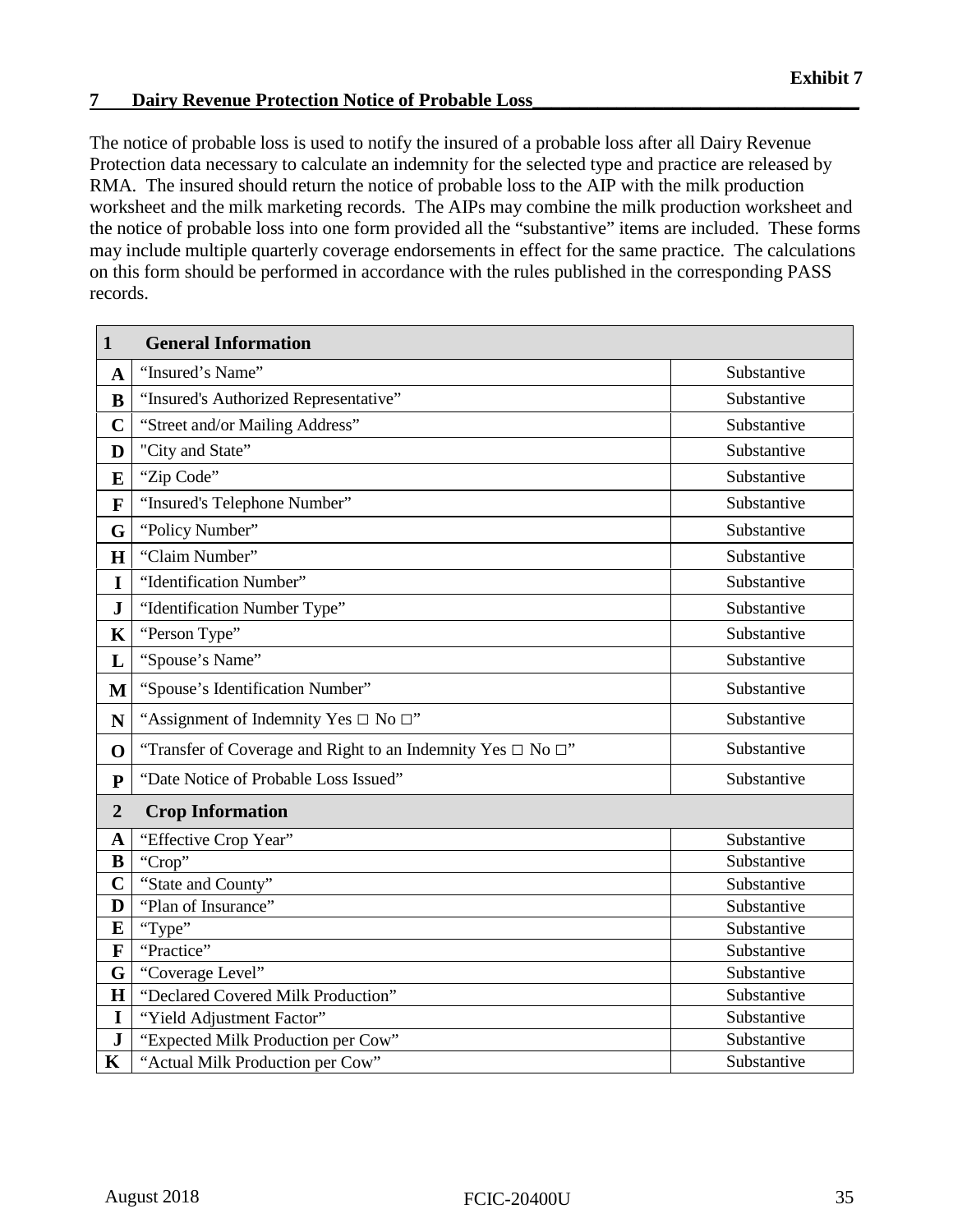# **Dairy Revenue Protection Notice of Probable Loss (Continued)\_\_\_\_\_\_\_\_\_\_\_\_\_\_\_\_\_\_\_\_\_\_\_\_\_\_\_\_\_**

| 3            | <b>Indemnity Calculation</b>                                                                                               |                                                          |                     |
|--------------|----------------------------------------------------------------------------------------------------------------------------|----------------------------------------------------------|---------------------|
| A            | "Expected Revenue Guarantee"                                                                                               |                                                          | Substantive         |
| B            | "Actual Milk Revenue"                                                                                                      |                                                          | Substantive         |
| $\mathbf C$  | "Total"                                                                                                                    |                                                          | Non-Substantive     |
| D            | "Protection Factor"                                                                                                        |                                                          | Substantive         |
| E            | "Declared Share"                                                                                                           |                                                          | Substantive         |
| $\mathbf{F}$ | "Probable Indemnity"                                                                                                       |                                                          | Substantive         |
| 4            | <b>Required Statements</b>                                                                                                 |                                                          |                     |
| A            | <b>Certification Statement</b>                                                                                             | See DSSH, Exhibit 2                                      | Substantive         |
| B            | Privacy Act Statement                                                                                                      | See DSSH, Exhibit 3                                      | Substantive         |
| $\mathbf C$  | Nondiscrimination Policy Statement                                                                                         | See DSSH, Exhibit 4                                      | Substantive         |
| D            | I am an agent, employee, or contractor affiliated with<br>Federal crop insurance program?<br>$\square$ YES<br>$\square$ NO | Note: Include<br>instruction for<br>insured to complete. | Non-<br>Substantive |
| 5            | <b>Required Signatures</b>                                                                                                 |                                                          |                     |
| A            | "Insured's Printed Name, Signature and Date"                                                                               |                                                          | Substantive         |
| B            | "AIP Verifier's Printed Name, Signature and Date"                                                                          |                                                          | Substantive         |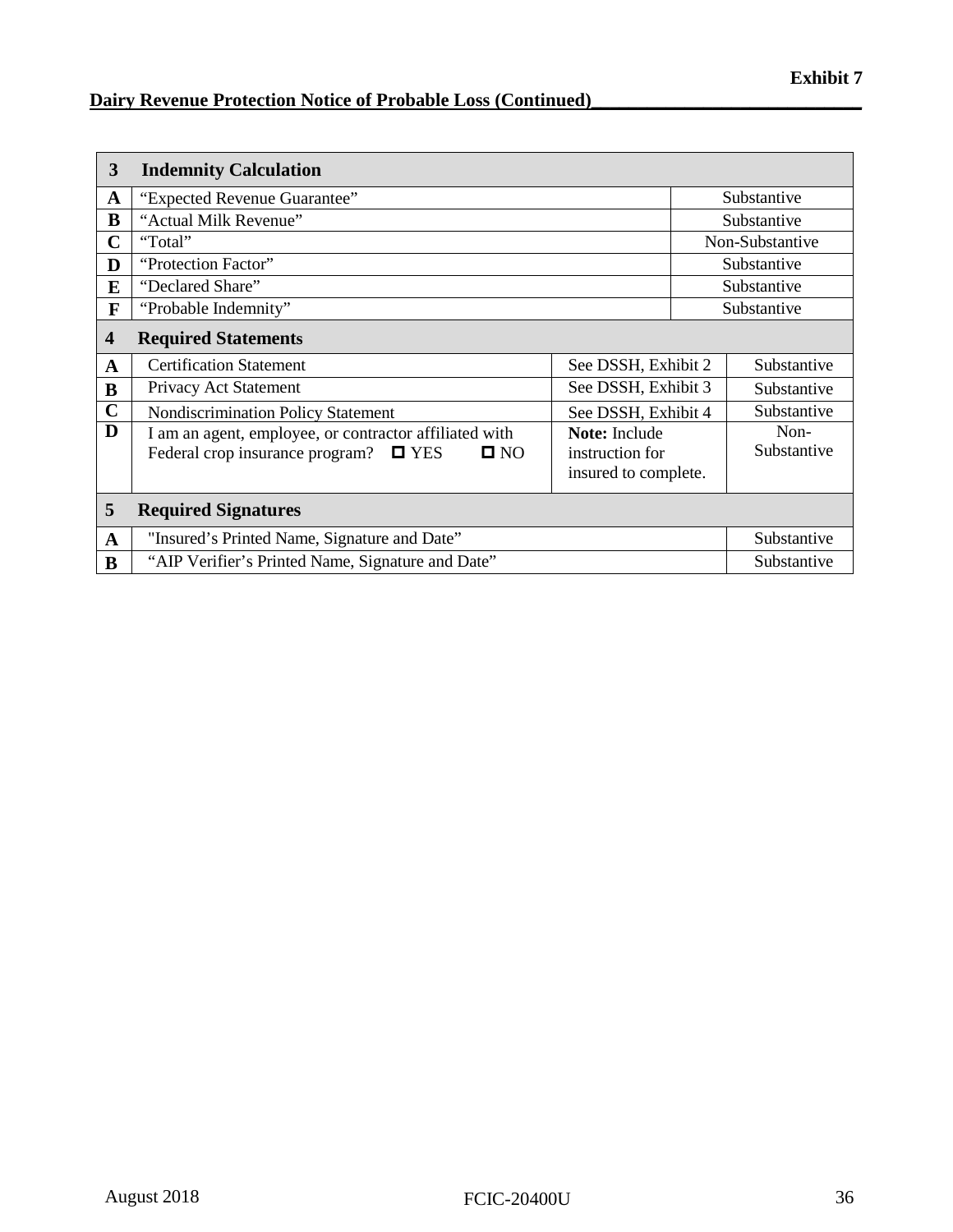# **Notice of Probable Loss Form Instructions**

| <b>General Information</b>                                               |                                                                                                 |
|--------------------------------------------------------------------------|-------------------------------------------------------------------------------------------------|
| <b>Insured's Name</b>                                                    | Enter information as listed on application.                                                     |
| <b>Insured's Authorized Representative</b>                               | Enter information as listed on application.                                                     |
| Street and/or Mailing Address                                            | Enter information as listed on application.                                                     |
| City and State                                                           | Enter information as listed on application.                                                     |
| Zip Code                                                                 | Enter information as listed on application.                                                     |
| <b>Insured's Telephone Number</b>                                        | Enter information as listed on application.                                                     |
| Policy Number                                                            | Enter information as listed on application.                                                     |
| <b>Claim Number</b>                                                      | Enter information as listed on application.                                                     |
| <b>Identification Number</b>                                             | Enter information as listed on application.                                                     |
| <b>Identification Number Type</b>                                        | Enter information as listed on application.                                                     |
| Person Type                                                              | Enter information as listed on application.                                                     |
| Spouse's Name                                                            | Enter information as listed on application.                                                     |
| Spouse's Identification Number                                           | Enter information as listed on application.                                                     |
| Assignment of Indemnity Yes $\Box$ No $\Box$ "                           | Check appropriate box.                                                                          |
| Transfer of Coverage and Right to an Indemnity<br>Yes $\Box$ No $\Box$ " | Check appropriate box.                                                                          |
| Date Notice of Probable Loss Issued                                      | Enter the Date the Notice of Probable Loss was Issued.                                          |
| <b>Crop Information</b>                                                  |                                                                                                 |
| <b>Effective Crop Year</b>                                               | Enter information as listed on application.                                                     |
| Crop                                                                     | Enter information as listed on application.                                                     |
| <b>State and County</b>                                                  | Enter information as listed on application.                                                     |
| Plan of Insurance                                                        | Enter information as listed on application.                                                     |
| Type                                                                     | Enter information as listed on quarterly coverage<br>endorsement.                               |
| Practice                                                                 | Enter information as listed on quarterly coverage<br>endorsement.                               |
| Coverage Level                                                           | Enter information as listed on quarterly coverage<br>endorsement.                               |
| <b>Declared Covered Milk Production</b>                                  | Enter the declared covered milk production reported on<br>the quarterly coverage endorsement.   |
| Yield Adjustment Factor                                                  | Enter the sum of actual milk production per cow<br>divided by expected milk production per cow. |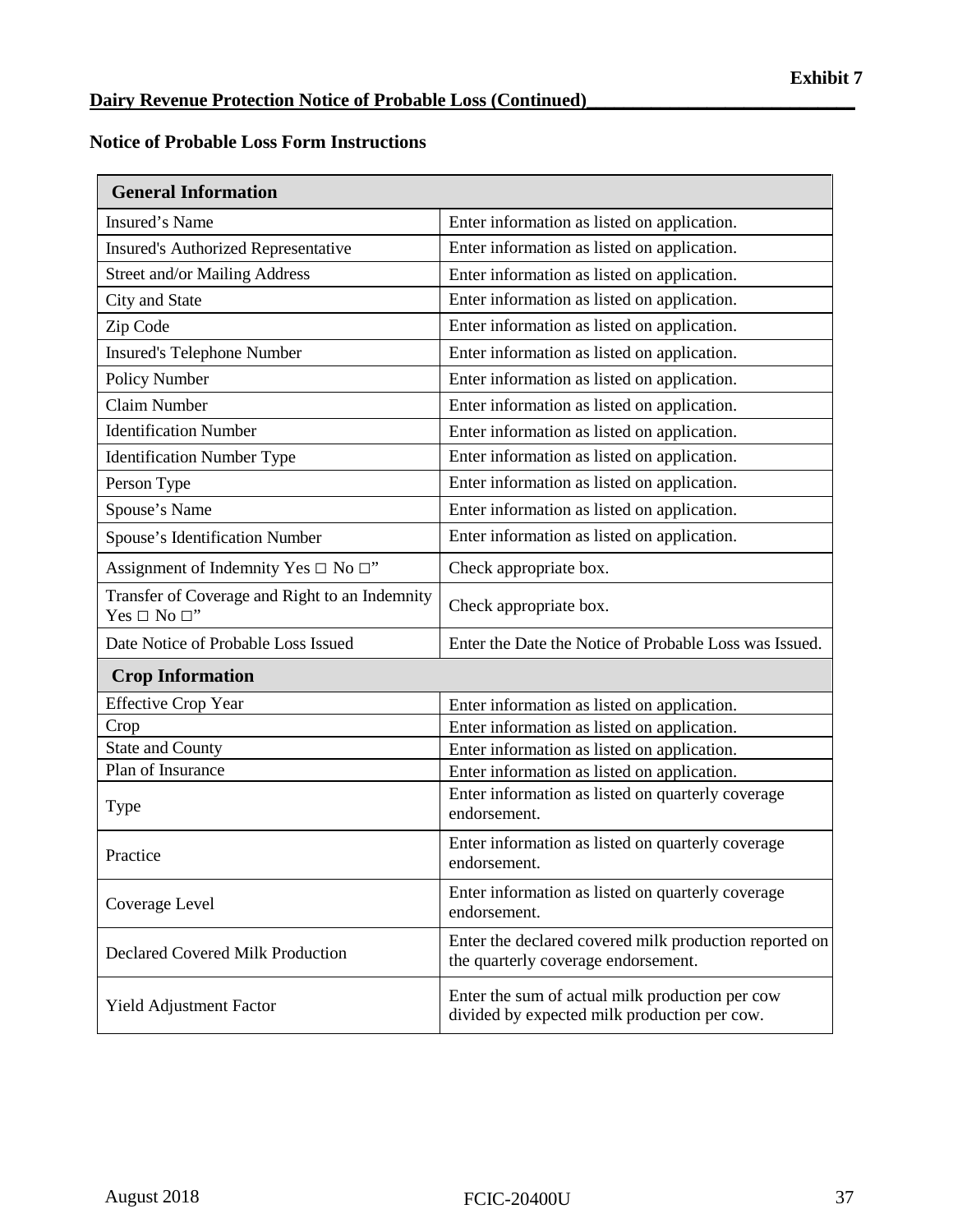# **Dairy Revenue Protection Notice of Probable Loss (Continued)\_\_\_\_\_\_\_\_\_\_\_\_\_\_\_\_\_\_\_\_\_\_\_\_\_\_\_\_\_**

| <b>Expected Milk Production per Cow</b>            | Enter information as listed on quarterly coverage<br>endorsement.                                                                                   |
|----------------------------------------------------|-----------------------------------------------------------------------------------------------------------------------------------------------------|
| Actual Milk Production per Cow                     | Enter actual milk production per cow as released by RMA<br>for the practice.                                                                        |
| <b>Indemnity Calculation</b>                       |                                                                                                                                                     |
| <b>Expected Revenue Guarantee</b>                  | Enter information as listed on summary of coverage.                                                                                                 |
| <b>Actual Milk Revenue</b>                         | Enter the actual milk revenue as calculated from<br>information released by RMA for the practice.                                                   |
| Total                                              | Enter the sum of expected revenue guarantee minus<br>actual milk revenue.                                                                           |
| <b>Protection Factor</b>                           | Enter information as listed on quarterly coverage<br>endorsement.                                                                                   |
| <b>Declared Share</b>                              | Enter the declared share reported on the quarterly<br>coverage endorsement.                                                                         |
| Probable Indemnity                                 | Enter the sum of expected revenue guarantee minus<br>actual milk revenue times protection factor times<br>declared share equals probable indemnity. |
| Insured's Printed Name, Signature and Date         | Complete and sign by Insured.                                                                                                                       |
| AIP Verifier's Printed Name, Signature and<br>Date | Completed and sign by AIP Verifier.                                                                                                                 |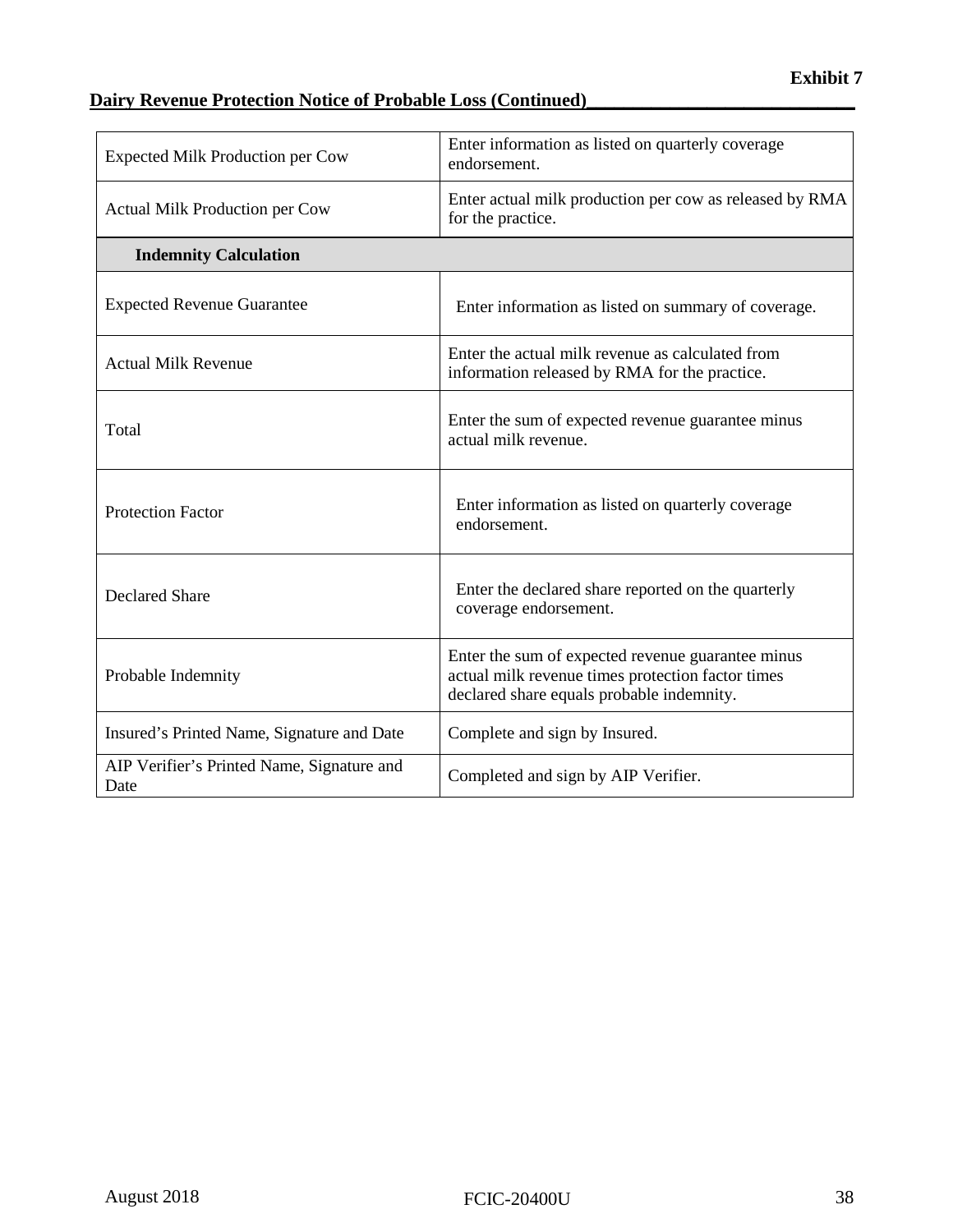## <span id="page-43-0"></span>**8 Dairy Revenue Protection Milk Production Worksheet\_\_\_\_\_\_\_\_\_\_\_\_\_\_\_\_\_\_\_\_\_\_\_\_\_\_\_\_\_\_\_\_**

The milk production worksheet with supporting milk marketing records must be completed by the insured and returned to the AIP with the notice of probable loss form. The AIPs may combine the milk production worksheet and the notice of probable loss into one form provided all the "substantive" items are included. These forms may include multiple quarterly coverage endorsements in effect for the same practice.

| $\mathbf{1}$            | <b>General Information</b>                                                                                                                                                      |                          |
|-------------------------|---------------------------------------------------------------------------------------------------------------------------------------------------------------------------------|--------------------------|
| $\mathbf{A}$            | "Insured's Name"                                                                                                                                                                | Substantive              |
| $\bf{B}$                | "Insured's Authorized Representative"                                                                                                                                           | Substantive              |
| $\mathbf C$             | "Insured's Street and/or Mailing Address"                                                                                                                                       | Substantive              |
| D                       | "City and State"                                                                                                                                                                | Substantive              |
| E                       | "Zip Code"                                                                                                                                                                      | Substantive              |
| $\mathbf{F}$            | "Insured's Telephone Number"                                                                                                                                                    | Substantive              |
| G                       | "Policy Number"                                                                                                                                                                 | Substantive              |
| H                       | "Claim Number"                                                                                                                                                                  | Substantive              |
| $\mathbf I$             | "Identification Number"                                                                                                                                                         | Substantive              |
| $\mathbf J$             | "Identification Number Type"                                                                                                                                                    | Substantive              |
| $\mathbf K$             | "Person Type"                                                                                                                                                                   | Substantive              |
| L                       | "Spouse's Name"                                                                                                                                                                 | Substantive              |
| M                       | "Spouse's Identification Number"                                                                                                                                                | Substantive              |
| $\overline{2}$          | <b>Crop Information</b>                                                                                                                                                         |                          |
| $\mathbf A$             | "Effective Crop Year"                                                                                                                                                           | Substantive              |
| B                       | "Crop"                                                                                                                                                                          | Substantive              |
| $\overline{\mathbf{C}}$ | "State and County"                                                                                                                                                              | Substantive              |
| D                       | "Plan of Insurance"                                                                                                                                                             | Substantive              |
| E                       | "Type"                                                                                                                                                                          | Substantive              |
| F                       | "Practice"                                                                                                                                                                      | Substantive              |
| G                       | "Date Notice of Probable Loss Issued"                                                                                                                                           | Substantive              |
| H                       | "Declared Butterfat Test"                                                                                                                                                       | Substantive for Type 832 |
| $\mathbf I$             | "Declared Protein Test"                                                                                                                                                         | Substantive for Type 832 |
| $\overline{\mathbf{3}}$ | <b>Other Information</b>                                                                                                                                                        |                          |
| $\mathbf{A}$            | "Provide the Effective Date and the Pounds of Covered Milk Production for<br>all Quarterly Coverage Endorsements providing coverage for the quarter with<br>the probable loss." | Substantive              |
| B                       | "Effective Date"                                                                                                                                                                | Substantive              |
| $\mathbf C$             | "Pounds of Covered Milk Production"                                                                                                                                             | Substantive              |
| D                       | "Total"                                                                                                                                                                         | Substantive              |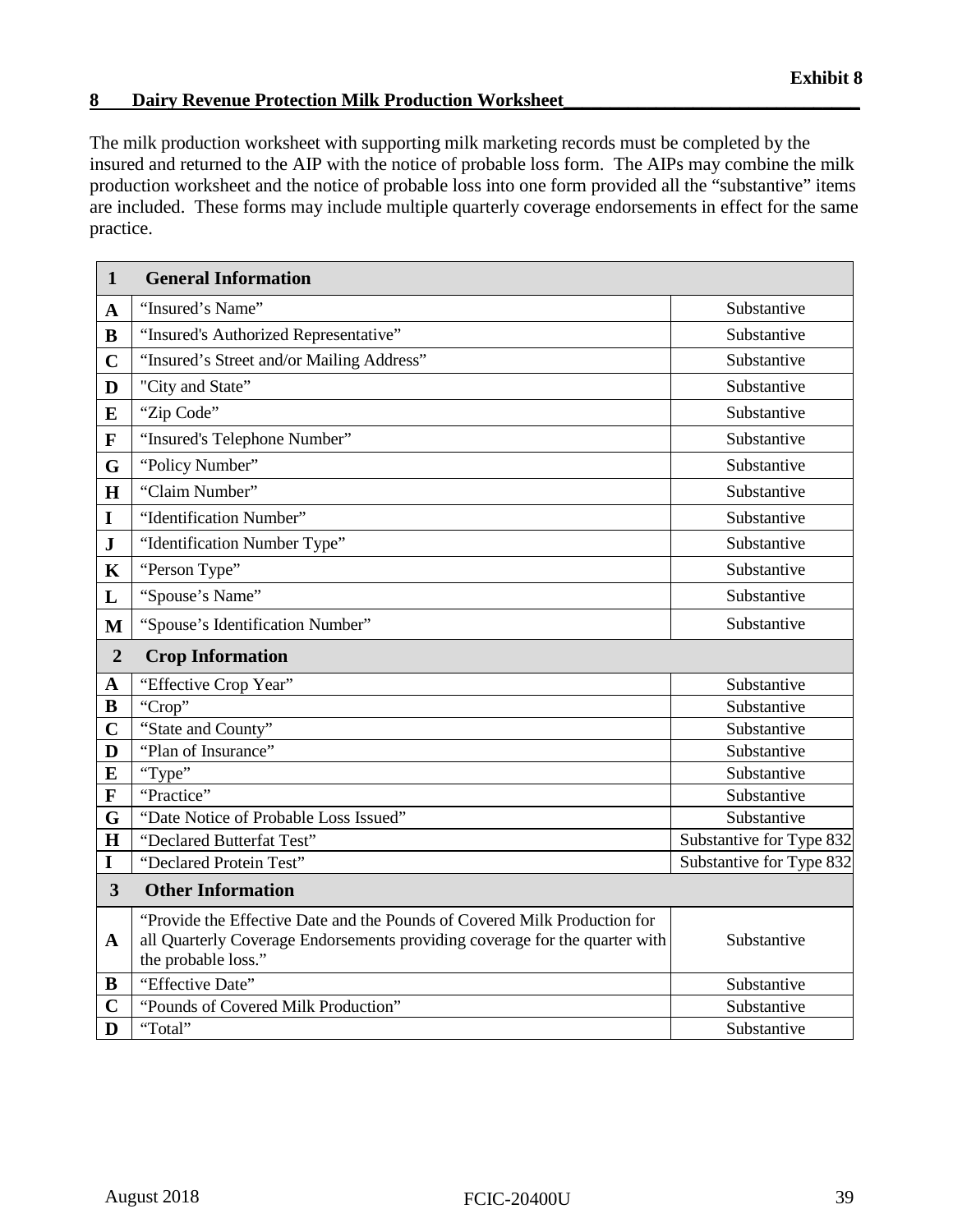# **Dairy Revenue Protection Milk Production Worksheet (Continued)\_\_\_\_\_\_\_\_\_\_\_\_\_\_\_\_\_\_\_\_\_\_\_\_\_**

| E                       | "Provide the total pounds of Milk sold for each month in the quarter and if<br>the Type 832 Component Pricing Option was elected, provide the Total<br>Average Butterfat Test and Average Protein Test.                                                                                                                                                                                                                                                                                                                            |                     |             | Substantive              |
|-------------------------|------------------------------------------------------------------------------------------------------------------------------------------------------------------------------------------------------------------------------------------------------------------------------------------------------------------------------------------------------------------------------------------------------------------------------------------------------------------------------------------------------------------------------------|---------------------|-------------|--------------------------|
| $\mathbf{F}$            | "Month"                                                                                                                                                                                                                                                                                                                                                                                                                                                                                                                            |                     |             | Substantive              |
| G                       | "Pounds of Milk Sold"                                                                                                                                                                                                                                                                                                                                                                                                                                                                                                              |                     |             | Substantive              |
| H                       | "Total"                                                                                                                                                                                                                                                                                                                                                                                                                                                                                                                            |                     |             | Substantive              |
| I                       | "Average Butterfat Test"                                                                                                                                                                                                                                                                                                                                                                                                                                                                                                           |                     |             | Substantive for Type 832 |
| $\mathbf{J}$            | "Average Protein Test"                                                                                                                                                                                                                                                                                                                                                                                                                                                                                                             |                     |             | Substantive for Type 832 |
| H                       | "The milk marketing records for the applicable quarter must be submitted<br>with the milk production worksheet which shall show: (1) The name,<br>address, Grade A identifier assigned by a duly constituted regulatory<br>agency, and payroll number or similar identifier of the producer; (2) The<br>daily and total pounds, and the month and dates such milk was received<br>from that producer; and if component pricing option elected, (3) The<br>total pounds of butterfat and protein contained in the producer's milk." |                     |             | Substantive              |
| $\overline{\mathbf{4}}$ | <b>Required Statements</b>                                                                                                                                                                                                                                                                                                                                                                                                                                                                                                         |                     |             |                          |
| $\mathbf{A}$            | <b>Certification Statement</b>                                                                                                                                                                                                                                                                                                                                                                                                                                                                                                     | See DSSH, Exhibit 2 |             | Substantive              |
| B                       | Privacy Act Statement                                                                                                                                                                                                                                                                                                                                                                                                                                                                                                              | See DSSH, Exhibit 3 |             | Substantive              |
| $\mathbf C$             | Nondiscrimination Policy Statement<br>See DSSH, Exhibit 4                                                                                                                                                                                                                                                                                                                                                                                                                                                                          |                     | Substantive |                          |
| 5                       | <b>Required Signatures</b>                                                                                                                                                                                                                                                                                                                                                                                                                                                                                                         |                     |             |                          |
| $\mathbf A$             | "Insured's Printed Name, Signature and Date"                                                                                                                                                                                                                                                                                                                                                                                                                                                                                       |                     |             | Substantive              |
| B                       | "AIP Verifier's Printed Name, Signature and Date"                                                                                                                                                                                                                                                                                                                                                                                                                                                                                  |                     |             | Substantive              |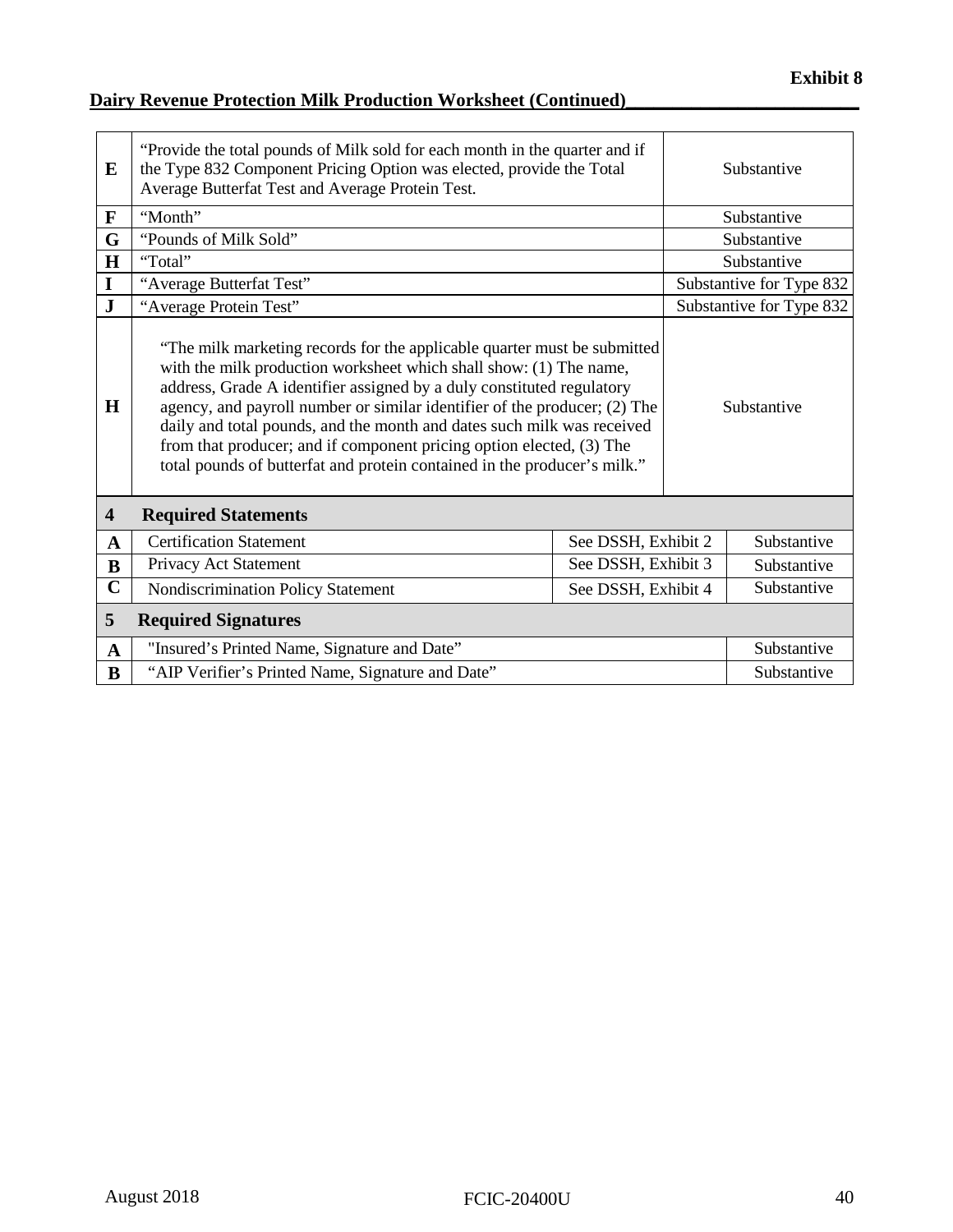# **Milk Production Worksheet Form Instructions**

All information available to the AIP should be preprinted on the documents prior to mailing to the insured.

| <b>General Information</b>           |                                                                                                                                                                             |
|--------------------------------------|-----------------------------------------------------------------------------------------------------------------------------------------------------------------------------|
| Insured's Name                       | Enter information as listed on application.                                                                                                                                 |
| Insured's Authorized Representative  | Enter information as listed on application.                                                                                                                                 |
| <b>Street and/or Mailing Address</b> | Enter information as listed on application.                                                                                                                                 |
| City and State                       | Enter information as listed on application.                                                                                                                                 |
| Zip Code                             | Enter information as listed on application.                                                                                                                                 |
| Insured's Telephone Number           | Enter information as listed on application.                                                                                                                                 |
| <b>Policy Number</b>                 | Enter information as listed on application.                                                                                                                                 |
| <b>Claim Number</b>                  | Enter information as listed on application.                                                                                                                                 |
| <b>Identification Number</b>         | Enter information as listed on application.                                                                                                                                 |
| <b>Identification Number Type</b>    | Enter information as listed on application.                                                                                                                                 |
| Person Type                          | Enter information as listed on application.                                                                                                                                 |
| Spouse's Name                        | Enter information as listed on application.                                                                                                                                 |
| Spouse's Identification Number       | Enter information as listed on application.                                                                                                                                 |
| <b>Crop Information</b>              |                                                                                                                                                                             |
| <b>Effective Crop Year</b>           | Enter information as listed on application.                                                                                                                                 |
| Crop                                 | Enter information as listed on application.                                                                                                                                 |
| <b>State and County</b>              | Enter information as listed on application.                                                                                                                                 |
| Plan of Insurance                    | Enter information as listed on application.                                                                                                                                 |
| <b>Type</b>                          | Enter information as listed on quarterly coverage<br>endorsement.                                                                                                           |
| Practice                             | Enter information as listed on quarterly coverage<br>endorsement.                                                                                                           |
| Date Notice of Probable Loss Issued  | Enter the Date the Notice of Probable Loss was Issued.                                                                                                                      |
| <b>Declared Butterfat Test</b>       | If component pricing option elected, enter the declared<br>butterfat test listed on quarterly coverage endorsement. If<br>class pricing option selected leave blank or N/A. |
| <b>Declared Protein Test</b>         | If component pricing option elected, enter the declared<br>protein test listed on quarterly coverage endorsement. If<br>class pricing option selected leave blank or N/A.   |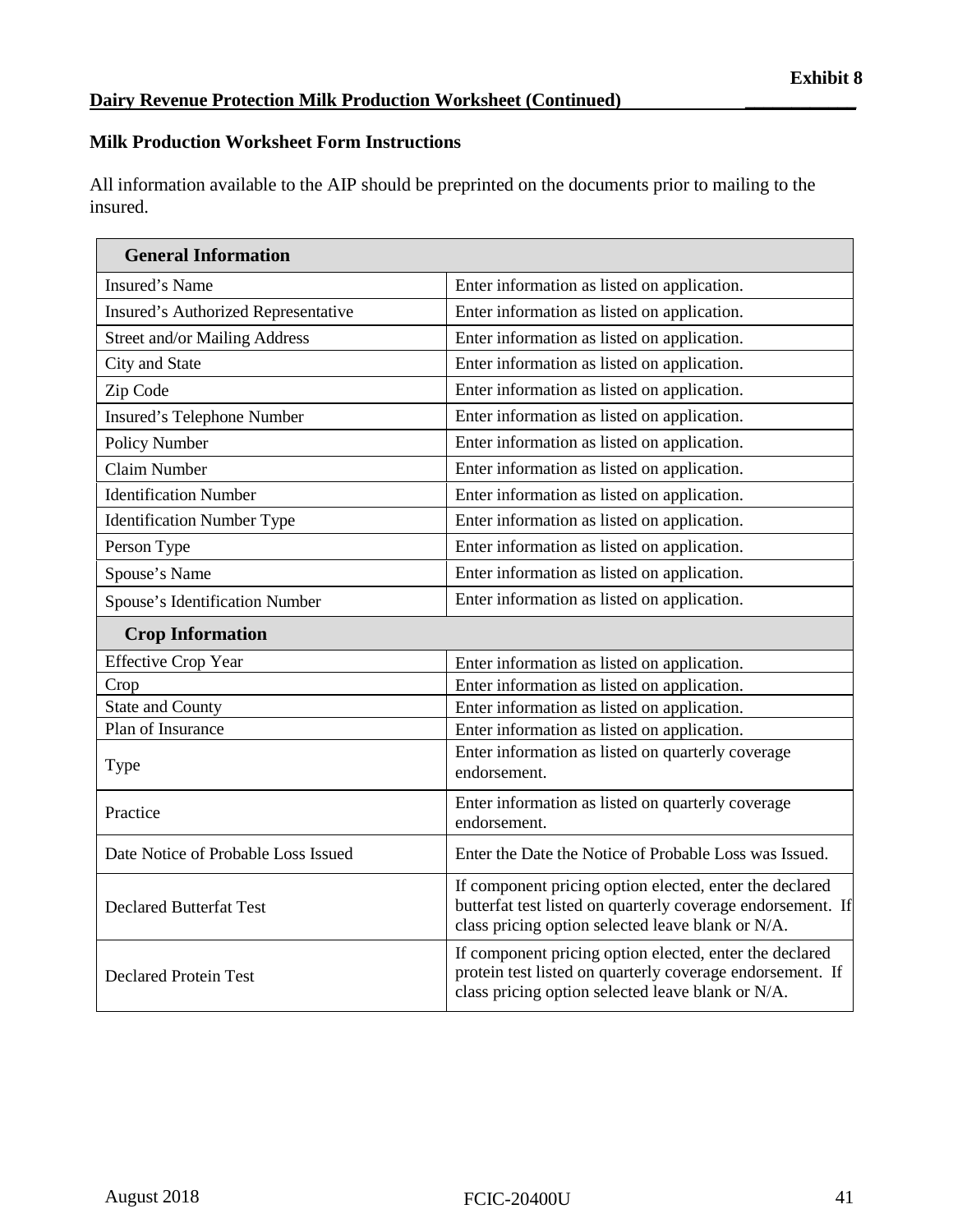## **Dairy Revenue Protection Milk Production Worksheet (Continued)**

| <b>Effective Date</b>                              | Enter the effective date for each quarterly coverage endorsement<br>in effect for the practice. Verify with RMA for additional<br>effective dates of other quarterly coverage endorsements in effect<br>from another AIP during the same quarterly insurance period.<br>These can be preprinted on the form.                                                                             |
|----------------------------------------------------|------------------------------------------------------------------------------------------------------------------------------------------------------------------------------------------------------------------------------------------------------------------------------------------------------------------------------------------------------------------------------------------|
| Pounds of Declared Covered Milk<br>Production      | Enter the pounds of declared covered milk production for each<br>quarterly coverage endorsement in effect for the quarterly<br>insurance period. Verify with RMA for additional pounds of<br>declared covered milk production of other quarterly coverage<br>endorsements in effect from another AIP during the same<br>quarterly insurance period. These can be preprinted on the form. |
| Total                                              | Enter the sum of all pounds of declared covered milk production<br>from all quarterly coverage endorsements in effect for the<br>quarterly insurance period. This can be preprinted by the AIP.                                                                                                                                                                                          |
| Month/Year                                         | Enter the three months/year of the quarterly insurance period.<br>This can be preprinted by the AIP.                                                                                                                                                                                                                                                                                     |
| Pounds of Milk Sold                                | The insured should enter the total pounds of milk sold for each<br>month of the quarterly insurance period and total the total pounds<br>of milk sold.                                                                                                                                                                                                                                   |
| <b>Average Butterfat Test</b>                      | If component pricing option elected, enter the average butterfat<br>test for all milk sold during the quarterly insurance period. If<br>class pricing option elected, leave blank or preprint N/A.                                                                                                                                                                                       |
| <b>Average Protein Test</b>                        | If component pricing option elected, enter the average protein test<br>for all milk sold during the quarterly insurance period. If class<br>pricing option elected, leave blank or preprint N/A.                                                                                                                                                                                         |
| Insured's Printed Name, Signature and<br>Date      | The Insured will complete, sign and date this information.                                                                                                                                                                                                                                                                                                                               |
| AIP Verifier's Printed Name, Signature<br>and Date | The AIP Verifier will complete, sign and date this information.                                                                                                                                                                                                                                                                                                                          |

The insured must include the following records and return to the AIP with the milk marketing report; The milk marketing records for the applicable quarterly insurance period must be submitted with the milk production worksheet which shall show: (1) The name, address, Grade A identifier assigned by a duly constituted regulatory agency, and payroll number or similar identifier of the producer; (2) The daily and total pounds, and the month/year and dates such milk was received from that producer; and if component price option elected, (3) The total pounds of butterfat and protein contained in the producer's milk.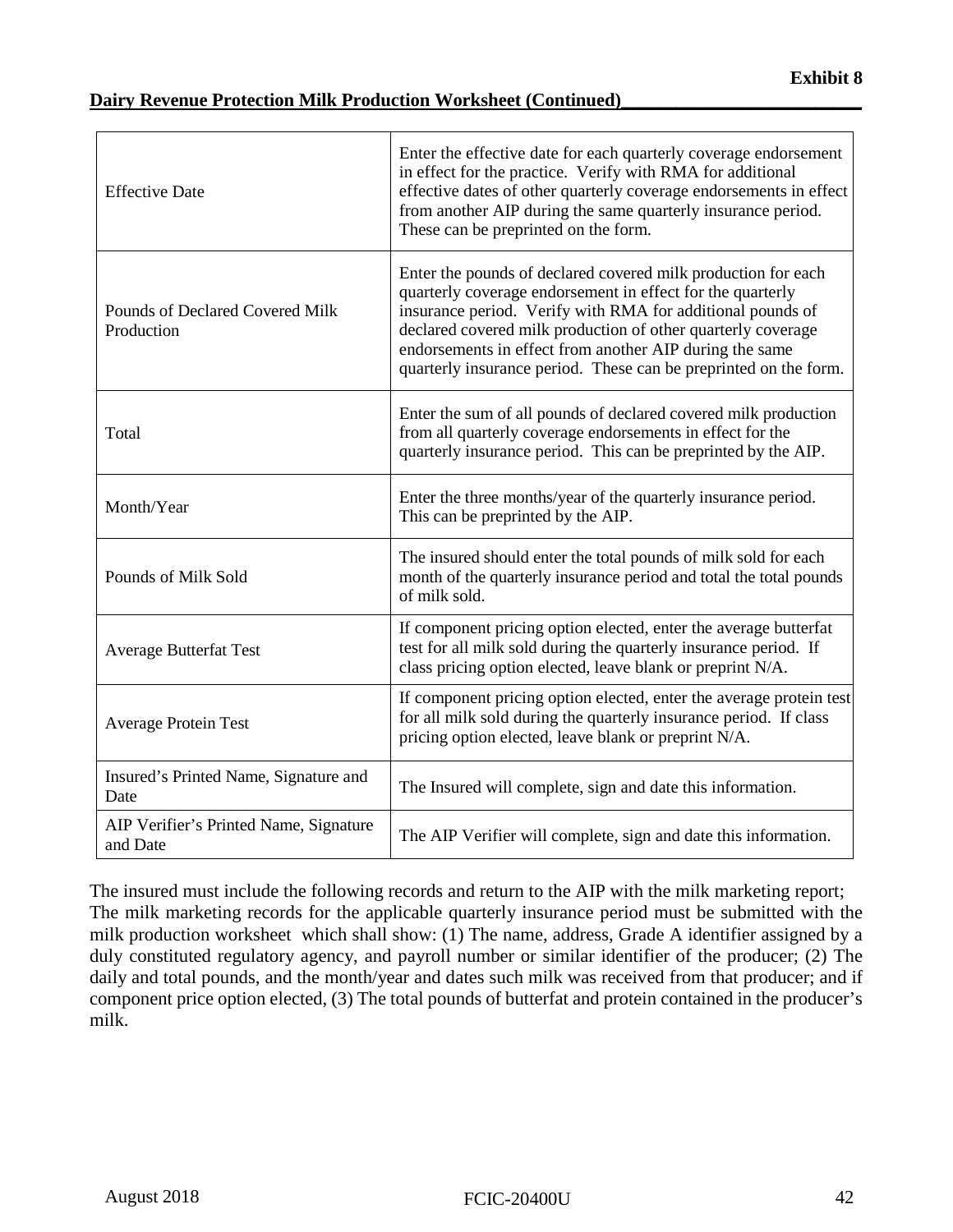# <span id="page-47-0"></span>**9** Dairy Revenue Protection Final Proof of Loss

The final proof of loss is issued to the insured once the claim verifications have been determined and the claim has been finalized. This form may include multiple quarterly coverage endorsements in effect for the same quarterly insurance period. The calculations on this form should be performed in accordance with the rules published in the corresponding PASS records.

| $\mathbf{1}$   | <b>General Information</b>                                |                 |
|----------------|-----------------------------------------------------------|-----------------|
| $\mathbf A$    | "Insured's Name"                                          | Substantive     |
| B              | "Insured's Authorized Representative"                     | Substantive     |
| $\mathbf C$    | "Street and/or Mailing Address"                           | Substantive     |
| D              | "City and State"                                          | Substantive     |
| E              | "Zip Code"                                                | Substantive     |
| $\mathbf F$    | "Insured's Telephone Number"                              | Substantive     |
| G              | "Policy Number"                                           | Substantive     |
| H              | "Claim Number"                                            | Substantive     |
| I              | "Identification Number"                                   | Substantive     |
| ${\bf J}$      | "Identification Number Type"                              | Substantive     |
| $\mathbf K$    | "Person Type"                                             | Substantive     |
| L              | "Spouse's Name"                                           | Substantive     |
| $\mathbf{M}$   | 'Spouse's Identification Number"                          | Substantive     |
| N              | "Assignment of Indemnity Yes $\Box$ No $\Box$ "           | Substantive     |
| $\mathbf 0$    | "Transfer of Right to an Indemnity Yes $\Box$ No $\Box$ " | Substantive     |
| ${\bf P}$      | "Date Notice of Probable Loss Issued"                     | Substantive     |
| $\overline{2}$ | <b>Crop Information</b>                                   |                 |
| $\mathbf A$    | "Effective Crop Year"                                     | Substantive     |
| B              | "Crop"                                                    | Substantive     |
| $\overline{C}$ | "State and County"                                        | Substantive     |
| D              | "Plan of Insurance"                                       | Substantive     |
| E              | "Type"                                                    | Substantive     |
| $\mathbf F$    | "Practice"                                                | Substantive     |
| G              | "Coverage Level"                                          | Substantive     |
| $\mathbf H$    | "Covered Milk Production"                                 | Substantive     |
| $\mathbf I$    | "Yield Adjustment Factor"                                 | Substantive     |
| ${\bf J}$      | "Expected Milk Production per Cow"                        | Substantive     |
| $\mathbf K$    | "Actual Milk Production per Cow"                          | Substantive     |
| $\mathbf{3}$   | <b>Indemnity Calculation</b>                              |                 |
| $\mathbf A$    | "Final Revenue Guarantee"                                 | Substantive     |
| B              | "Actual Milk Revenue"                                     | Substantive     |
| $\mathbf C$    | "Total"                                                   | Non-Substantive |
| D              | "Protection Factor"                                       | Substantive     |
| E              | "Actual Share"                                            | Substantive     |
| $\mathbf F$    | "Indemnity" or "Amount Payable"                           | Substantive     |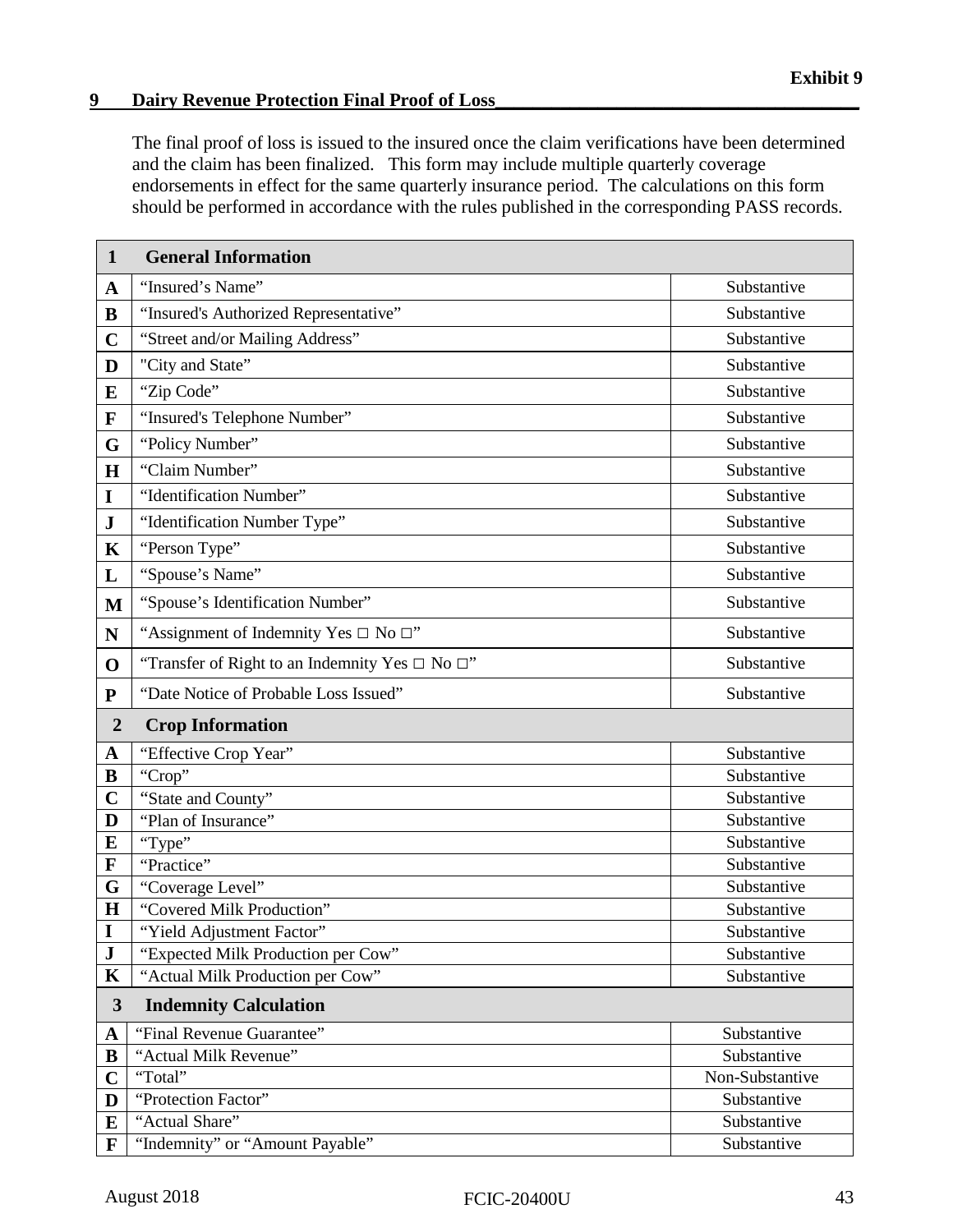$\overline{\phantom{0}}$ 

# **Final Proof of Loss Form Instructions**

| <b>General Information</b>                                               |                                                                                                                              |  |
|--------------------------------------------------------------------------|------------------------------------------------------------------------------------------------------------------------------|--|
| <b>Insured's Name</b>                                                    | Enter information as listed on application.                                                                                  |  |
| <b>Insured's Authorized Representative</b>                               | Enter information as listed on application.                                                                                  |  |
| <b>Street and/or Mailing Address</b>                                     | Enter information as listed on application.                                                                                  |  |
| City and State                                                           | Enter information as listed on application.                                                                                  |  |
| Zip Code                                                                 | Enter information as listed on application.                                                                                  |  |
| <b>Insured's Telephone Number</b>                                        | Enter information as listed on application.                                                                                  |  |
| Policy Number                                                            | Enter information as listed on application.                                                                                  |  |
| <b>Claim Number</b>                                                      | Enter information as listed on application.                                                                                  |  |
| <b>Identification Number</b>                                             | Enter information as listed on application.                                                                                  |  |
| <b>Identification Number Type</b>                                        | Enter information as listed on application.                                                                                  |  |
| Person Type                                                              | Enter information as listed on application.                                                                                  |  |
| Spouse's Name                                                            | Enter information as listed on application.                                                                                  |  |
| Spouse's Identification Number                                           | Enter information as listed on application.                                                                                  |  |
| Assignment of Indemnity Yes $\Box$ No $\Box$ "                           | Check appropriate box.                                                                                                       |  |
| Transfer of Coverage and Right to an Indemnity<br>Yes $\Box$ No $\Box$ " | Check appropriate box.                                                                                                       |  |
| Date Notice of Probable Loss Issued                                      | Enter the date the notice of probable loss was Issued.                                                                       |  |
| <b>Crop Information</b>                                                  |                                                                                                                              |  |
| <b>Effective Crop Year</b>                                               | Enter information as listed on application.                                                                                  |  |
| Crop                                                                     | Enter information as listed on application.                                                                                  |  |
| <b>State and County</b>                                                  | Enter information as listed on application.                                                                                  |  |
| Plan of Insurance                                                        | Enter information as listed on application.                                                                                  |  |
| Type                                                                     | Enter information as listed on quarterly coverage<br>endorsement.                                                            |  |
| Practice                                                                 | Enter information as listed on quarterly coverage<br>endorsement.                                                            |  |
| Coverage Level                                                           | Enter information as listed on quarterly coverage<br>endorsement.                                                            |  |
| <b>Covered Milk Production</b>                                           | Enter the covered milk production determined in<br>accordance with section $7(d)$ of the Dairy Revenue<br>Protection policy. |  |
| Yield Adjustment Factor                                                  | Enter the sum of actual milk production per cow divided<br>by expected milk production per cow.                              |  |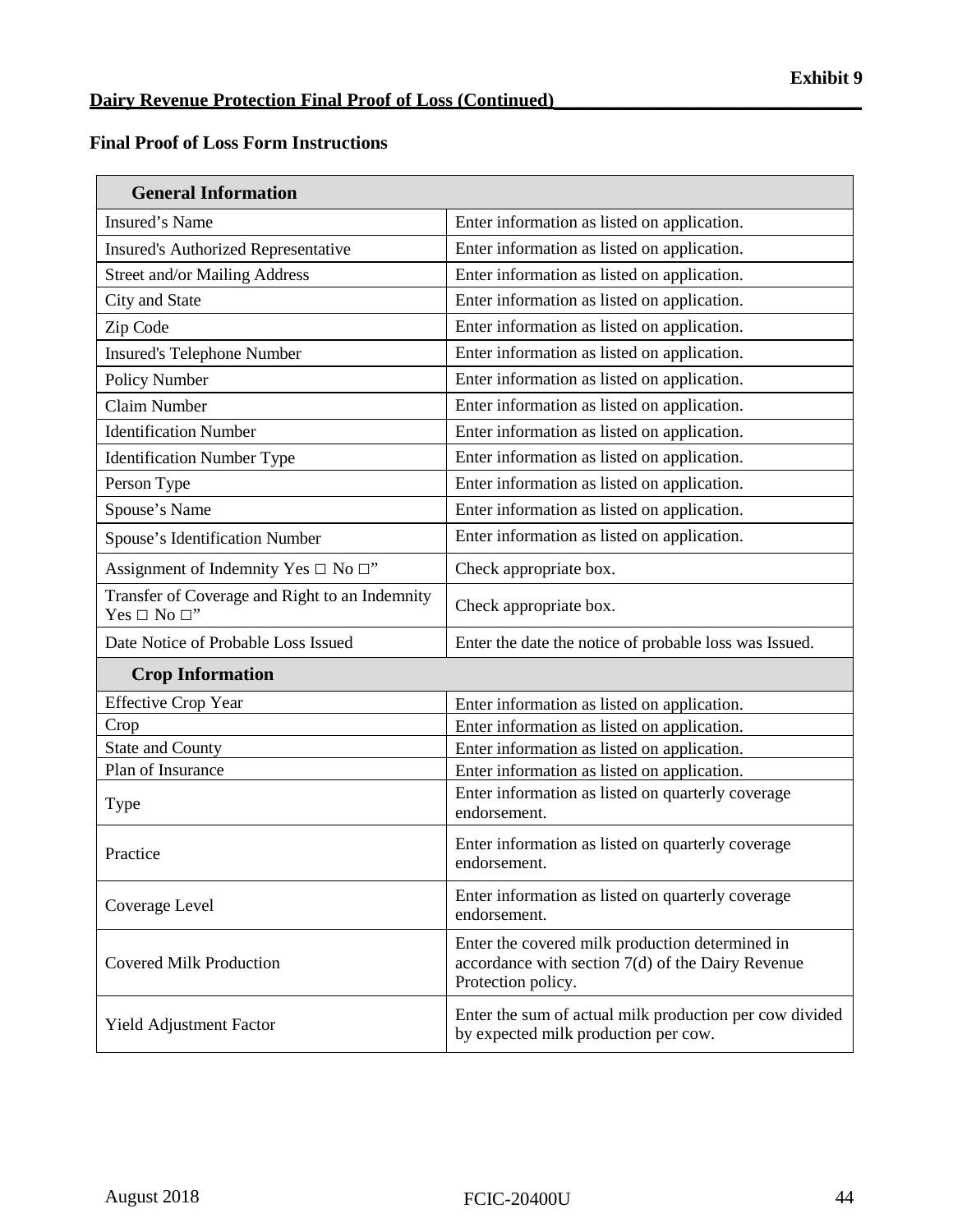# **Dairy Revenue Protection Final Proof of Loss (Continued)\_\_\_\_\_\_\_\_\_\_\_\_\_\_\_\_\_\_\_\_\_\_\_\_\_\_\_\_\_\_\_\_\_**

| <b>Expected Milk Production per Cow</b> | Enter the expected milk production per cow in pounds as<br>published by RMA for the practice for the applicable<br>pooled production region.                                                                                                                                                                                                                     |  |
|-----------------------------------------|------------------------------------------------------------------------------------------------------------------------------------------------------------------------------------------------------------------------------------------------------------------------------------------------------------------------------------------------------------------|--|
| Actual Milk Production per Cow          | Enter actual milk production per cow as released by RMA<br>for the practice for the applicable pooled production<br>region.                                                                                                                                                                                                                                      |  |
| <b>Indemnity Calculation</b>            |                                                                                                                                                                                                                                                                                                                                                                  |  |
| <b>Final Revenue Guarantee</b>          | Enter the final revenue guarantee as calculated based on<br>the information provided on the milk production<br>worksheet and milk marketing records in accordance<br>with Section 7 of the Dairy Revenue Protection<br>Insurance policy.                                                                                                                         |  |
| <b>Actual Milk Revenue</b>              | Enter the actual milk revenue as calculated from<br>information released by RMA for the quarterly<br>insurance period and adjusted for any revisions required<br>from the verification of the producer's milk marketings<br>as indicated on their milk production worksheet in<br>accordance with Section 7 of the Dairy Revenue<br>Protection Insurance policy. |  |
| Total                                   | Enter the sum of final revenue guarantee minus actual<br>milk revenue.                                                                                                                                                                                                                                                                                           |  |
| <b>Protection Factor</b>                | Enter information as listed on quarterly coverage<br>endorsement.                                                                                                                                                                                                                                                                                                |  |
| <b>Actual Share</b>                     | Enter the lessor of the declared share reported on the<br>quarterly coverage endorsement or the actual share<br>determined at time of loss.                                                                                                                                                                                                                      |  |
| <b>Indemnity or Amount Payable</b>      | Enter the sum of final revenue guarantee minus actual<br>milk revenue times protection factor times actual share.                                                                                                                                                                                                                                                |  |